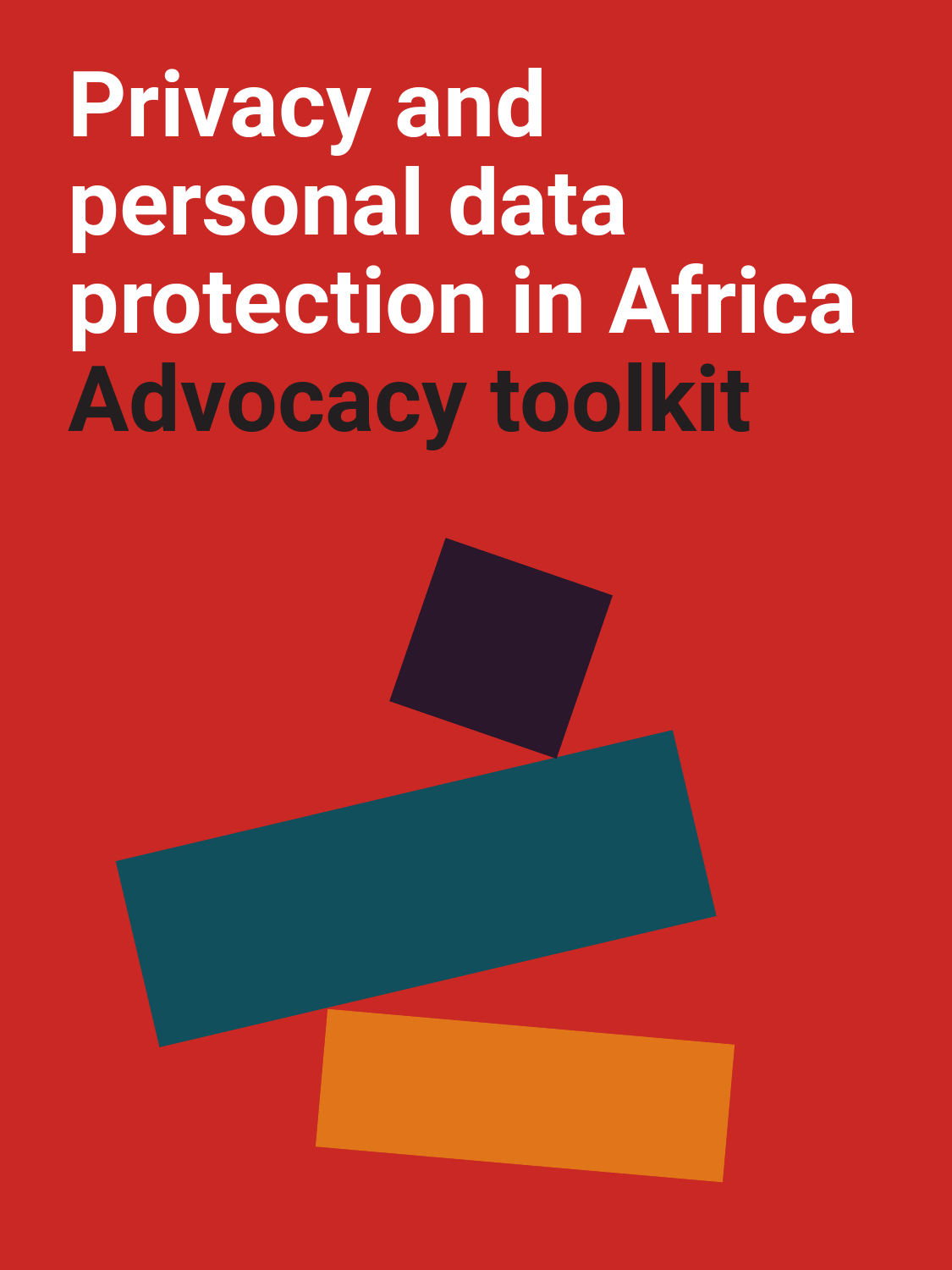#### Privacy and personal data protection in Africa: Advocacy toolkit

#### Coordination team

Koliwe Majama (APC) Janny Montinat (APC)

Anriette Esterhuysen (APC)

#### Compiled by

Hlengiwe Dube, University of Pretoria, Centre for Human Rights Avani Singh, ALT Advisory

#### Copy editing and proofreading

Lynne Stuart (Idea in a Forest) Lori Nordstrom (APC) Lynn Welburn

Publication production and support Cathy Chen (APC)

#### Graphic design

Monocromo

## Published by the African Declaration on Internet Rights and Freedoms Coalition

#### <https://africaninternetrights.org>

April 2021

Creative Commons Attribution 4.0 International (CC BY 4.0)

https://creativecommons.org/licenses/by/4.0

ISBN 978-92-95113-39-8

APC-202103-CIPP-T-EN-DIGITAL-329

Supported by the Deutsche Gesellschaft für Internationale Zusammenarbeit GmbH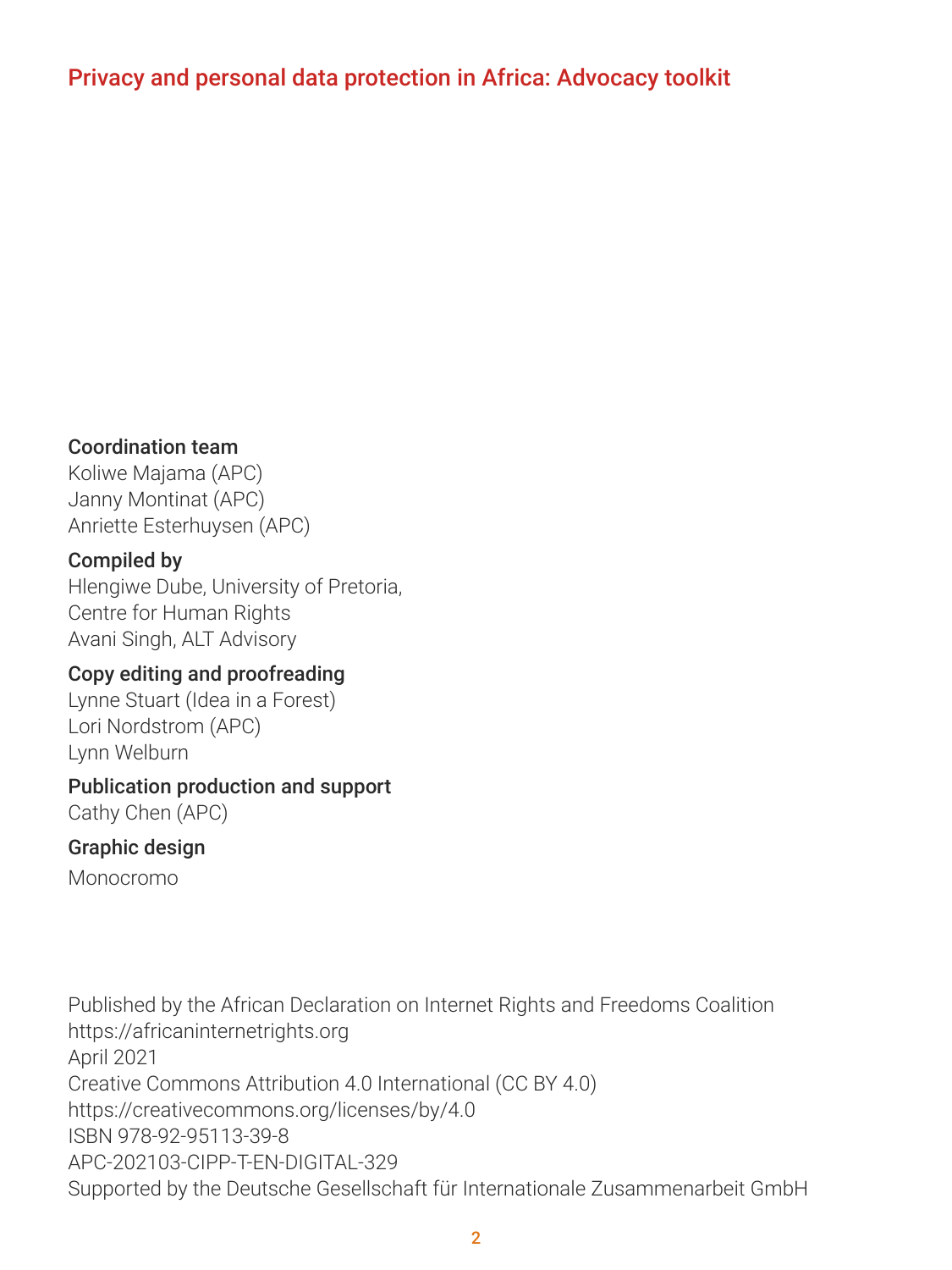## **Table of contents**

**Overview of the toolkit** 4

**[Part 1. Introduction to the international and regional human rights framework 6](#page-3-0)** [Significance of the right to privacy](#page-5-0) 6

[The human rights perspective: International and regional](#page-8-0) 

human rights framework 9 [Human rights-based approach](#page-11-0) 12

#### **[Part 2. The right to privacy and personal data protection](#page-15-0)** 16

[African constitutions and information privacy](#page-20-0) 21

[Guidelines for policy makers and duty bearers on the HRBA](#page-58-0)  to data protection and privacy policy and regulation 59

[Scope of data protection laws and personal information](#page-23-0) 24

[European frameworks relating to data protection](#page-25-0) 26

[African frameworks on data protection](#page-28-0) 29

[Content and principles of data protection laws in Africa](#page-37-0) 38

[Principles of data protection](#page-38-0) 39

[Key elements of data protection laws](#page-42-0) 43

#### **Part 3. [Duty bearers and rights holders](#page-48-0)** 49

[Rights holders: The data subject](#page-48-0) 49



#### [Data protection compliance checklist](#page-52-0) 53

[Recommendations for different role players](#page-69-0) 70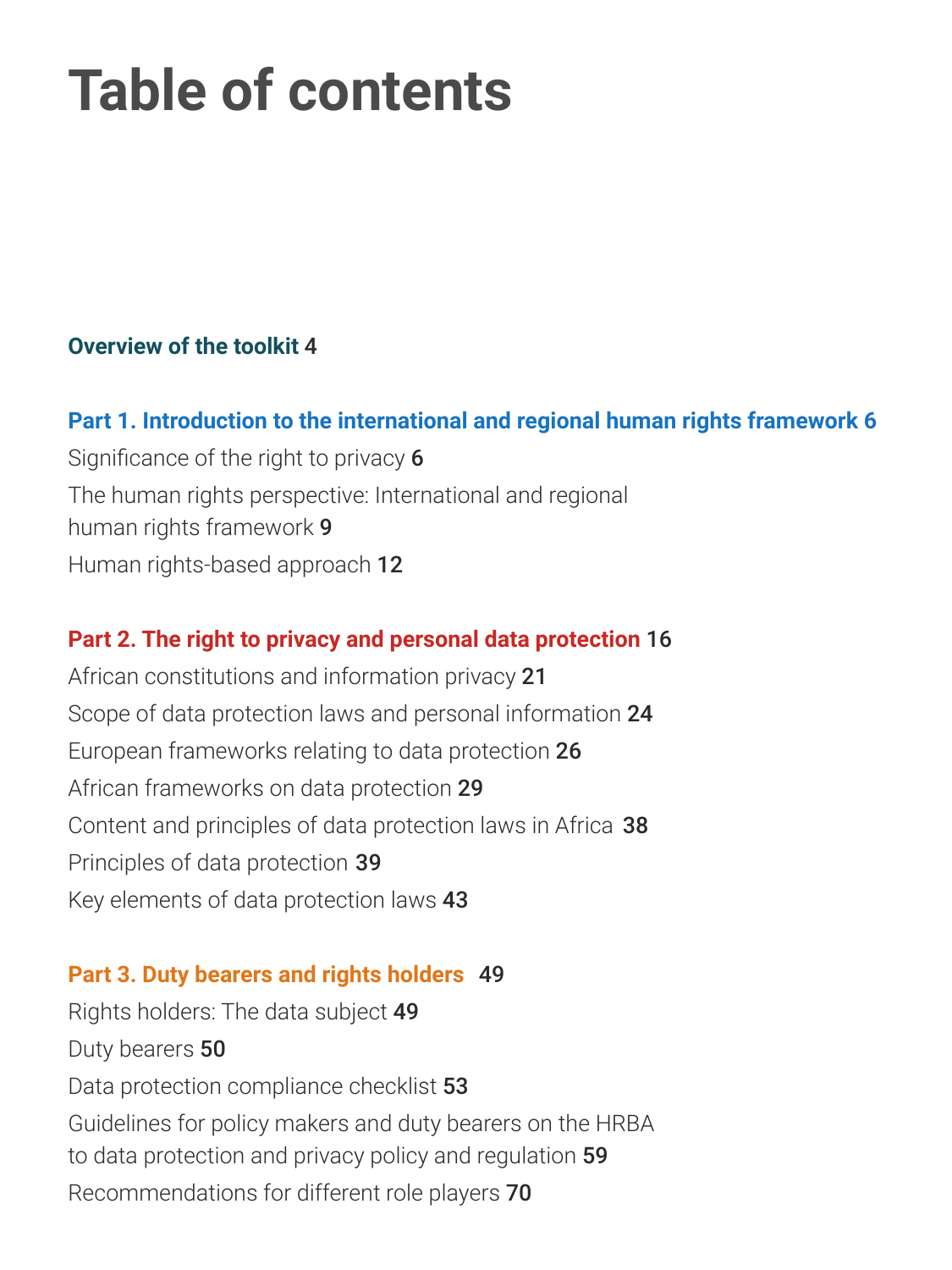## <span id="page-3-0"></span>**Overview of the toolkit**

This advocacy toolkit provides an overview of the legal standards concerning the right to privacy and personal data protection in Africa and offers a set of practical tools for stakeholders in the formulation and implementation of data protection frameworks.

The toolkit is relevant as a resource for anyone who desires to understand the human rights-based approach to privacy and data protection in Africa. It aims to provide the basis for the development of further advocacy, country specific initiatives and to mobilise support for the reforms and implementation of data protection frameworks. It can also provide a basis to harmonise and strengthen engagement and advocacy across all focus countries, building our collective agency and overall effectiveness. In this regard, this toolkit is a significant step towards further buttressing advocacy on privacy and data protection in Africa.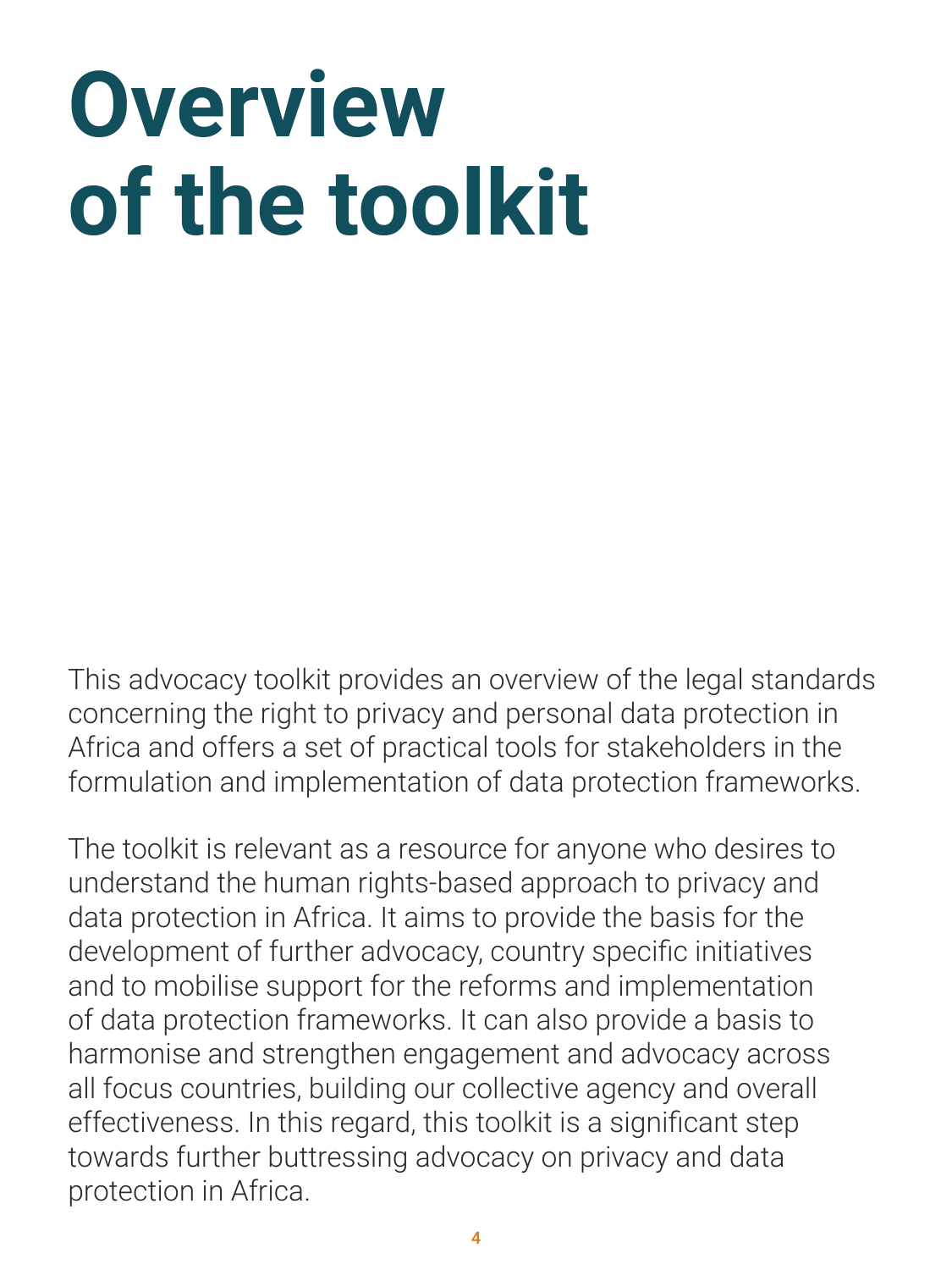Furthermore, the toolkit is a guide to engage with, advocate for, and inform policy makers on data protection and privacy in Africa. It can also be used as a manual by trainers in the understanding of data protection and privacy for various actors. The toolkit will also be helpful to human rights practitioners who are not specialists in privacy and data protection, to provide knowledge of this field which is becoming significant in all sectors. Nongovernmental organisations, policy makers and legal practitioners will find it useful as a point of reference on data protection and privacy in Africa.

The toolkit is divided into three parts: **Part One** provides an introduction to the international and regional human rights framework; **Part Two** delves into the content of the right to privacy and personal data protection; and Part Three deals with duty bearers and rights holders. The toolkit focuses on the following issues:

- Data protection terminology
- Key principles of data protection law
- Frameworks on data protection in Africa
- Rights of data subjects and obligations of duty-bearers
- Potential contributions of various role players in personal data protection and privacy
- Policy guidelines on data protection and privacy.

As issues regarding the right to privacy and personal data protection become increasingly prevalent in our everyday lives, particularly in the digital area, it is envisaged that issues highlighted in this toolkit will evolve and present opportunities of providing further guidance on data protection and privacy in Africa going forward.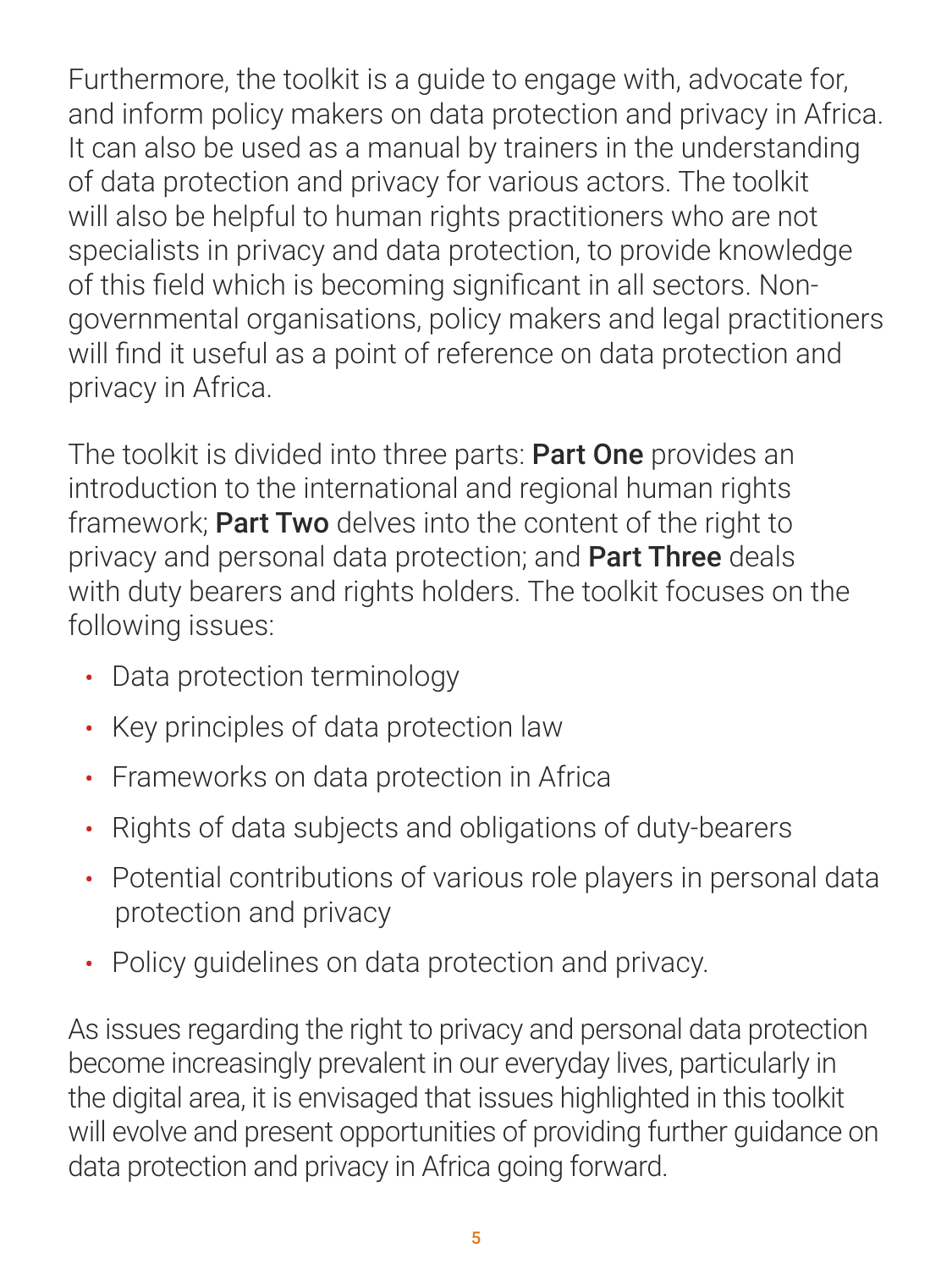# <span id="page-5-0"></span>**Part 1. Introduction to the international and regional human rights framework**

The right to privacy and the processing of personal information is not a new phenomenon, but more attention has been paid to it in the past few decades as technological advancements have made an impact. Privacy is an expansive conception involving an individual's autonomy and how he or she relates to society.1 This right is recognised as a vital enabler of other rights, such as the rights to dignity, freedom of expression, association and assembly.<sup>2</sup>

## **Significance of the right to privacy**

1 Banisar, D. (2011). *The Right to Information and Privacy: Balancing Rights and Managing Conflicts*. The International Bank for Reconstruction and Development / The World Bank. [https://www.ip-rs.si/fileadmin/user\\_upload/Pdf/Publikacije\\_ostalih\\_pooblascencev/](https://www.ip-rs.si/fileadmin/user_upload/Pdf/Publikacije_ostalih_pooblascencev/Right_to_Information_and_Privacy__banisar.pdf) [Right\\_to\\_Information\\_and\\_Privacy\\_\\_banisar.pdf](https://www.ip-rs.si/fileadmin/user_upload/Pdf/Publikacije_ostalih_pooblascencev/Right_to_Information_and_Privacy__banisar.pdf)

2 Ibid.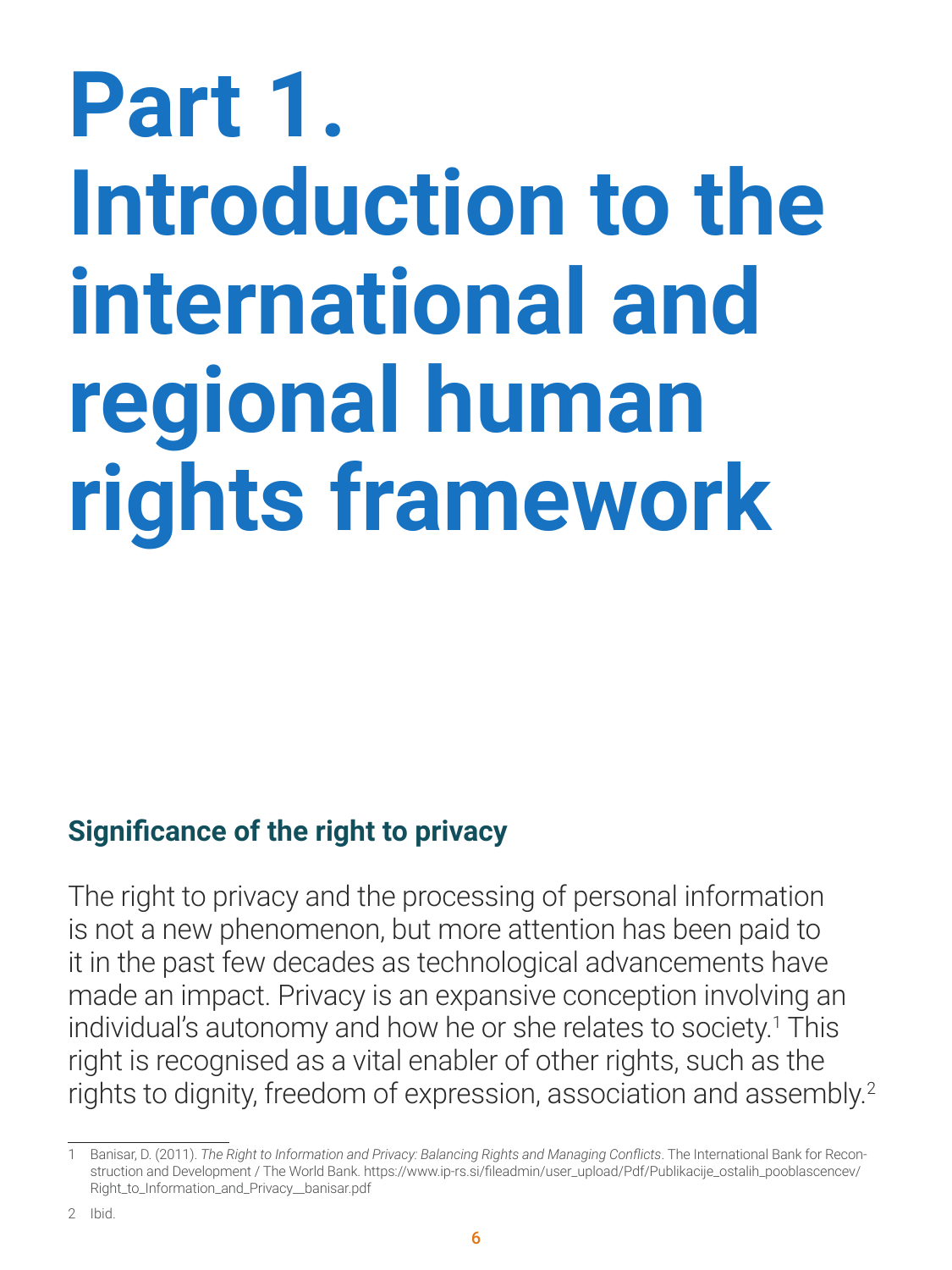Due to technological advancements, the collection of personal information is now ubiquitous and generally mundane. The significant increase in access to the internet and other information and communications technologies (ICTs) has resulted in a consequent increase in the quantities of data being generated and collected. Personal information is exchanged among people, institutions and departments, both in the public and private sector. The collection of information can be inescapable, and at the same time the information sharing practices could be intrusive and raise the potential for serious concerns regarding the invasion of the right to privacy.

In the United Nations Resolution on the Right to Privacy in the Digital Age, there is an acknowledgment of both the positive attributes brought by the new technologies and the vulnerabilities that arise. However, reliance on and use of ICTs cannot be overlooked.<sup>3</sup> It is of concern that governments use these technologies to "undertake surveillance, interception and data collection" and that this has had an impact on the states' obligations as to the respect, protection and fulfilment of human rights.4 The intensified use of technologies facilitates information collection and the dissemination of information, including personal data. Data is being collected, processed, shared and transferred every day, with or without the knowledge of the affected persons, which has serious implications for personal privacy.

The right to privacy has acquired new significance in the digital age. Advancements in technology modify and accelerate the processing,

### analysis, collection and storage of data, including personal information. For example, technology has augmented surveillance

3 United Nations. (2014, 21 January). The Right to Privacy in the Digital Age. General Assembly resolution 68/167 A/RES/68/167. <https://undocs.org/pdf?symbol=en/A/RES/68/167>

4 Ibid.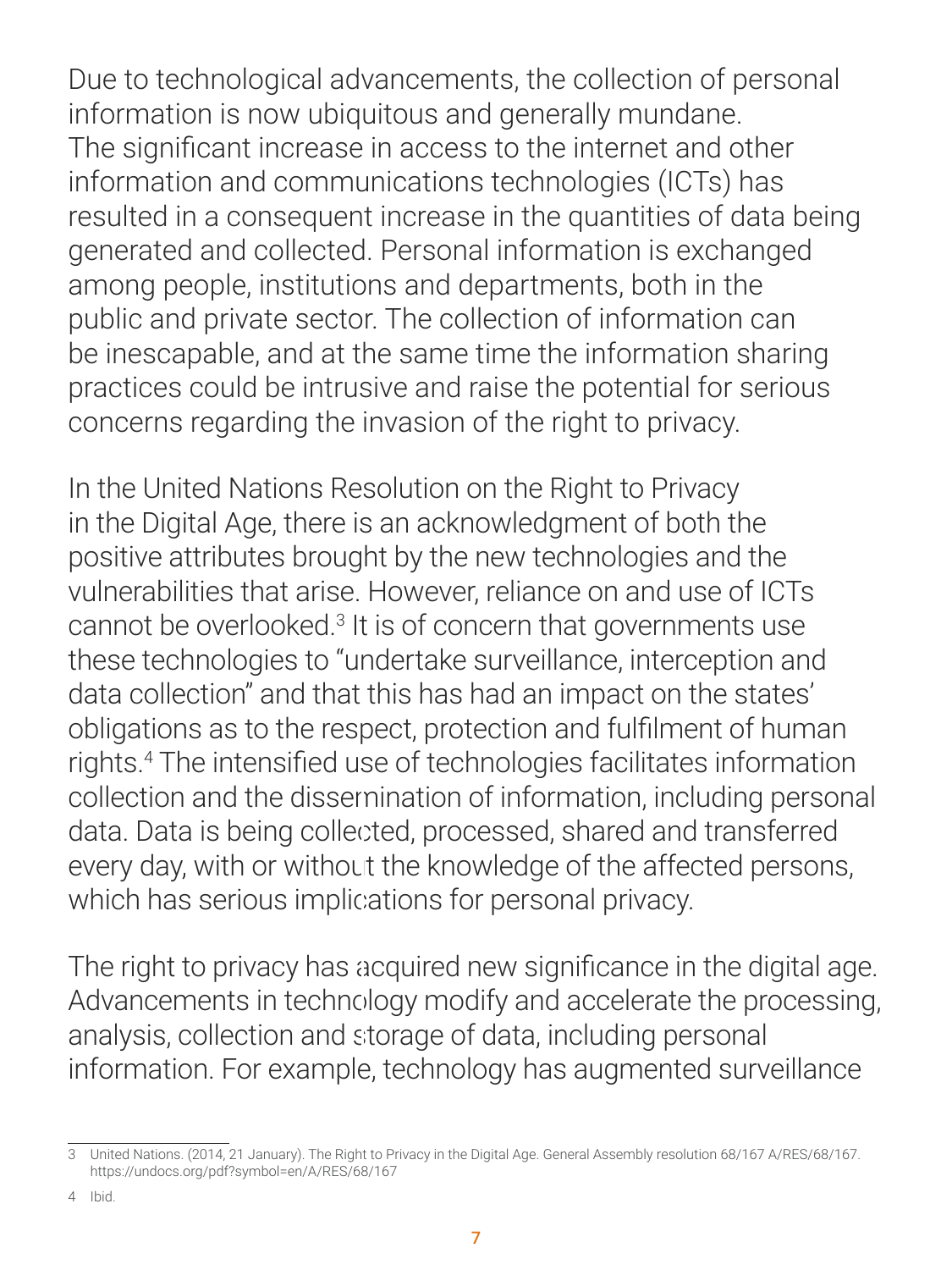practices, necessitated the establishment of databases, made it possible to anonymise and de-anonymise data – all on a wide scale and all with implications for the right to privacy. The increased interference with this right exists mostly in environments with limited oversight mechanisms and it results in data breaches, misuse of personal data, unlawful and indiscriminate interception of communications and impermissible data retention policies.

Data protection as a cornerstone to realising the right to privacy has gained increasing traction as an important human rights and public interest issue. Africa intensified its interest in the privacy and data protection discourse more recently, a bit later than other continents.5 This interest stemmed from, among other things, the growth of ICTs, the emergence of digital economies, and the requirement under European data protection law that data transfers to non-European Union member states require adequate data protection safeguards.<sup>6</sup> Recent developments have also resulted in greater civic awareness about the need to protect privacy and personal information, which in turn have led to public demands by civil society for appropriate laws and protections that effectively safeguard this right.

While the right to privacy remains an "elusive concept, resulting in much debate and confusion" in Africa, it is generally agreed that privacy is a fundamental human right.7 As such, there is seen to be a growing body of legal norms – at the domestic, sub-regional and regional levels – that seek to safeguard the right to privacy. It is therefore apparent that there is an increasing recognition and awareness that privacy and data protection are fundamental

### elements of democracy and digital economies that Africa needs to rapidly embrace.

5 Makulilo, A. B. (2012). Privacy and data protection in Africa: a state of the art. *International Data Privacy La*w*, 2*(3)*,* 163-178. [https://www.researchgate.net/publication/273026565\\_Privacy\\_and\\_data\\_protection\\_in\\_Africa\\_a\\_state\\_of\\_the\\_art](https://www.researchgate.net/publication/273026565_Privacy_and_data_protection_in_Africa_a_state_of_the_art)

6 Ibid.

7 Gondwe, M. (2011). *The Protection of Privacy in the Workplace: A Comparative Study*. PhD Thesis, Stellenbosch University.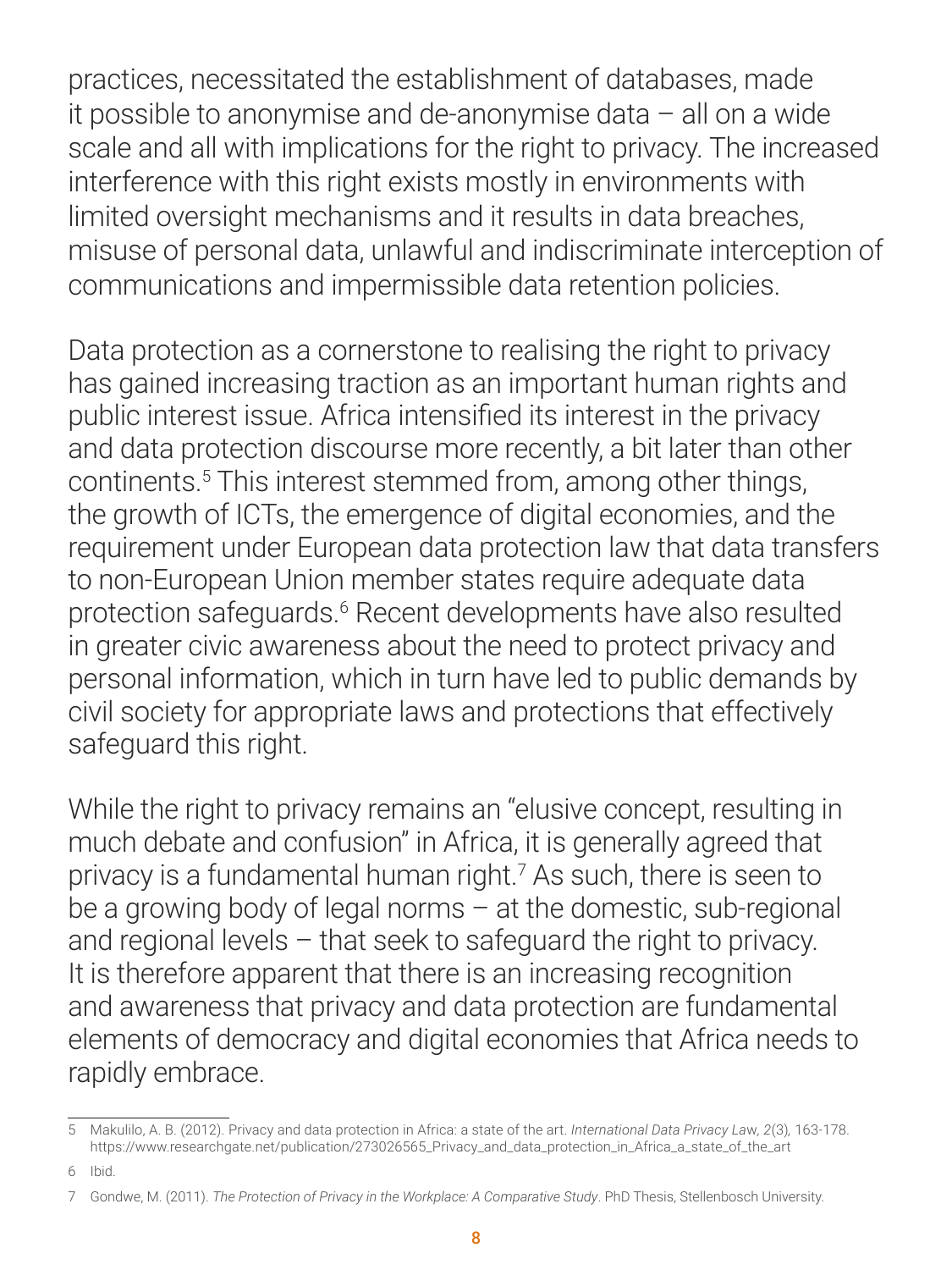### <span id="page-8-0"></span>**The human rights perspective: International and regional human rights framework**

Everyone is entitled to human rights as guaranteed under international, regional and national laws (constitutions, human rights acts and/or other legislation). Human rights are inherent, inalienable, interdependent, indivisible and non-discriminatory and play a significant role in promoting the dignity of the person, freedom, peace, justice and equality. Any limitation of human rights should be clearly justified and grounded in the three-part test for a justifiable limitation as developed under international law, namely that such limitation must be provided by law, pursue a legitimate aim and be necessary and proportionate in pursuance of that aim.

The bedrock of human rights under international law is established by the Universal Declaration of Human Rights (UDHR). Out of this non-binding foundation, two key binding human rights instruments emerged: the International Covenant on Civil and Political Rights (ICCPR), which enshrines civil and political rights;<sup>8</sup> and the International Covenant on Economic, Social and Cultural Rights (ICESCR), which enshrines economic, social and cultural rights that states should realise over time.<sup>9</sup> Since then, there has been a range of other treaties developed that are more specifically subject-matter focused, such as treaties focusing on the elimination of racial discrimination, the rights of women and children, or persons with disabilities.

There are also regional human rights instruments that enshrine

### human rights, namely the African Charter on Human and Peoples' Rights (African Charter); the European Convention on Human Rights; the American Convention on Human Rights and the

8 This includes the rights to life, liberty, freedom of expression, access to information, privacy and assembly.

9 This includes the rights to health, education, work and to participate in cultural life.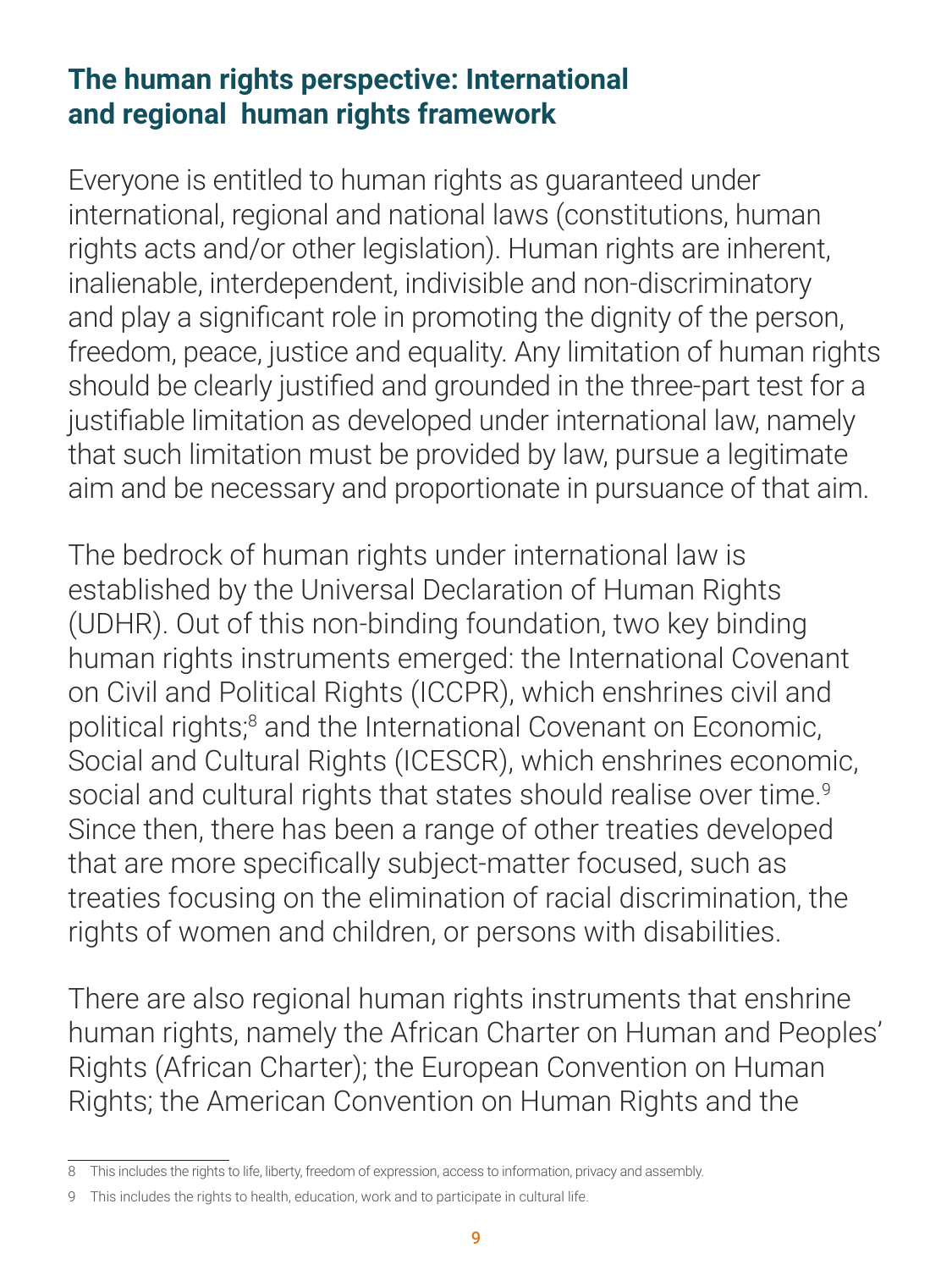Additional Protocol to the American Convention; and the Arab Charter of Human Rights. There are also regional bodies, such as the African Commission on Human and Peoples' Rights (African

Commission), that monitor the compliance with these treaties. The mandate of these bodies includes deciding on complaints regarding human rights violations against member states and human rights monitoring.

To give effect to the rights enshrined under international treaties, states should adopt legislative and other measures in their domestic jurisdictions. The measures could be the adoption of constitutions, laws, or the establishment of institutions in line with international law and standards. These are the expression of the state's compliance with its international obligations. It is not permissible for states to rely on their domestic laws to justify non-compliance with their international obligations.

## The nature of human rights

Human rights are fundamental and inherent to all persons. They are enshrined in both national and international laws, and all persons are entitled to enjoy such rights without distinction, by virtue of their humanity. When fully realised, human rights reflect the minimum standards to enable persons to live with dignity, freedom, equality, justice and peace.

As mentioned, human rights are described as being inherent, inalienable, interdependent, indivisible and non-discriminatory. This means that they are the birthright of all persons, and cannot

be unlawfully withdrawn without a justifiable basis for doing so. Moreover, each right is closely related to, and often dependent upon, the realisation of other rights. There is no hierarchy of rights, with all rights being of equal importance, and they should be realised without prejudice.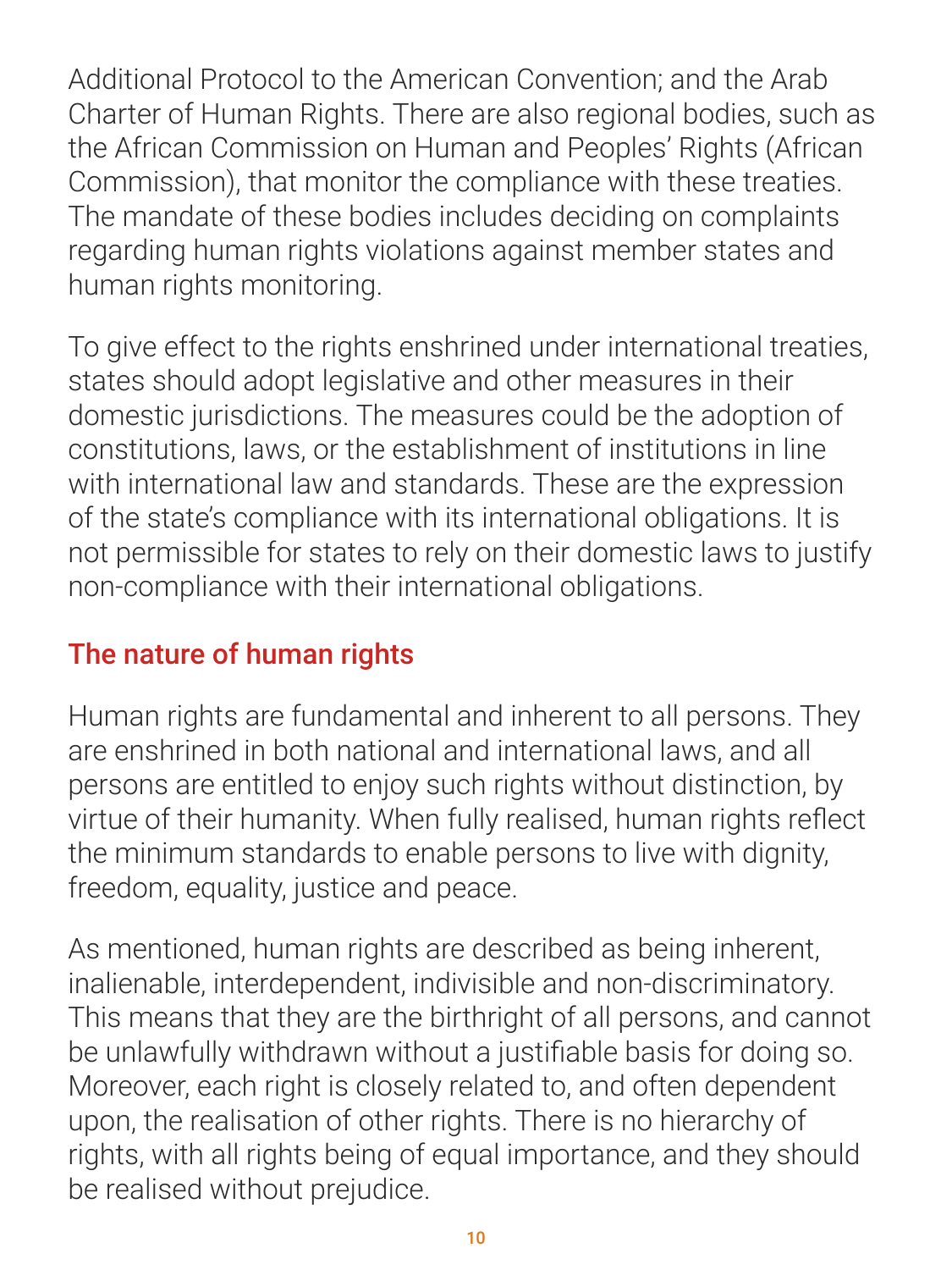#### Responsibilities of the state

Under international law, states are typically recognised as the primary duty bearers for the realisation of human rights. In this regard, states have the duty to respect, protect and fulfil human rights. This entails both positive and negative duties on states. In the first place, states are required to avoid violating the rights of individuals and communities within their territories, as well as to protect those individuals and communities against violations by others. Importantly, the duty to fulfil requires states to take positive steps to enable the full enjoyment of human rights. Additionally, corporations, organisations and individuals are required, at a minimum, to respect the rights of others.

| <b>Universal</b>          | Human rights belong to all people                  |
|---------------------------|----------------------------------------------------|
| <b>Inalienable</b>        | Human rights cannot be taken away                  |
| <b>Interconnected</b>     | Human rights are dependent on one another          |
| <b>Indivisible</b>        | Human rights cannot be treated in isolation        |
| <b>Non-discriminatory</b> | Human rights should be respected without prejudice |

Source: The Advocates for Human Rights: Human Rights Basics<sup>10</sup>

<sup>10</sup> [http://www.theadvocatesforhumanrights.org/human\\_rights\\_basics](http://www.theadvocatesforhumanrights.org/human_rights_basics)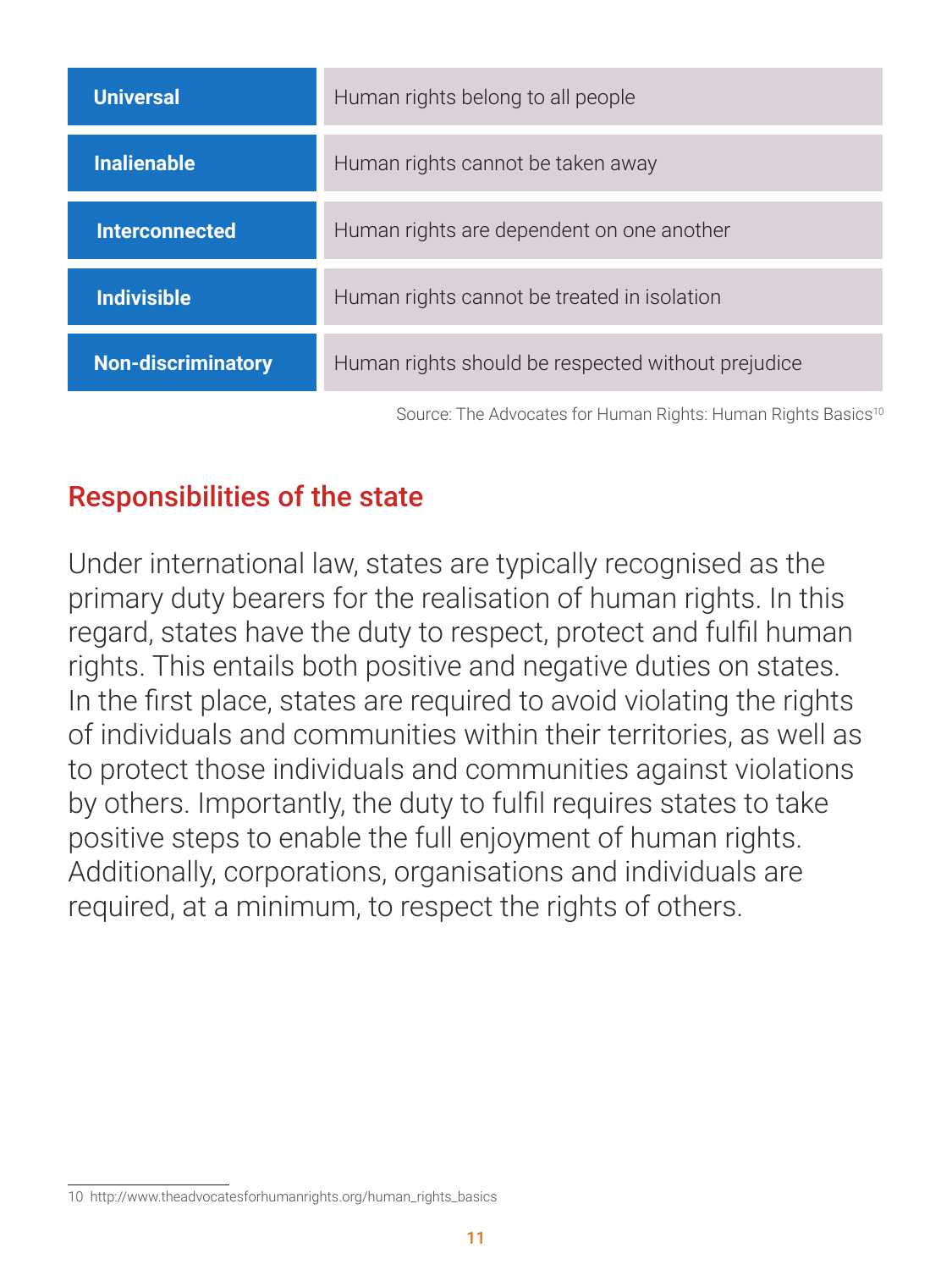## **Human rights-based approach**

A human rights-based approach (HRBA) is grounded on the principles drawn from international and regional treaties, and places human rights as the yardstick in all policy and planning. It is defined by the principles that include participation, accountability and transparency, non-discrimination and equality, empowerment of rights holders and legality. By relying on a HRBA, policy makers perform better at meeting their

## human rights obligations, and have better outcomes that benefit rights holders.

11 Ibid.

- 
- Sign international human rights treaties.
- Cooperate with the international community in preventing and prosecuting crimes against humanity and other violations.
- assistance programs.
- Fund a public education campaign on the right to vote.

Source: The Advocates for Human Rights: Human Rights Basics<sup>11</sup>

<span id="page-11-0"></span>

| <b>Respect</b>                                                                                                                                                                        | <b>Protect</b>                                                                                                                | <b>Fulfill</b>                                                                                               |
|---------------------------------------------------------------------------------------------------------------------------------------------------------------------------------------|-------------------------------------------------------------------------------------------------------------------------------|--------------------------------------------------------------------------------------------------------------|
| Governments must not<br>deprive people of a right<br>or interfere with persons<br>exercising their rights.                                                                            | Governments must prevent<br>private actors from violating<br>the human rights of others.                                      | Governments must take<br>positive action to facilitate<br>the enjoyment of basic<br>human rights.            |
| For example,<br>governments can:                                                                                                                                                      | For example,<br>governments can:                                                                                              | For example,<br>governments can:                                                                             |
| • Create constitutional<br>guarantees of                                                                                                                                              | • Prosecute perpetrators<br>of human rights abuses,                                                                           | • Provide free, high-quality<br>public education.                                                            |
| human rights.<br>• Provide ways for people<br>who have suffered human<br>rights violations by the<br>government to seek legal<br>remedies from domestic<br>and internactional courts. | such as crimes of<br>domestic violence.                                                                                       | Create a public defender<br>system so that everyone                                                          |
|                                                                                                                                                                                       | Educate people about<br>human rights and the<br>importance of respecting<br>the human rights of others.<br>Cooperate with the | has access to a lawyer.<br>Ensure everyone<br>has access to food<br>by funding public<br>assistance programs |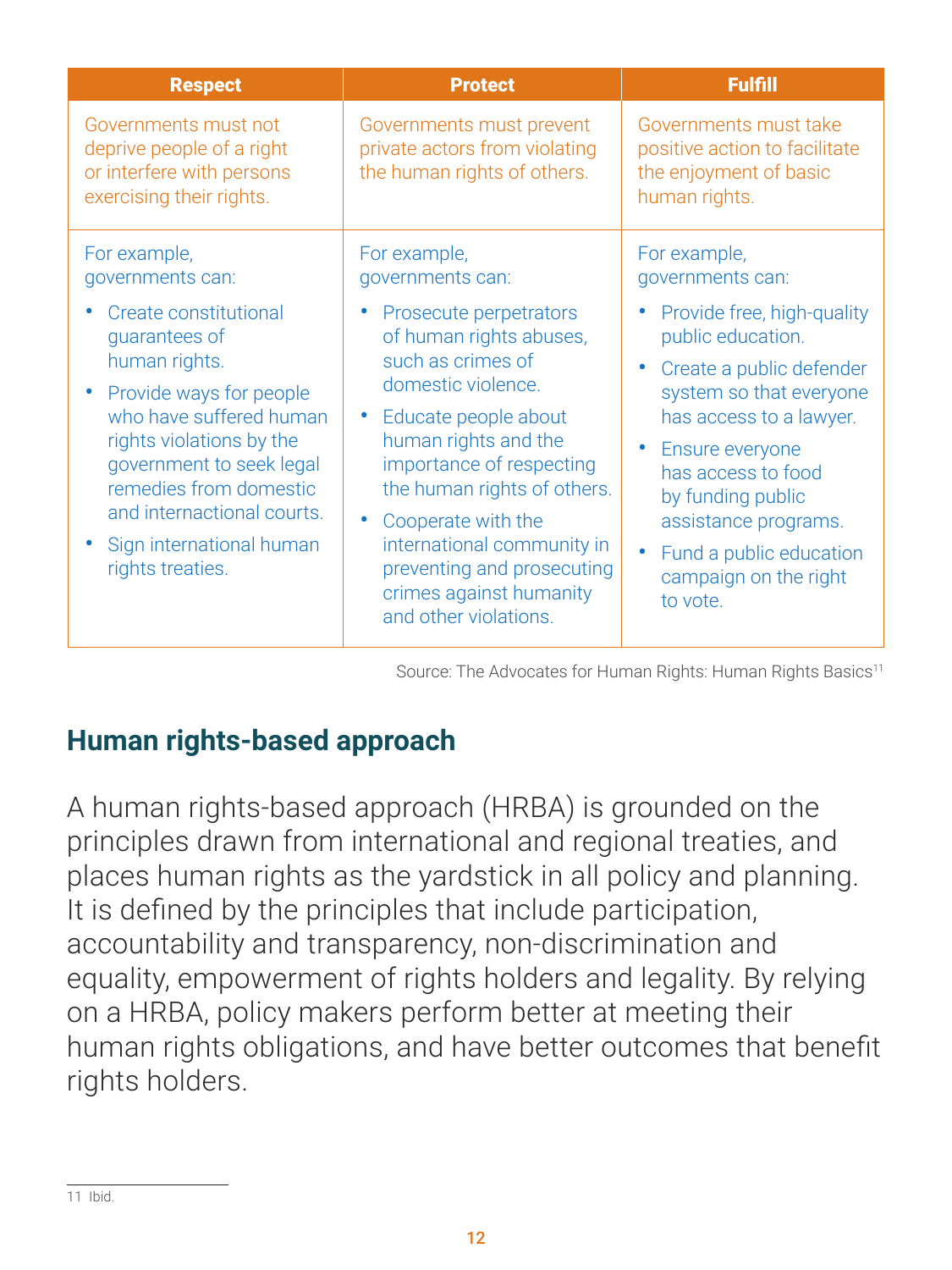This is done through integrating international human rights system norms, principles and standards, and goals. Some of the elements that define a HRBA include the adoption of programming defined by human rights standards; clearly defining the rights of rights holders and the corresponding obligations of duty bearers; examining reasons for failure to realise some human rights objectives; and assessing the capacity of rights holders to claim their rights from duty bearers and develop strategies to enhance those capacities. A HRBA also entails using human rights standards and principles in monitoring and evaluation of outcomes and processes.

Some of the benefits include empowerment of rights holders; prioritising marginalised groups; enhancing participation and access to information; and promoting accountability. It also identifies duty bearers and rights holders; promotes human rights approaches in problem solving; and promotes optimal resource utilisation.

The principles of a HRBA are as follows:

*• Interdependence and interrelatedness:* Human rights are by their nature symbiotic and interrelated. Each right has a contributory effect on other rights, which could be positive or negative. For example, the realisation of the right to privacy can contribute to the enjoyment of freedoms of association and assembly. Similarly, the fulfilment of the right of freedom of expression could be dependent on rights such as the right

#### of access to information and right to privacy.

*• Equality and non-discrimination:* This principle is embedded in international norms and standards that all human beings are equal and dignity is inherent in every person. Discrimination should be prohibited, whether on the grounds of politics,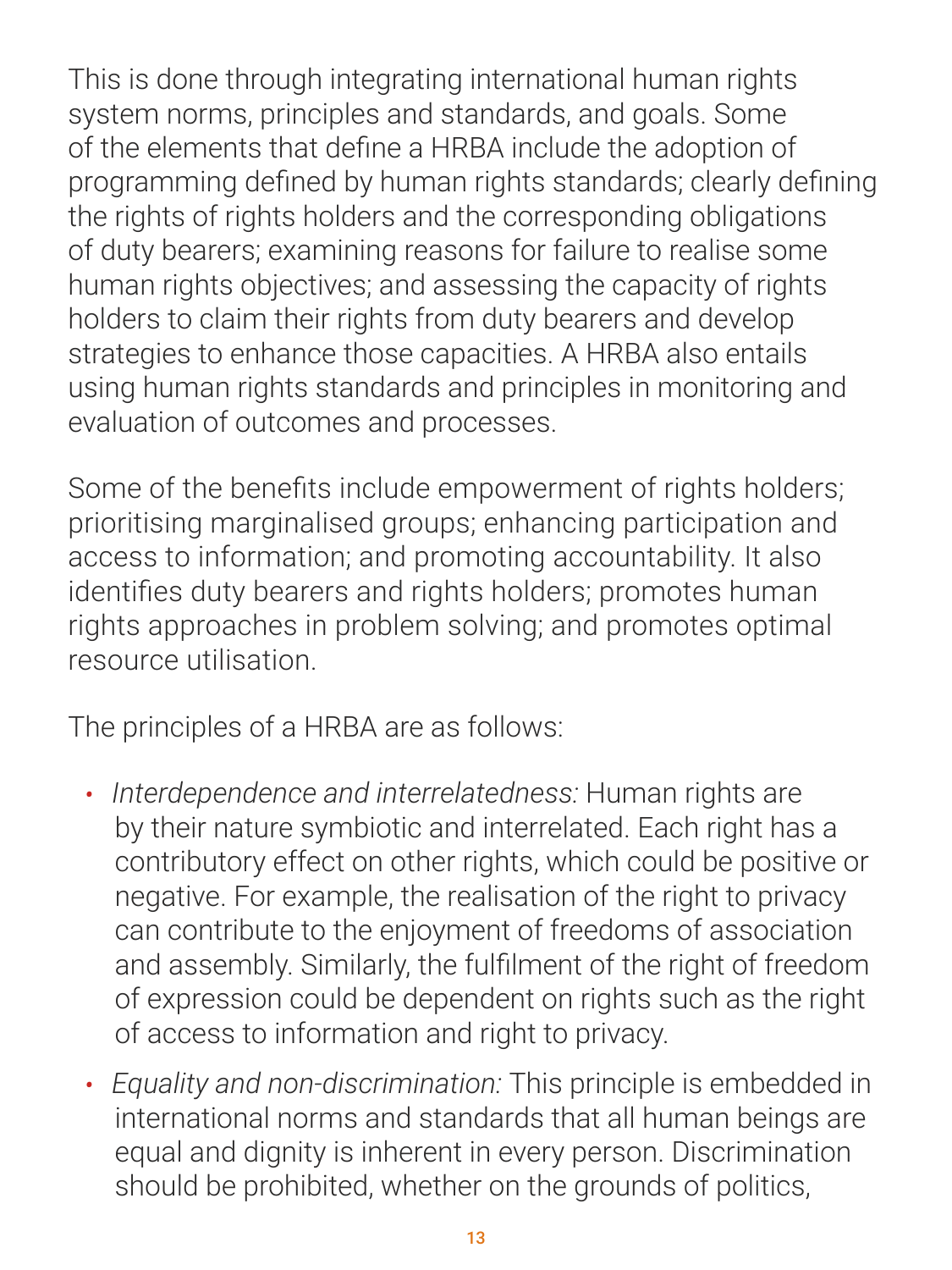

language, sexual orientation, religion, colour, ethnicity, gender, race, age, opinion, national, social or geographical origin, disability, property, birth or other status, as acknowledged by human rights standards.

- *• Participation and inclusion:* The principle of participation underpins the essence of a HRBA. It is based on the notion that each person has the right to participate in the decision-making processes that affect their wellbeing and lives. The participation is also centred on the principle of non-discrimination and equality. For participation to be successful and effective, rights holders require adequate and credible information.
- *• Accountability and rule of law:* The state has the obligation to

protect human rights as mandated under international law and standards that states sign up to. They are answerable and must comply with human rights obligations. Duty bearers are also answerable in the observance of human rights. Failure to comply should attract sanctions and remedies for rights holders. The public and private sectors, such as the media, community and civil society, are instrumental in holding the government accountable for not upholding their obligations.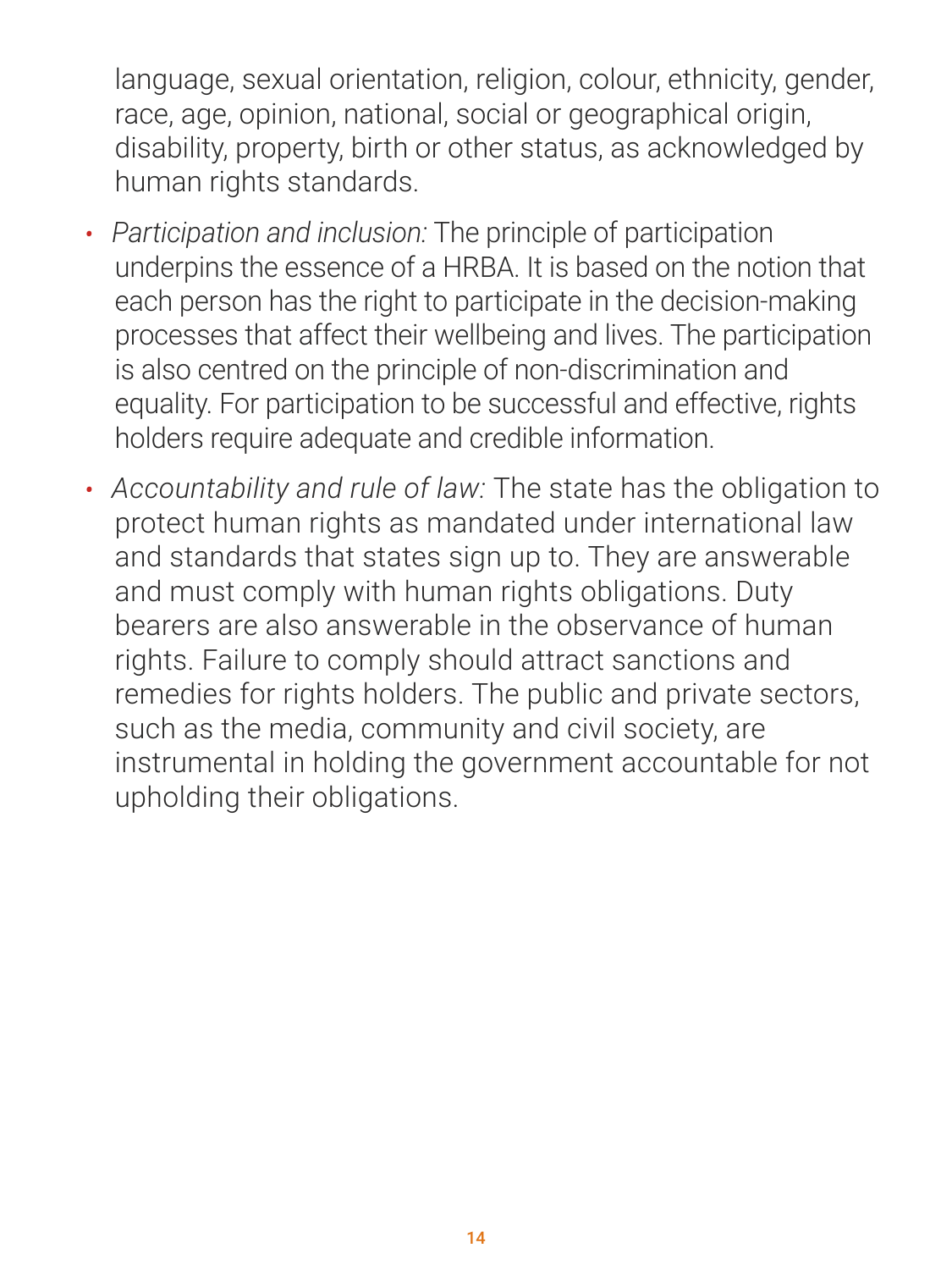The right to privacy has acquired new significance in the digital age. Advancements in technology modify and accelerate the processing, analysis, collection and storage of data, including personal information.



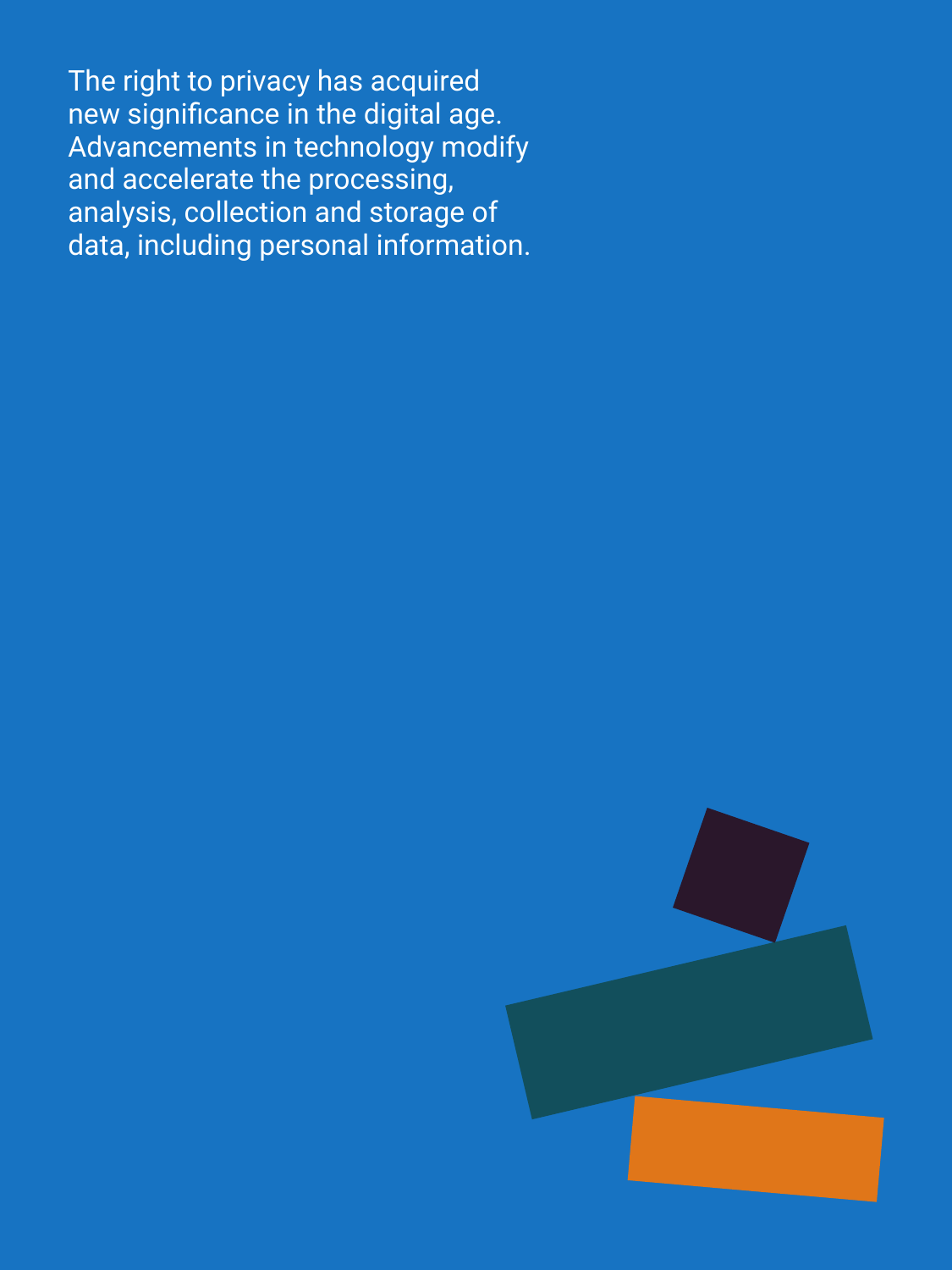# <span id="page-15-0"></span>**Part 2. The right to privacy and personal data protection**

Privacy is a fundamental human right that is guaranteed in international and regional human rights instruments. It also finds expression in more than 130 national constitutions, including those in Africa. It is enshrined in Article 12 of the UDHR, Article 17 of the ICCPR, Article 16 of the Convention of the Rights of the Child (CRC) and Article 10 of the African Charter on the Rights and Welfare of the Child. The African Charter does not have a provision on the right to privacy,<sup>12</sup> but this right has been acknowledged under the Declaration of Principles on Freedom of Expression and Access to

#### Information in Africa (the declaration).<sup>13</sup>

- 12 [https://privacyinternational.org/news-analysis/2227/privacy-international-62nd-session-african-commission-human-and](https://privacyinternational.org/news-analysis/2227/privacy-international-62nd-session-african-commission-human-and-peoples-rights)[peoples-rights](https://privacyinternational.org/news-analysis/2227/privacy-international-62nd-session-african-commission-human-and-peoples-rights)
- 13 African Commission on Human and People's Rights. (2019). Declaration of Principles on Freedom of Expression and Access to Information in Africa. [https://www.chr.up.ac.za/images/researchunits/dgdr/documents/ati/Declaration\\_of\\_Principles\\_on\\_](https://www.chr.up.ac.za/images/researchunits/dgdr/documents/ati/Declaration_of_Principles_on_Freedom_of_Expression_ENG_2019.pdf) [Freedom\\_of\\_Expression\\_ENG\\_2019.pdf](https://www.chr.up.ac.za/images/researchunits/dgdr/documents/ati/Declaration_of_Principles_on_Freedom_of_Expression_ENG_2019.pdf)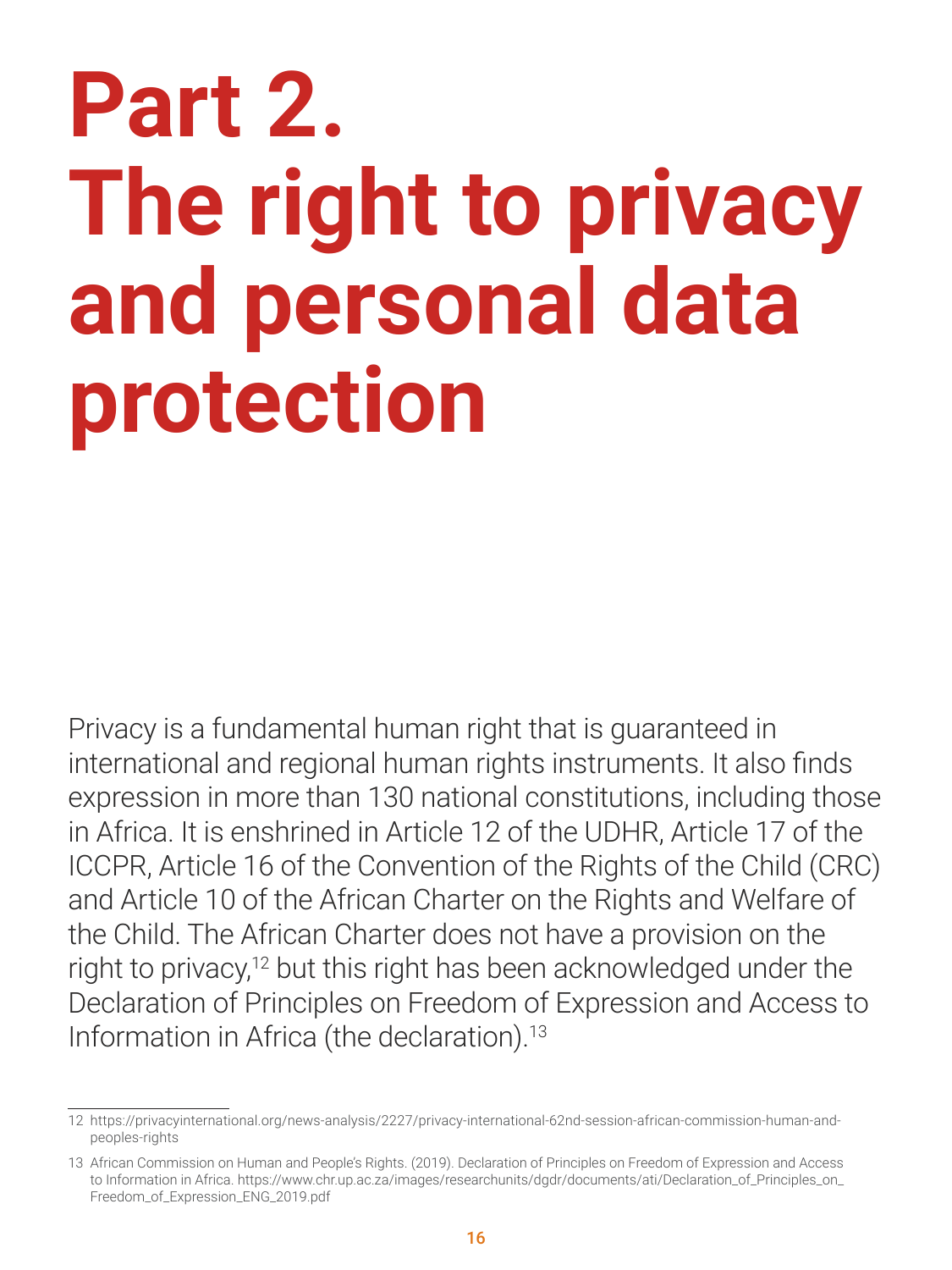The acknowledgment of the right to privacy in the declaration stems from the pronouncements of the African Commission that recognise the importance of privacy online, such as the 2016 Resolution on the Right to Freedom of Information and Expression on the Internet.<sup>14</sup> In particular, this resolution emphasised the importance of privacy in the realisation of the right to freedom of expression and to hold opinions without interference, as well as the right to freedom of peaceful assembly and association. In addition, the African Declaration on Internet Rights and Freedoms contains data protection as one of the rights that states should endeavour to implement in the digital age.<sup>15</sup>

The right to privacy is essential for the protection of dignity and autonomy of the person, and forms the basis for the enjoyment of other human rights such as freedom of expression, the right to seek, receive and impart information, and freedoms of association and assembly. In the access to information regime, privacy is recognised as a justifiable limitation or "exemption", as it is a legitimate justification for non-disclosure of information. Privacy is not an absolute right and can be limited under certain circumstances.

An effective data protection framework is crucial to the realisation of the right to privacy. The importance of privacy and data protection is summarised as follows:

| <b>To ensure</b> |
|------------------|
| accountability   |
| for data misuse  |

Privacy, being recognised as a fundamental human right, forms the basis for providing remedies in cases of violations and establishing privacy laws that guarantee the protection of the right to privacy.

14 For adopted resolutions of the African Commission on Human and Peoples' Rights see<https://www.achpr.org/adoptedresolution> 15 <https://africaninternetrights.org/sites/default/files/African-Declaration-English-FINAL.pdf>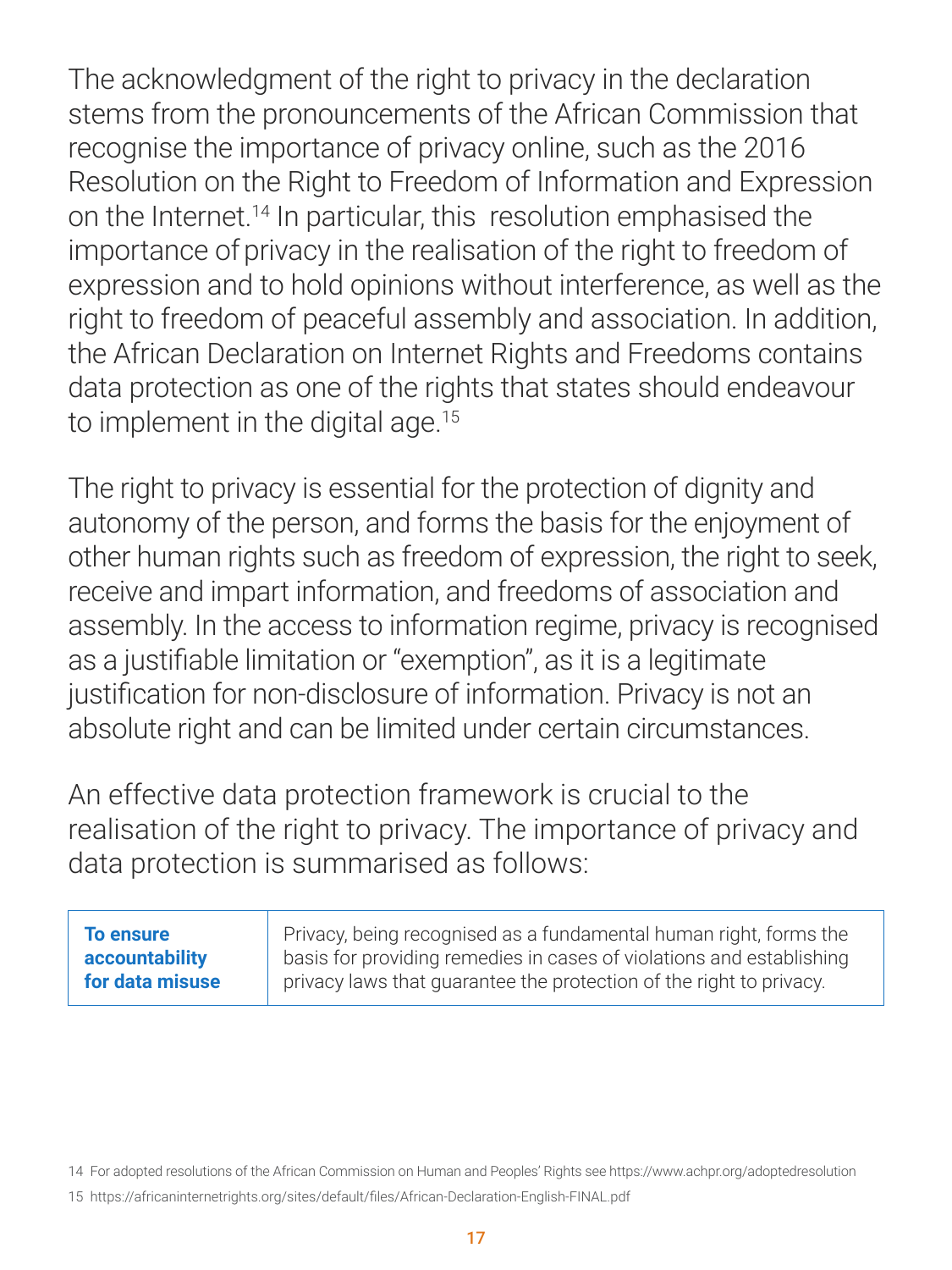| <b>To help build</b><br>trust                                          | Trust is a significant element of any relationship. In the context of<br>personal information, trust and confidence are established and<br>strengthened when information is safe.<br>"Breaches of confidentiality are breaches of that trust." <sup>16</sup>                                              |
|------------------------------------------------------------------------|-----------------------------------------------------------------------------------------------------------------------------------------------------------------------------------------------------------------------------------------------------------------------------------------------------------|
| <b>To prevent</b><br>arbitrary<br>surveillance                         | In terms of international human rights law, the duty to protect human<br>rights lies with the state. It is also the duty of the state to ensure that<br>there is adequate national security. There has to be a balance between<br>the national security obligation and the obligation to protect privacy. |
| To ensure control<br>over personal data                                | Individuals should have control over their data: who can use,<br>access, and process data. The absence of such authority over one's<br>information increases vulnerability to the misuse of data.                                                                                                         |
| <b>To establish and</b><br><b>maintain social</b><br><b>boundaries</b> | Healthy relationships are also dependent on the ability to create and<br>maintain boundaries and "having control over who knows what gives<br>us peace of mind." <sup>17</sup> For example, social media platforms have privacy                                                                           |

| <b>(physical and</b><br>informational)                | and security features for such purposes.                                                                                                                                                                                                                                                                                                                                                                                                     |
|-------------------------------------------------------|----------------------------------------------------------------------------------------------------------------------------------------------------------------------------------------------------------------------------------------------------------------------------------------------------------------------------------------------------------------------------------------------------------------------------------------------|
|                                                       | "We need places of solitude to retreat to, places where we are free of<br>the gaze of others in order to relax and feel at ease."18                                                                                                                                                                                                                                                                                                          |
| <b>To protect freedom</b><br>of speech and<br>thought | When privacy rights are established, not everything that people do<br>can be monitored. Certain thoughts and expressions, especially<br>those with negative labels, can be tracked. Privacy rights provide<br>protection against arbitrary monitoring. Privacy is therefore a crucial<br>element to the enjoyment of freedom of expression and opinion.                                                                                      |
|                                                       | The United Nations Special Rapporteur on the Promotion and<br>Protection of the Right to Freedom of Opinion and Expression<br>has explained that "the right to privacy is often understood as an<br>essential requirement for the realization of the right to freedom<br>of expression. Undue interference with individuals' privacy<br>can both directly and indirectly limit the free development and<br>exchange of ideas." <sup>19</sup> |

16 Solove, D. (2014, 20 January). 10 Reasons Why Privacy Matters. *Teach Privacy*. [https://teachprivacy.com/10-reasons-privacy](https://teachprivacy.com/10-reasons-privacy-matters/)[matters/](https://teachprivacy.com/10-reasons-privacy-matters/)

17 Soken-Huberty, E. (n/d).10 Reasons Why Privacy Rights are Important. *Human Rights Careers*. [https://www.humanrightscareers.](https://www.humanrightscareers.com/issues/reasons-why-privacy-rights-are-important/) [com/issues/reasons-why-privacy-rights-are-important/](https://www.humanrightscareers.com/issues/reasons-why-privacy-rights-are-important/)

18 Solove, D. (2014, 20 January). Op. cit.

19 La Rue, F. (2013, 17 April). Report of the Special Rapporteur on the promotion and protection of the right to freedom of opinion and expression. [https://www.ohchr.org/Documents/HRBodies/HRCouncil/RegularSession/Session23/A.HRC.23.40\\_EN.pdf](https://www.ohchr.org/Documents/HRBodies/HRCouncil/RegularSession/Session23/A.HRC.23.40_EN.pdf) Frank La Rue is a former Special Rapporteur on the promotion and protection of the right to freedom of opinion and expression.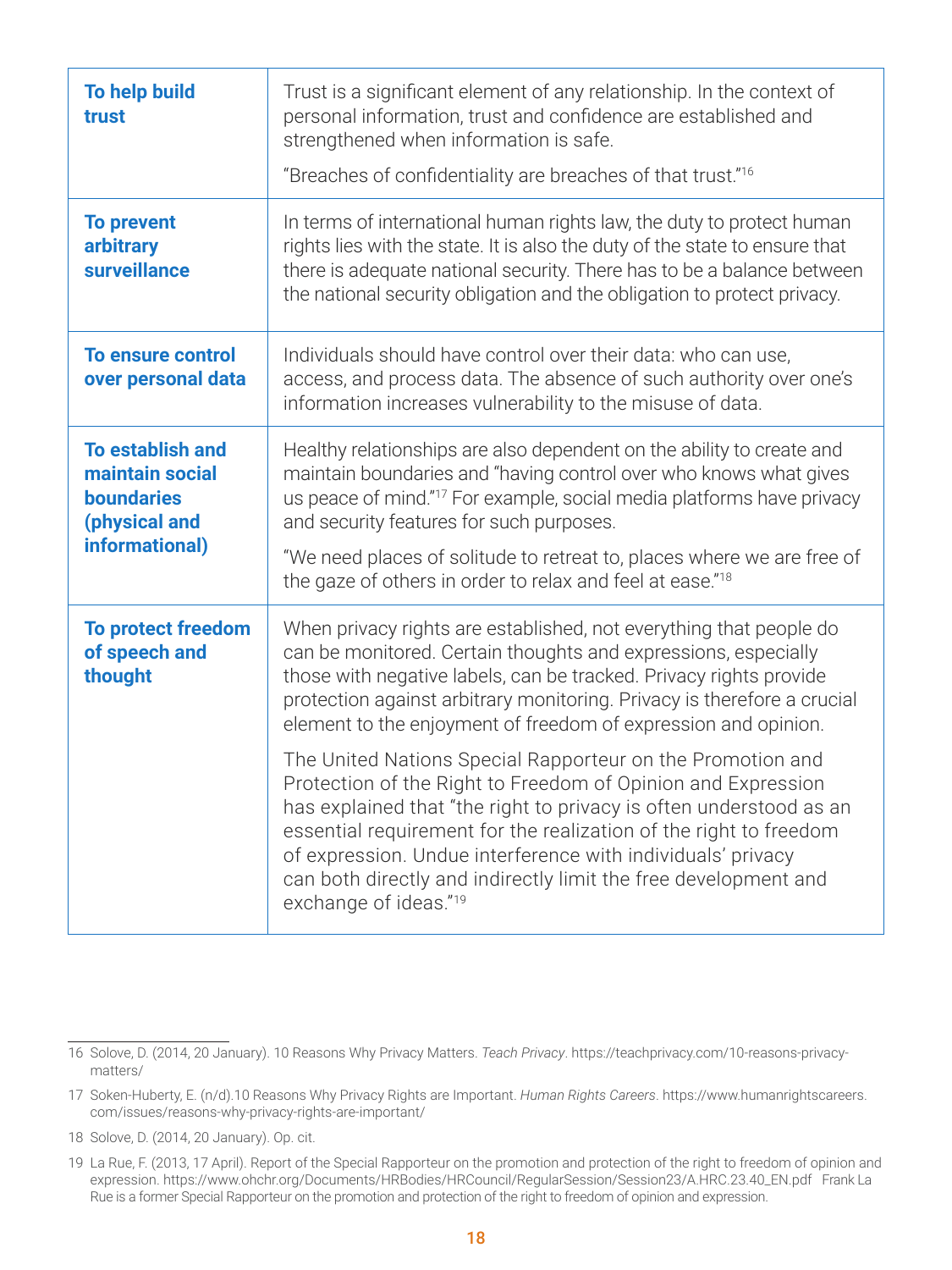"Certainly, not all misdeeds should be shielded, but some should be, because we want to encourage and facilitate growth and improvement."<sup>21</sup>

| To provide the<br>freedom to engage<br>freely in politics                                                                          | The right to privacy is an enabler in the exercise of political rights. For<br>example, this includes the ability to cast a vote in confidentiality. It<br>also enables people to keep their political opinions private.                                                                                                                   |
|------------------------------------------------------------------------------------------------------------------------------------|--------------------------------------------------------------------------------------------------------------------------------------------------------------------------------------------------------------------------------------------------------------------------------------------------------------------------------------------|
| <b>To protect</b><br>reputations, to<br>enable individuals<br>the ability to<br>evolve and to<br>ensure respect<br>for individuals | In terms of the right to privacy, individuals are empowered and<br>protected through the ability to have certain kinds of information<br>about or by them removed. For example, in the EU context, there is<br>the right to be forgotten which enables people to remove information<br>from internet searches in applicable circumstances. |
|                                                                                                                                    | "We must have some ability to protect our reputations from being<br>unfairly harmed. Protecting reputation depends on protecting against<br>not only falsehoods but also certain truths."20                                                                                                                                                |
|                                                                                                                                    | People are constantly changing and growing. The right to privacy<br>should enable one to change and evolve without being reminded<br>about their past mistakes.                                                                                                                                                                            |
|                                                                                                                                    | "Certainly not all misdeeds should be shielded but some should be                                                                                                                                                                                                                                                                          |

|                                                                                  | Privacy is about respecting a person's desire to keep aspects of<br>their life private. Such wishes should be respected, unless there are<br>compelling reasons for the disclosure, which should generally be in<br>the public interest.                                                                                                   |
|----------------------------------------------------------------------------------|--------------------------------------------------------------------------------------------------------------------------------------------------------------------------------------------------------------------------------------------------------------------------------------------------------------------------------------------|
| <b>To protect</b><br><b>financial assets</b><br>and guard against<br>cybercrimes | Companies store personal data, and the failure to protect it can have<br>disastrous consequences such as identity theft or the disclosure<br>of credit card numbers. Institutions, such as financial institutions,<br>should establish mechanisms to protect the financial and personal<br>information that they have been entrusted with. |
| <b>To protect</b><br>information from<br>manipulation                            | Technology companies like Facebook, Amazon, Google and others<br>collect and store personal information and are not entitled to use the<br>data as they please. Consent is a fundamental element of the right<br>to privacy and when in the wrong hands, personal information can be<br>wielded as a powerful tool.                        |
|                                                                                  | For example, in the Cambridge Analytica scandal, <sup>22</sup> personal data<br>from Facebook user accounts was used without user consent to<br>influence voters by means of political advertising. This has revealed<br>how the misuse of personal information - including personal                                                       |

preferences and ideological inclinations – can be manipulated to affect the way in which people make key decisions.

20 Solove, D. (2014, 20 January). Op. cit.

21 Ibid.

22 Lapowsky, I. (2019,17 March). How Cambridge Analytica Sparked the Great Privacy Awakening. *Wired*. [https://www.wired.com/](https://www.wired.com/story/cambridge-analytica-facebook-privacy-awakening/) [story/cambridge-analytica-facebook-privacy-awakening/](https://www.wired.com/story/cambridge-analytica-facebook-privacy-awakening/)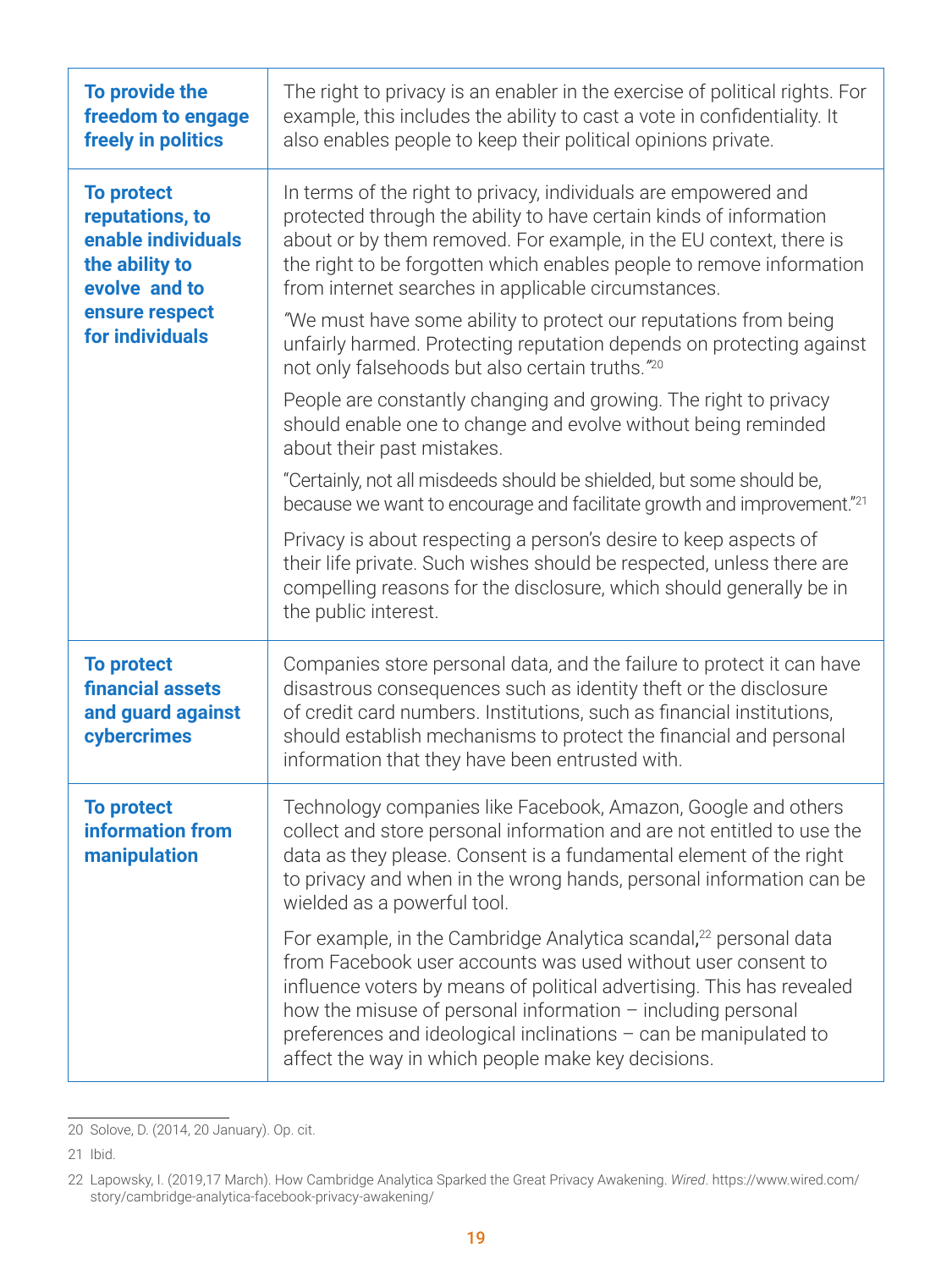

| To nurture the<br>ability to control<br><b>life</b>                       | Personal data is essential to one's life in general, and is a determinant<br>for many things that affect one's life. However, having the autonomy<br>and control over such lives also entails having a say in how personal<br>data is used, or the ability to object and have legitimate grievances<br>heard when data uses might cause harm. Having the ability to<br>remove, correct and amend is the hallmark of that freedom.<br>Privacy also enables one the freedom to make choices without<br>having to explain or justify such choices.                                                                                                                                                                                                                                                                           |
|---------------------------------------------------------------------------|---------------------------------------------------------------------------------------------------------------------------------------------------------------------------------------------------------------------------------------------------------------------------------------------------------------------------------------------------------------------------------------------------------------------------------------------------------------------------------------------------------------------------------------------------------------------------------------------------------------------------------------------------------------------------------------------------------------------------------------------------------------------------------------------------------------------------|
| <b>Limit on power</b>                                                     | Knowledge about a person creates a sense of power over them,<br>and respect for the right to privacy creates a limit on power held by<br>government and other institutions over people's information.                                                                                                                                                                                                                                                                                                                                                                                                                                                                                                                                                                                                                     |
| For human dignity,<br>freedom of<br>association and<br>other human rights | Privacy is important for the realisation of other human rights such as<br>human dignity and the freedom of association.<br>For example, the African Union (AU) Convention on Cyber Security and<br>Personal Data Protection implores the adoption of data protection laws<br>with requirements to take into account respect for the rights of citizens,<br>guaranteed under the fundamental texts of domestic law, and protected<br>by human rights treaties and conventions, particularly the African Charter.<br>In essence, a determination on whether the right to data privacy<br>takes precedence over other rights is dependent on the facts and<br>circumstances in each particular case, and needs to comply with<br>the three-part test for a justifiable limitation as established under<br>international law. |
| <b>To protect</b><br><b>personal financial</b><br><b>information</b>      | Individuals are entitled to know if their financial and personal<br>information has been shared to a third party. There is need to control<br>commercial prospecting in the banking sector and regulate transfers<br>of bank data abroad. To avoid any misuse of the files, access to<br>banking details and confidential information should be limited to<br>authorised persons.                                                                                                                                                                                                                                                                                                                                                                                                                                         |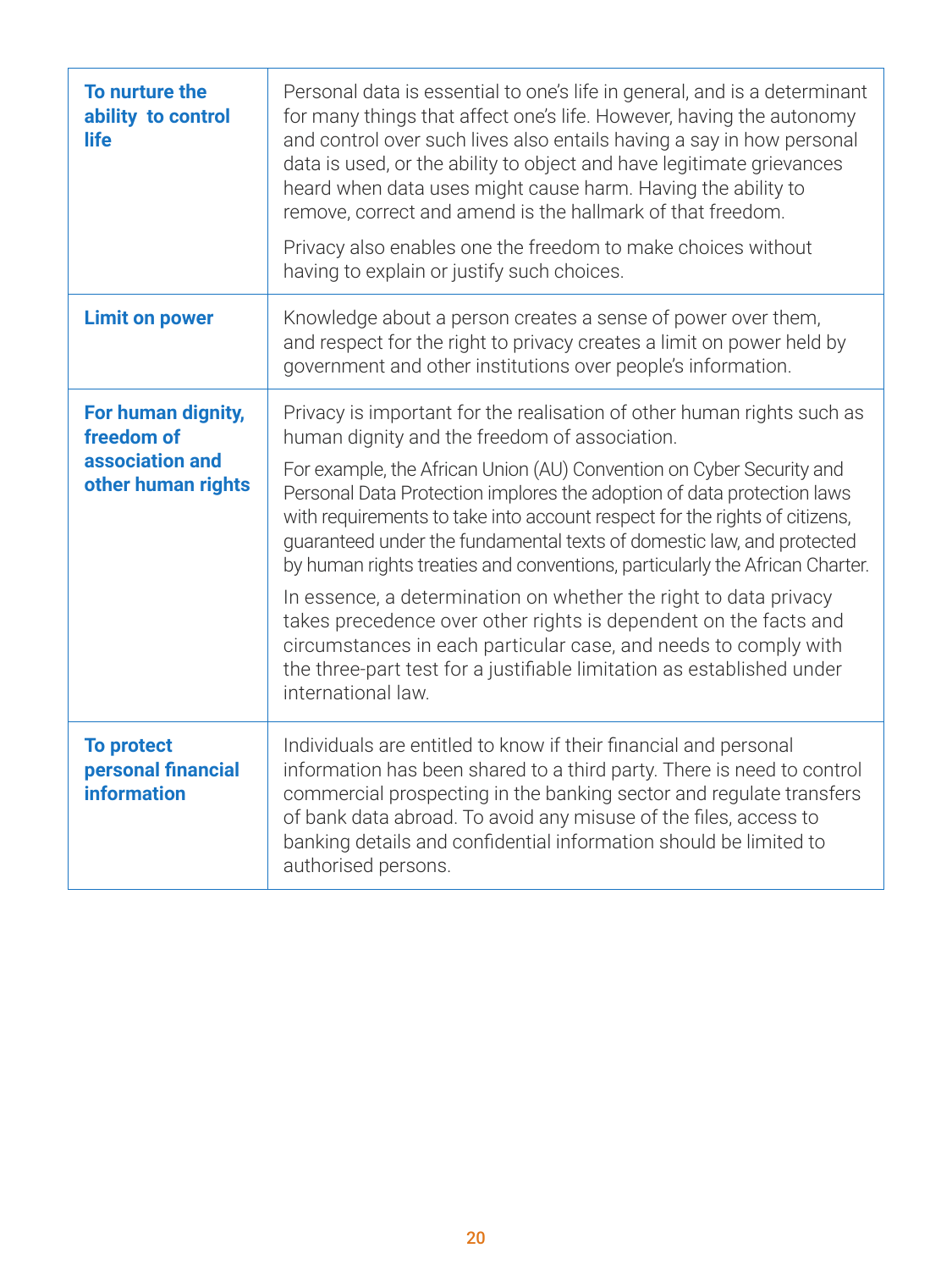#### <span id="page-20-0"></span>**To protect sensitive information**

Sensitive information requires additional safeguards to provide more protection. Health information falls under such information. There is need to preserve the privacy of patients in order to protect them from any harm related to the disclosure and exploitation of health data. It is also crucial to prevent harms such as the sale of health-related information to third parties (e.g. insurance companies, financial institutions or laboratories) without prior consent.

It is also important to protect health data in order to prohibit any use of patient data for commercial purposes; to avoid the risk of the computer hacking of health databases and to protect hospitals, clinics or laboratories against possible complaints/lawsuits from patients whose medical reports were published on social networks (i.e. COVID-19 cases).

For example, the Constitution of Cape Verde provides for the protection of the right of citizens to access, rectify and update, as well as to be informed of the purpose of, computerised data that affects them; the transfer and storage of computerised personal information by public and private authorities; the prohibition of the allocation of a single national identification number to citizens; and the prohibition of the processing of sensitive data except with the consent of the data subject.<sup>23</sup> It provides that the

Sources: [https://www.humanrightscareers.com/issues/reasons-why-privacy-rights-are-important](https://www.humanrightscareers.com/issues/reasons-why-privacy-rights-are-important/)  and [https://teachprivacy.com/10-reasons-privacy-matters](https://teachprivacy.com/10-reasons-privacy-matters/) 

#### **African constitutions and information privacy**

In Africa, some of the constitutions refer to personal data or information privacy, such as those from Algeria, Cape Verde and Mozambique. This is in addition to the provision of the right to privacy. The Constitution of Algeria simply provides that the protection of personal data is a fundamental right without much elaboration, while those of Cape Verde and Mozambique have detailed provisions on the same.

<sup>23</sup> <http://constitutions.unwomen.org/en/countries/africa/~/media/983cd3b8346a4d53b9e116676bff7363.ashx>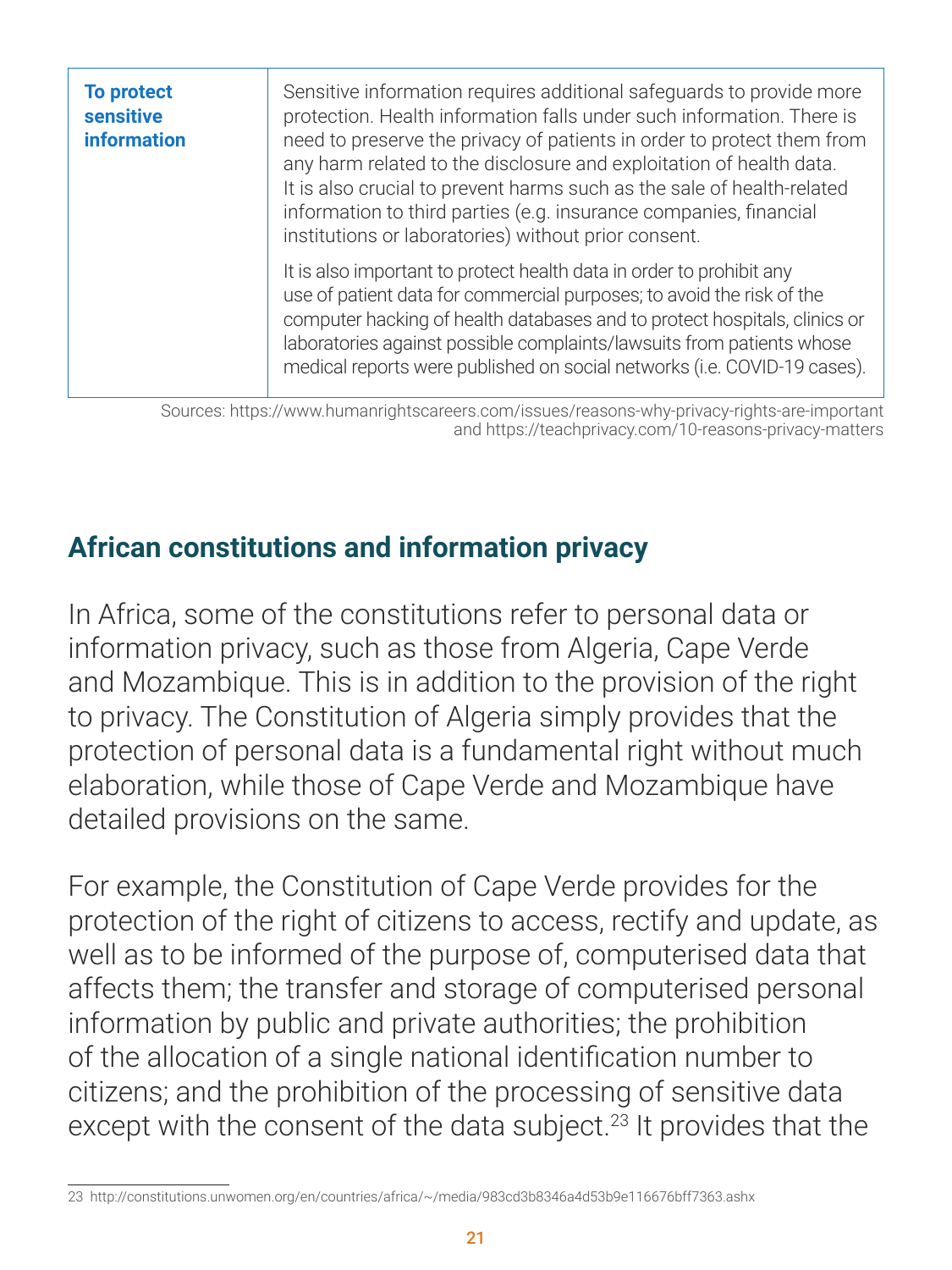In Mozambique, the constitution provides for the right of individuals to access and rectify their personal information; the adoption of a law to regulate the processing of personal information and the creation, use and conditions of access to such personal information by public and private entities; the prohibition of the processing of sensitive personal information without any express exception; and the prohibition of access to and transfer of personal information of third parties, except as authorised by law or a court order.<sup>24</sup>

processing of sensitive data should be authorised by law, and should only be undertaken in a non-discriminatory manner or for non-identifiable statistical purposes.

#### Communication privacy in African constitutions

Most constitutional provisions on the right to communication privacy in Africa simply protect "privacy of correspondence" or communication (such as Eritrea, Equatorial Guinea, Kenya, Morocco, Guinea, South Africa, South Sudan, Sudan, Swaziland, Tanzania, Uganda, Tunisia and Zimbabwe) or the "secrecy of correspondence" (such as Benin, Djibouti, Guinea, Mali and Togo) without any further elaboration. Other provisions, however, explicitly identify the various forms of communication mediums that are prohibited from interference by the state, such as "all forms of telecommunications" (such as in Malawi and the Democratic Republic of Congo); "postal, electronic, telegraphic communication" (such as in the Central African Republic and Gabon); "telephone conversations and telegraphic and electronic communications" (such as in Sierra Leone); "either written, oral, or through any medium of communication" (such as in Seychelles); or "postal letters and communications

<sup>24</sup> [https://www.constituteproject.org/constitution/Mozambique\\_2007](https://www.constituteproject.org/constitution/Mozambique_2007)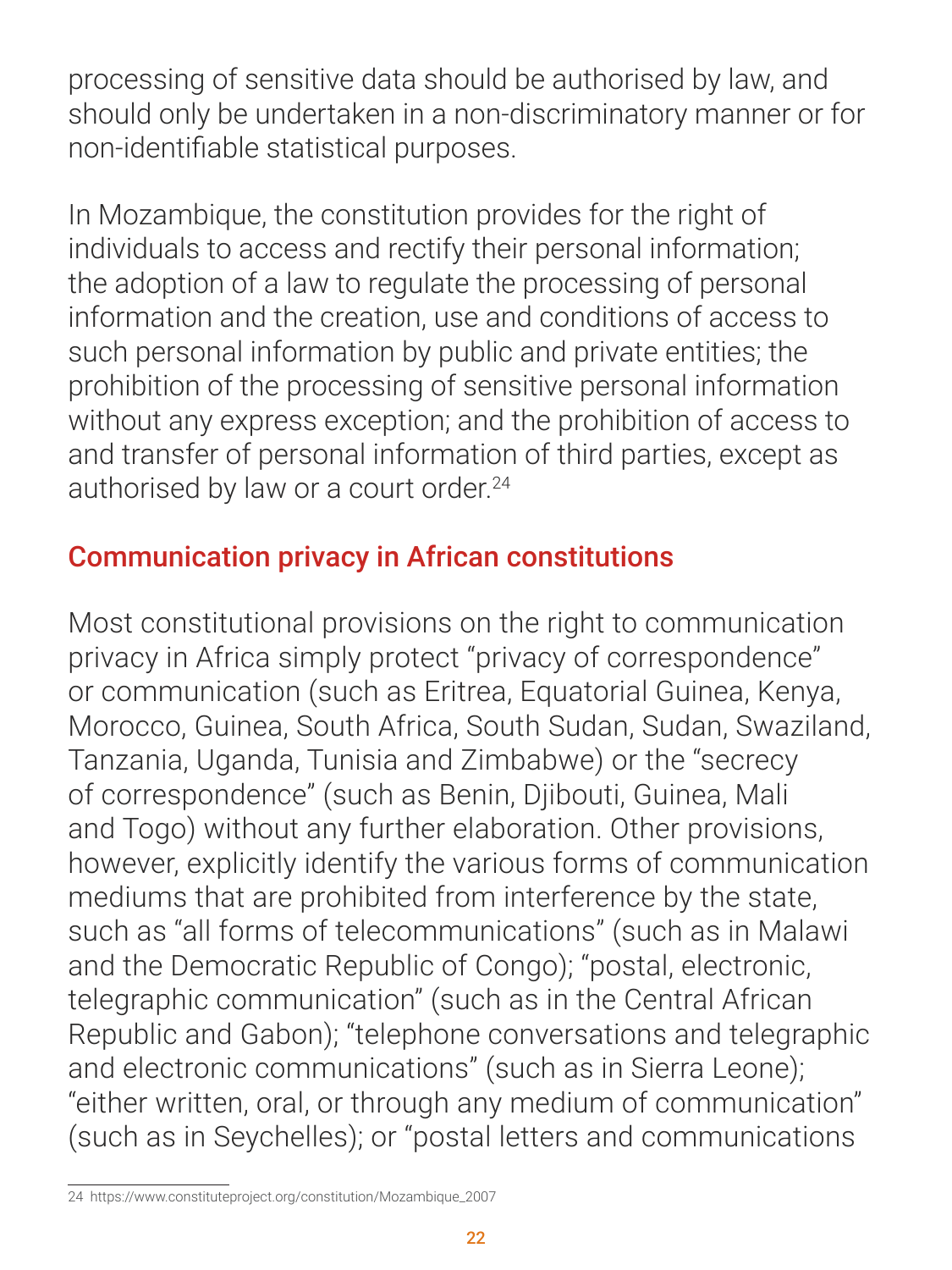made by means of telephones, telecommunications and electronic devices" (such as in Ethiopia).

Some constitutional provisions on privacy go further to include provisions permitting interference with the right to privacy subject to such interference being authorised by law or a court order. These countries include Chad, Central African Republic, Rwanda, Niger and Burkina Faso. Others that include a court order are Cameroon, Liberia and Morocco. Those that include both requirements of law and a court order are Madagascar and São Tomé and Principe. In terms of constitutional provisions permitting interference with the right to privacy only in accordance with law, a few instances exist in which the law is required to be such that is "necessary in a democratic society" (such as in Ghana, the Gambia, Namibia, Nigeria and Guinea Bissau). More generally, however, the interference by law is permitted for specific reasons such as: "the interest of defence, public safety, public order, public morality, public health, the administration of government, town and country planning, nature conservation and the economic development and well-being of the country" (such as in Angola, Central African Republic and Senegal); the "prevention of crime" (such as in Ethiopia and Namibia); or for the "protection of the public order against imminent threats, in particular to fight the risks of epidemic, fires or to protect people in danger" (such as in Mauritius, Seychelles, Sierra Leone and Swaziland).

Another exception allowing limitations to the right to privacy by law is "for the purpose of protecting the rights and freedoms of other persons" (such as in Lesotho and Mauritius). This clearly indicates the realisation that the right to privacy often requires the balancing of this right with other competing rights of individuals, such as the right to freedom of expression, access to information and freedom of assembly.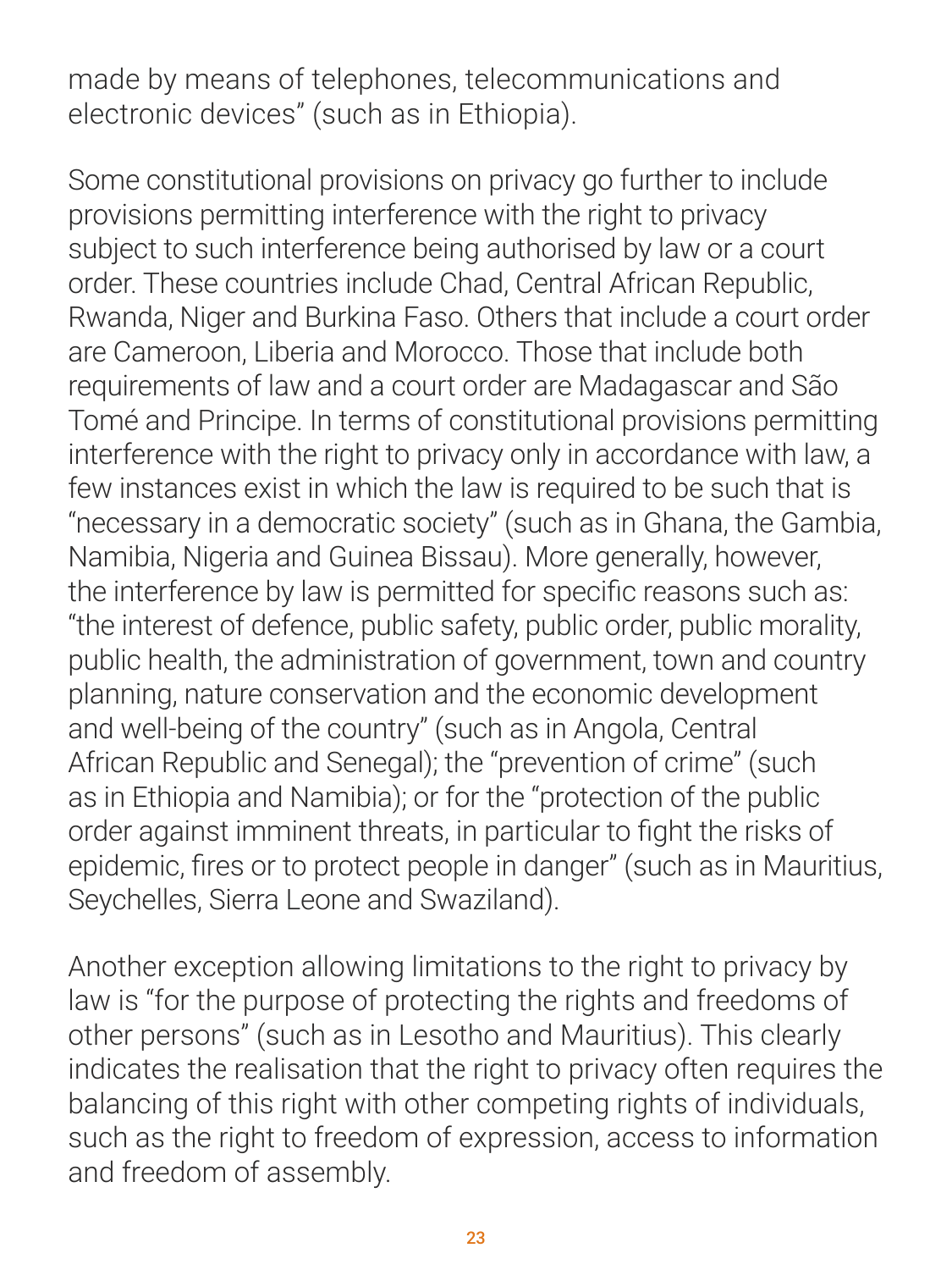#### <span id="page-23-0"></span>**Scope of data protection laws and personal information**

The original focus of data privacy laws was to address e-commerce and consumer protection issues and, increasingly today, the impact of ICT on innovation. Data protection is also referred to as information privacy or data privacy in legal frameworks that protect individuals against the negative impact of the processing of their personal information. It combines the protection of personal data and the recognition of the right to privacy.

Instruments such as the EU General Data Protection Regulation (GDPR) and the AU Convention on Cybersecurity and Personal Data Protection ground the protection of personal data on the protection of human rights in general, and data privacy in particular. Technology advancements increase the amount of information that is collected, shared, processed and stored. This also increases the significance of data protection.

• In terms of the GDPR, personal data is any information relating to an identified or identifiable natural person. This includes a person's name, date of birth, address, phone number, email address, membership number, IP address and photographs. Sensitive information is also included such as one's religion, ethnicity, sexual orientation, trade

• In terms of Article 1 of the AU Convention, personal data is "any information relating to an identified or identifiable

Data protection frameworks typically focus on the processing of personal information or data. Specifically, this refers to information that identifies an individual, who is referred to as the data subject. For example, this has been defined as follows:

## union membership, medical information, criminal data and children's data.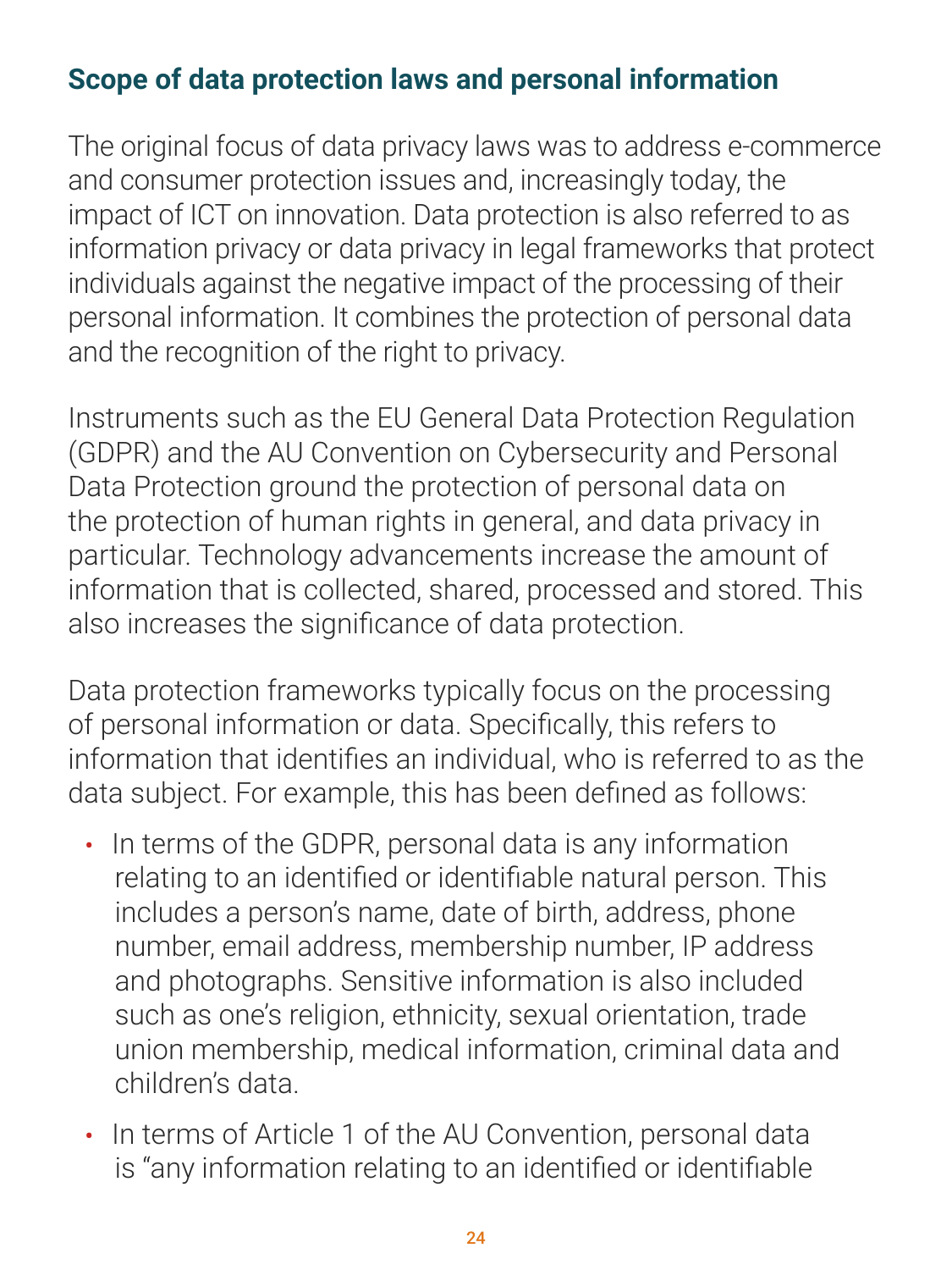natural person by which this person can be identified directly or indirectly in particular by reference to by an identification number or to one or more factors specific to his/her physical, psychological, mental, economic, cultural or social identity".

- In terms of the ECOWAS Supplementary Act, it is defined as "any information relating to an identified individual or who may be directly or indirectly identifiable by reference to an identification number or one or several elements related to their physical, physiological, genetic, psychological, cultural, economic, or social identity."
- In South Africa, for example, in terms of the Protection of Personal Information Act 4 of 2013 (POPIA), the definition

of personal information sets out a non-exhaustive list of the types of information that this might include, such as information relating to the race, gender, sex, pregnancy, marital status, national, ethnic or social origin, colour, sexual orientation, age, physical or mental health, well-being, disability, religion, conscience, belief, culture, language and birth of the person; the biometric information of the person; the personal opinions, views or preferences of the person; and the name of the person if it appears with other personal information relating to the person or if the disclosure of the name itself would reveal information about the person.<sup>25</sup>

Most data protection frameworks also define certain types of personal information as "special" or "sensitive", which are afforded heightened protections. For example, the AU Convention defines the term "sensitive personal data" as "all personal data relating to religious, philosophical, political and trade-union opinions and activities, as well as to sex life or race, health, social measures, legal proceedings and penal or administrative sanctions."

<sup>25</sup> <https://www.justice.gov.za/inforeg/docs/InfoRegSA-POPIA-act2013-004.pdf>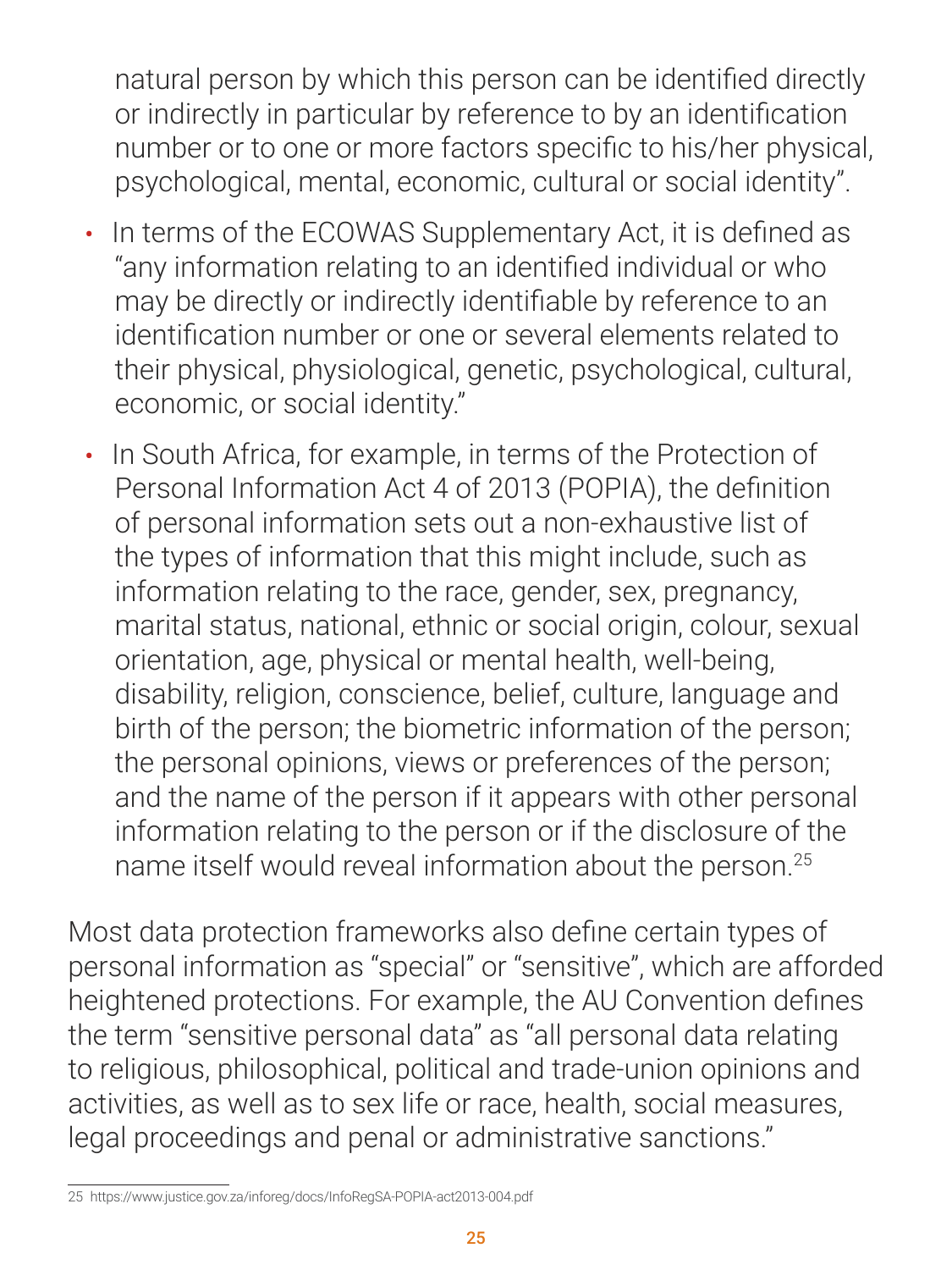#### <span id="page-25-0"></span>**European frameworks relating to data protection**

Europe has typically been the world leader in the field of data protection and has been highly influential in the development of regional and domestic frameworks on data protection in other parts of the world, including Africa. For example, the data protection laws in many African states are based on the 1995 EU Directive on the Processing of Personal Data,<sup>26</sup> which is the predecessor to the GDPR. It is therefore relevant to the context and understanding of the present discussion to explore the European frameworks relating to data protection.

### Convention for the Protection of Individuals with Regard to the Processing of Personal Data

The Convention for the Protection of Individuals with Regard to the Processing of Personal Data – commonly referred to as Convention 108 – is an instrument of the Council of Europe (COE).27 Convention 108 opened for signature on 28 January 1981 and was the first legally binding instrument in the data protection field. The purpose of Convention 108 is to "protect every individual, whatever his or her nationality or residence, with regard to the processing of their personal data, thereby contributing to respect for his or her human rights and fundamental freedoms, and in particular the right to privacy." Furthermore, it provides for the free flow of personal data between states party thereto.

26 Directive 95/46/EC on the protection of individuals with regard to the processing of personal data and on the free movement of such data.<https://eur-lex.europa.eu/legal-content/EN/TXT/?uri=CELEX%3A31995L0046>

27 Council of Europe. (2018). *Convention 108+ Convention for the protection of individuals with regard to the processing of personal data*. [https://rm.coe.int/convention-108-convention-for-the-protection-of-individuals-with-regar/16808b36f1h](https://rm.coe.int/convention-108-convention-for-the-protection-of-individuals-with-regar/16808b36f1)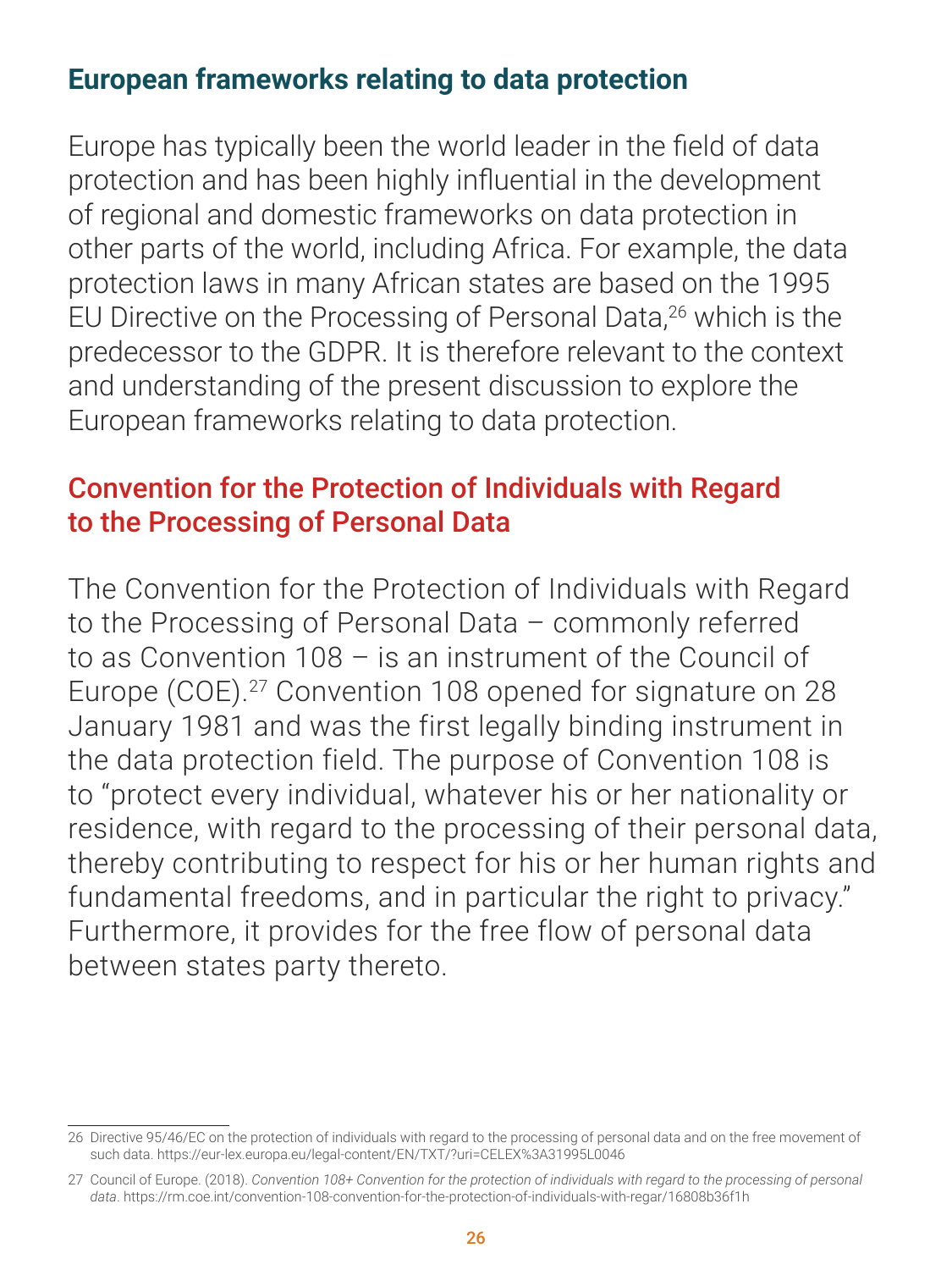In May 2018, the COE published Convention 108+ in an effort to update and modernise the framework. It was noted at the time that:

[W]ith new challenges to human rights and fundamental freedoms, notably to the right to private life, arising every day, it appeared clear that the Convention should be modernised in order to better address emerging privacy challenges resulting from the increasing use of new information and communication technologies (IT), the globalisation of processing operations and the ever greater flows of personal data, and, at the same time, to strengthen the Convention's evaluation and follow-up mechanism.

The GPDR is the EU data protection legislation.<sup>28</sup> It came into effect on 25 May 2018 and applies to every EU member state and sets out the framework for the protection of privacy rights and the framework for the use of personal data. The application of the GDPR is intended to harmonise the collection, storage, use and sharing and processing of personal information

A key feature of Convention 108 is that, in addition to the members of the COE, it also provides that non-European states may accede to it. For example, in the African context, Cape Verde, Mauritius and Senegal have acceded to it. This is of relevance for several reasons: it is a recognition of the adequacy of their data protection frameworks; it adds an additional bulwark of protection of persons within those states; and it can serve to facilitate cross-border data transfers between those African states and Europe. Convention 108 remains open for accession by other African states that may meet the necessary requirements.

### General Data Protection Regulation (GDPR)

28 <https://gdpr-info.eu>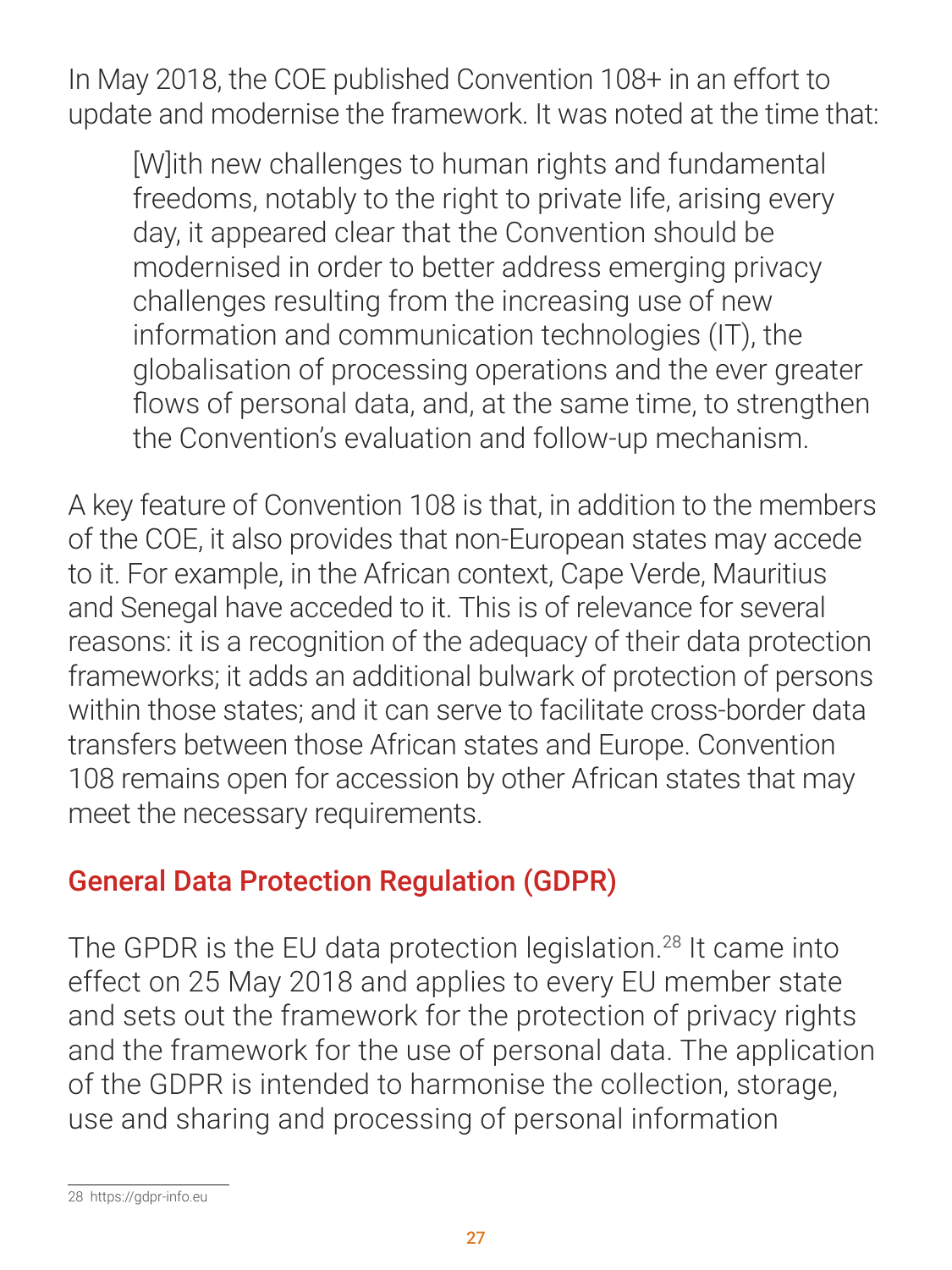

## across Europe.<sup>29</sup> Harmonisation of data protection frameworks

reinforces the protection of the right to privacy of individuals even in contexts where information crosses borders. The GDPR also clarifies rights, responsibilities, principles and sanctions within the ambit of data protection. It places an obligation on data controllers and data processors to adhere to the GDPR requirements whenever processing personal information.<sup>30</sup>

The rights of data subjects including the right of access to personal data, the right to data portability, the right to the restriction of processing and the right to rectification, are provided for under the GDPR.31 Under this regulation, processing of personal information should be based on the following principles: lawfulness, fairness and transparency; purpose limitation; data minimisation; accuracy; storage limitation; integrity and confidentiality; and accountability.<sup>32</sup> The regulation also defines the conditions for transfers of personal data to third countries or international organisations, which is only permissible if the conditions in the GDPR are complied with, including in respect of whether there is adequate protection.<sup>33</sup>

Independent supervisory authorities are provided for under Chapter 6.34 This provision encapsulates the powers, competence, tasks, rules of establishment, membership and independence of the authority. Remedies, liability and penalties are captured in Articles 77 to 84,<sup>35</sup> while implementation procedures are written up in Chapter 10 (Articles 92 to 93). The

#### 30 Ibid., Chapter 4, Art 24-43.

31 Ibid., Art 12-23.

32 Ibid., Art 5. See also United Nations guidelines concerning computerised personal data files adopted by the General Assembly on 14 December 1990; OECD guidelines. [https://www.oecd.org/internet/ieconomy/](https://www.oecd.org/internet/ieconomy/oecdguidelinesontheprotectionofprivacyandtransborderflowsofpersonaldata.htm) [oecdguidelinesontheprotectionofprivacyandtransborderflowsofpersonaldata.htm](https://www.oecd.org/internet/ieconomy/oecdguidelinesontheprotectionofprivacyandtransborderflowsofpersonaldata.htm)

33 Ibid., Art 44-50.

34 Ibid., Art 51-59.

35 Ibid., Art 77-84.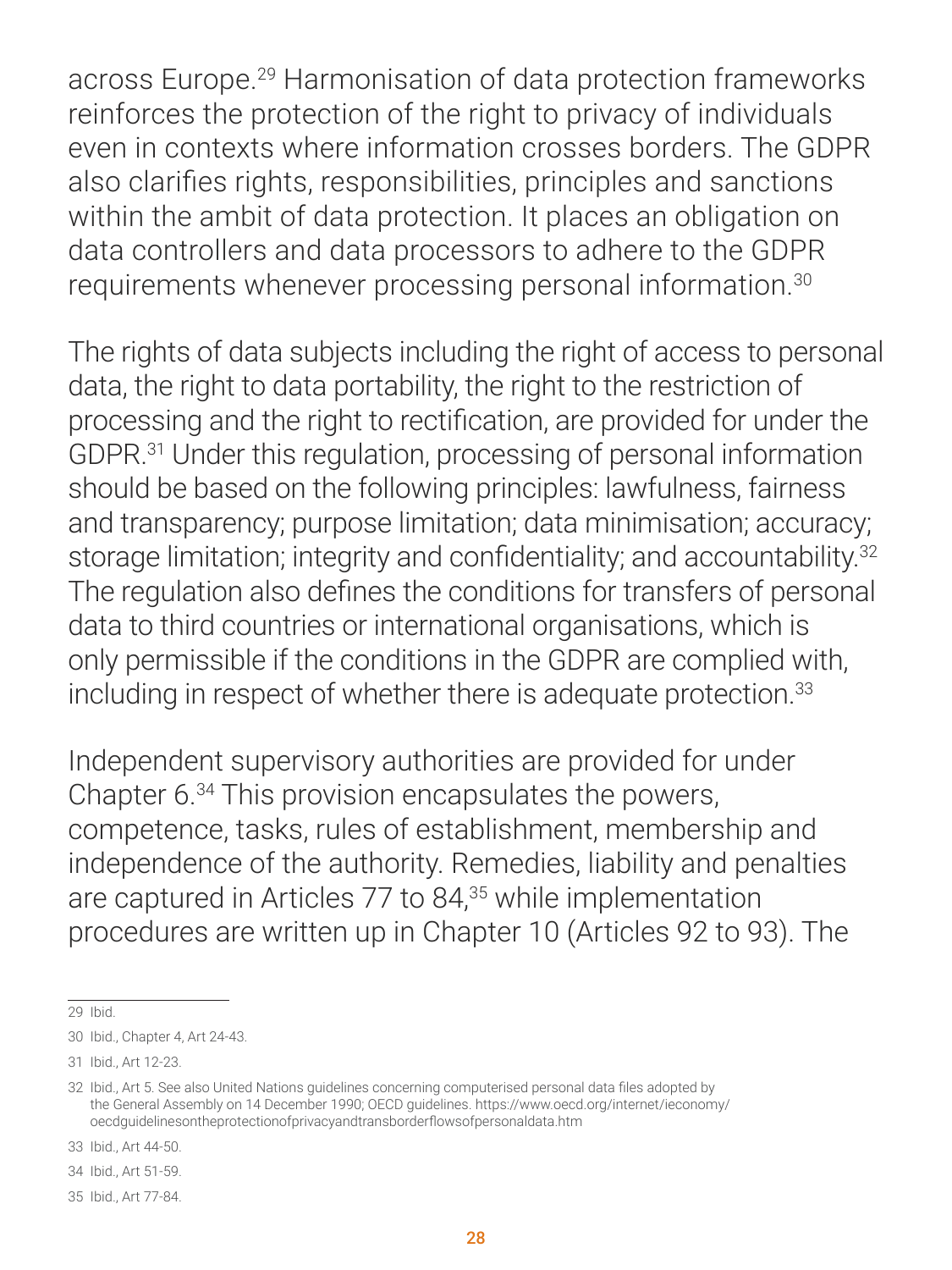<span id="page-28-0"></span>failure to comply with the GDPR carries significant penalties, including administrative fines of up to EUR 20,000 (USD 24,285) or 4% of the total worldwide annual turnover of the preceding year, whichever is higher.<sup>36</sup>

A noteworthy feature of the GDPR is that it seeks to apply extraterritorially to countries outside Europe, in circumstances where non-EU entities collect and process personal data of EU data subjects. In terms of Article 3(2), such extraterritorial application arises where the processing activities are related to the offering of goods or services to data subjects in the EU, or the monitoring of their behaviour as far as such behaviour takes place within the EU. Recital 23 to the GDPR explains that the purpose of this provision is to ensure that natural persons are not deprived of the protection to which they are entitled under the GDPR.

## **African frameworks on data protection**

Within both the global and regional international human rights frameworks, concerted efforts are now being made to strengthen the protection of personal data through the elaboration of normative standards on data privacy. In Africa, although the African Charter does not contain the right to privacy, there is an existing framework for privacy and data protection at regional and sub-regional level, the most recent being through Principles 40 to 43 of the revised Declaration of Principles on Freedom of Expression and Access to Information in Africa.

The need to harmonise laws and policies has also led to the adoption of the data protection frameworks in the Economic Community of West African States (ECOWAS), the Southern African Development Community (SADC) and the East African Community

36 Ibid., Art 83.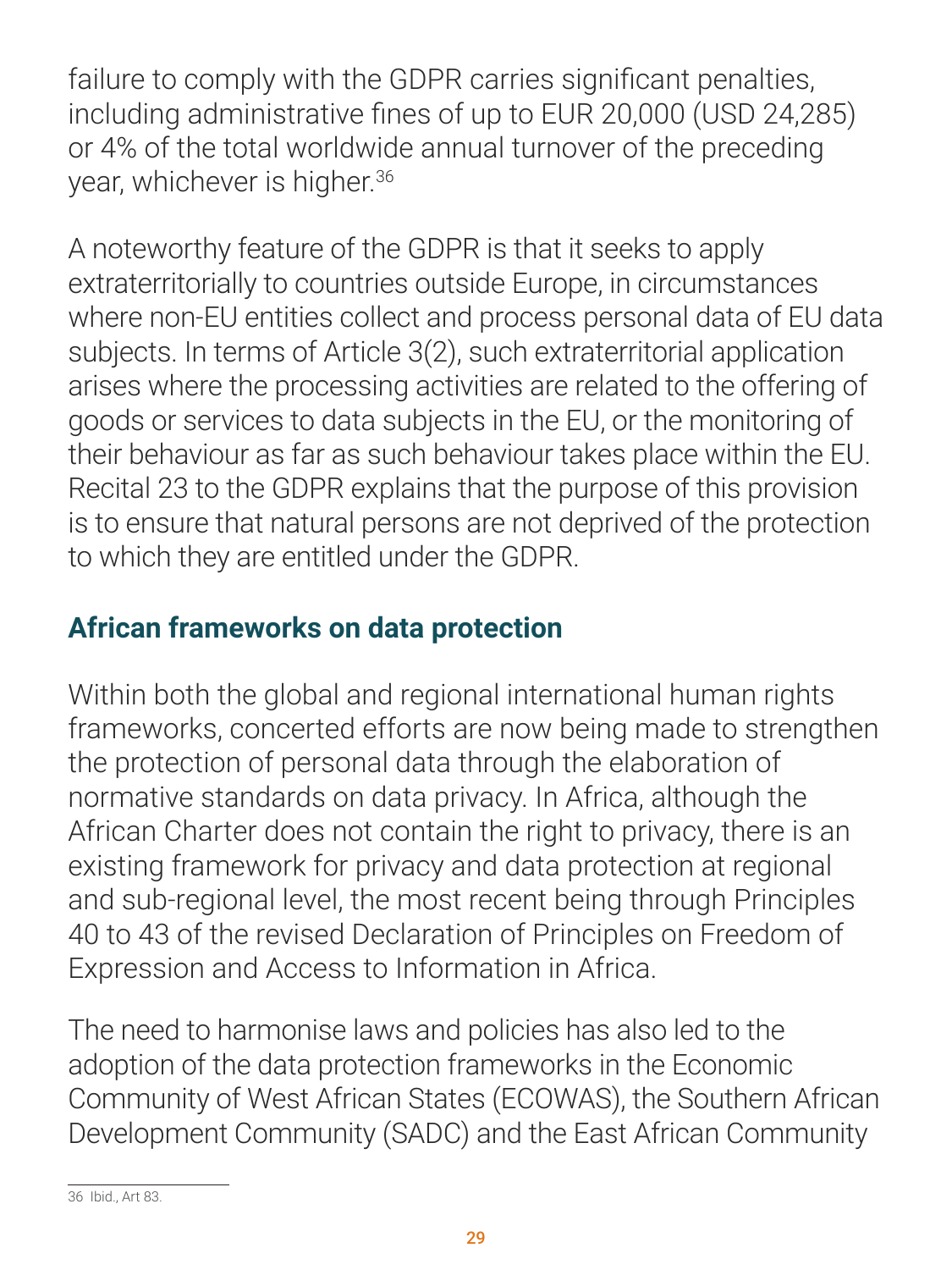(EAC). A continental treaty (the AU Convention) is also in place, although it has not yet received the required number of ratifications for it to enter into force. While there is growing momentum around privacy and data protection through the adoption of data protection legislation, more countries are also gravitating towards national security-oriented legislation and focusing more on cybercrime and cybersecurity legislation,<sup>37</sup> as well as resorting to different forms of communications surveillance.<sup>38</sup>

In Africa, there are several unique contextual factors that have influenced the development and implementation of the applicable data protection frameworks. As identified in the Personal Data Protection Guidelines for Africa – a joint initiative of the Internet Society and the Commission of the African Union, published in May 2018 – the following are seen to be characteristics of the African context:39

- Significant cultural and legal diversity across the continent, with different privacy expectations.
- Variations in access to technology and online services among member states.
- Sensitivities regarding ethnicity and profiling of citizens without consent, in the context of a nation state.
- Different levels of capability in areas such as technology and technology-related law and governance.
- Risks arising from high dependency on non-African manufacturers and service providers, including AU member states' limited ability to influence the behaviour of external

- 37 Sutherland, E. (2017). Governance of cybersecurity The case of South Africa. *African Journal of Information and Communication (AJIC)*, 20, 83-112. <http://wiredspace.wits.ac.za/handle/10539/23574>
- 38 Makulilo, A. B. (2016). A Person Is a Person through Other Persons: A Critical Analysis of Privacy and Culture in Africa. *Beijing Law Review, 7,* 192-204.<https://www.scirp.org/journal/paperinformation.aspx?paperid=69939>
- 39 [https://www.internetsociety.org/wp-content/uploads/2018/05/AUCPrivacyGuidelines\\_2018508\\_EN.pdf](https://www.internetsociety.org/wp-content/uploads/2018/05/AUCPrivacyGuidelines_2018508_EN.pdf)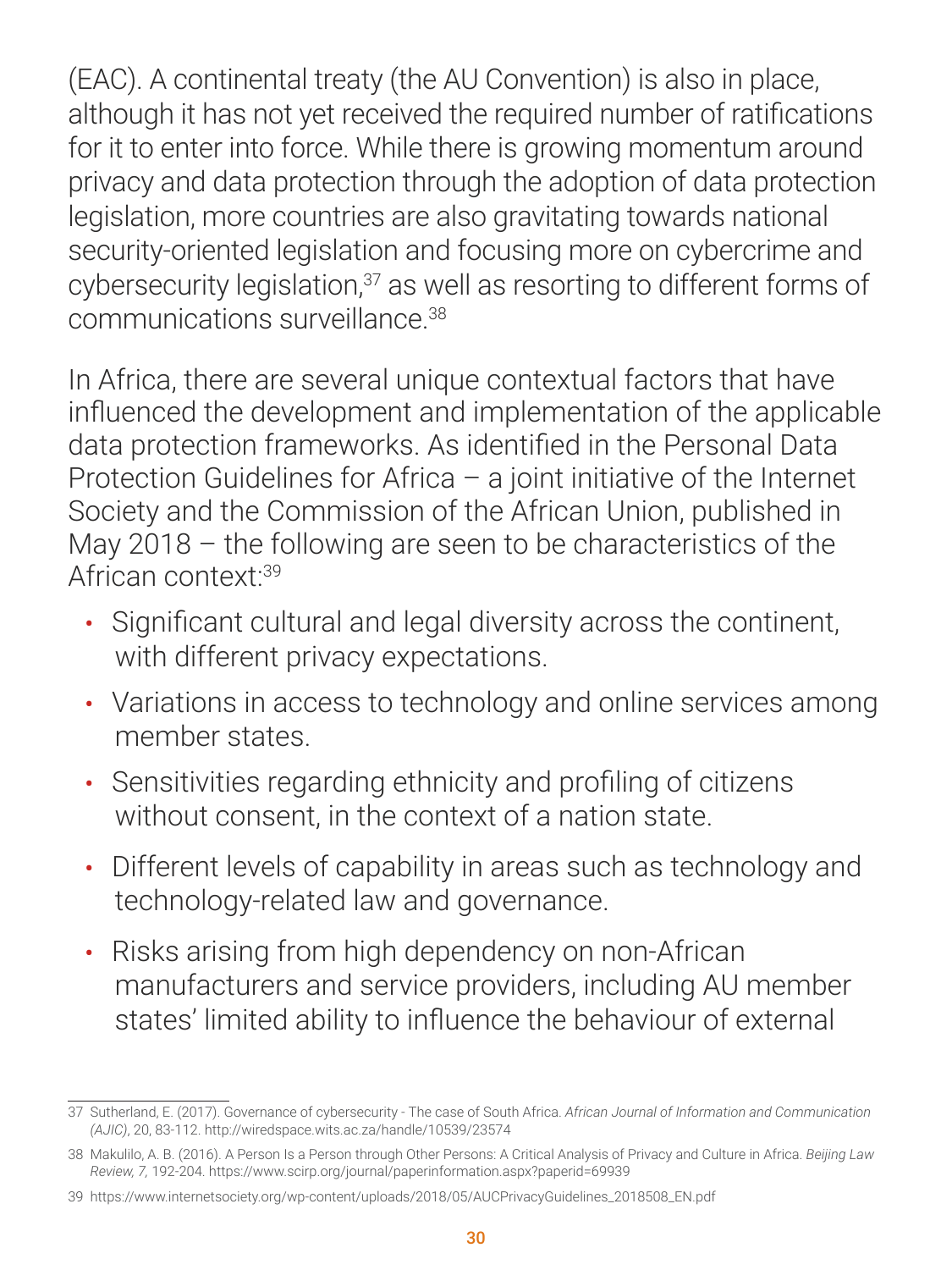service providers and the potentially-increased risks of data misuse where content and services are solely provided by foreign companies.

These factors can increase the difficulty of formulating and enforcing consistent policy among – and sometimes even within – African states.

#### National laws on data protection

Cape Verde was the first African state to adopt data protection legislation in 2001. Since then and by the end of 2019, 18 other countries have adopted data protection laws. These are: Angola,<sup>40</sup> Benin,<sup>41</sup> Botswana,<sup>42</sup> Burkina Faso,<sup>43</sup> Cote d'Ivoire,<sup>44</sup> Gabon,<sup>45</sup> Ghana,<sup>46</sup> Egypt,<sup>47</sup> Kenya,<sup>48</sup> Lesotho, Madagascar,<sup>49</sup> Mali,<sup>50</sup> Mauritius,<sup>51</sup> Morocco,<sup>52</sup> Senegal,<sup>53</sup> Seychelles,<sup>54</sup> South Africa,<sup>55</sup> Tunisia<sup>56</sup> and Uganda.<sup>57</sup> A number of other African countries have also drafted bills on data protection which are at various stages

- 41 <https://apdp.bj/wp-content/uploads/2016/08/Loi-No-2009-du-22Mai-2009-Version-Anglaise.pdf>
- 42 <https://www.bocra.org.bw/sites/default/files/documents/DataProtectionAct.pdf>
- 43 <https://dataprotection.africa/wp-content/uploads/2019/10/Burkina-Faso-Factsheet.pdf>
- 44 <https://dataprotection.africa/wp-content/uploads/2019/10/Ivory-Coast-Factsheet-1.pdf>
- 45 <https://dataprotection.africa/gabon/>
- 46 https:/[/media.mofo.com/files/PrivacyLibrary/3981/GHANAbill.pdf](file:///C:\Users\Admin\AppData\Local\Temp\media.mofo.com\files\PrivacyLibrary\3981\GHANAbill.pdf)
- 47 Mohammed, B. (2019, 22 June). Egypt's legislators pass country's first data protection regulation law. *Daily News Egypt*[.https://](https://www.zawya.com/mena/en/legal/story/Egypts_legislators_pass_countrys_first_data_protection_regulation_law-SNG_147402777/) [www.zawya.com/mena/en/legal/story/Egypts\\_legislators\\_pass\\_countrys\\_first\\_data\\_protection\\_regulation\\_law-SNG\\_147402777/](https://www.zawya.com/mena/en/legal/story/Egypts_legislators_pass_countrys_first_data_protection_regulation_law-SNG_147402777/)
- 48 [http://kenyalaw.org/kl/fileadmin/pdfdownloads/Acts/2019/TheDataProtectionAct\\_\\_No24of2019.pdf](http://kenyalaw.org/kl/fileadmin/pdfdownloads/Acts/2019/TheDataProtectionAct__No24of2019.pdf)
- 49 <https://dataprotection.africa/madagascar/>
- 50 <https://dataprotection.africa/mali/>
- 

#### 51 <https://dataprotection.africa/mauritius/>

52 Chenaoui, H. (2018, 11 September). Moroccan data protection law: Moving to align with EU data protection? *iapp.* <https://iapp.org/news/a/moroccan-data-protection-law-moving-to-align-with-eu-data-protection/>

53 <http://www.wipo.int/edocs/lexdocs/laws/fr/sn/sn009fr.pdf>

54 <https://seylii.org/sc/legislation/act/2002/9>

55 <https://popia.co.za/>

56 <http://desiderando.com/Docs/UNPAN042957.pdf>

57 <https://ulii.org/ug/legislation/act/2019/1>

<sup>40</sup> <https://www.lexology.com/library/detail.aspx?g=429baa59-8d93-4048-b3e7-342a52e4eb31>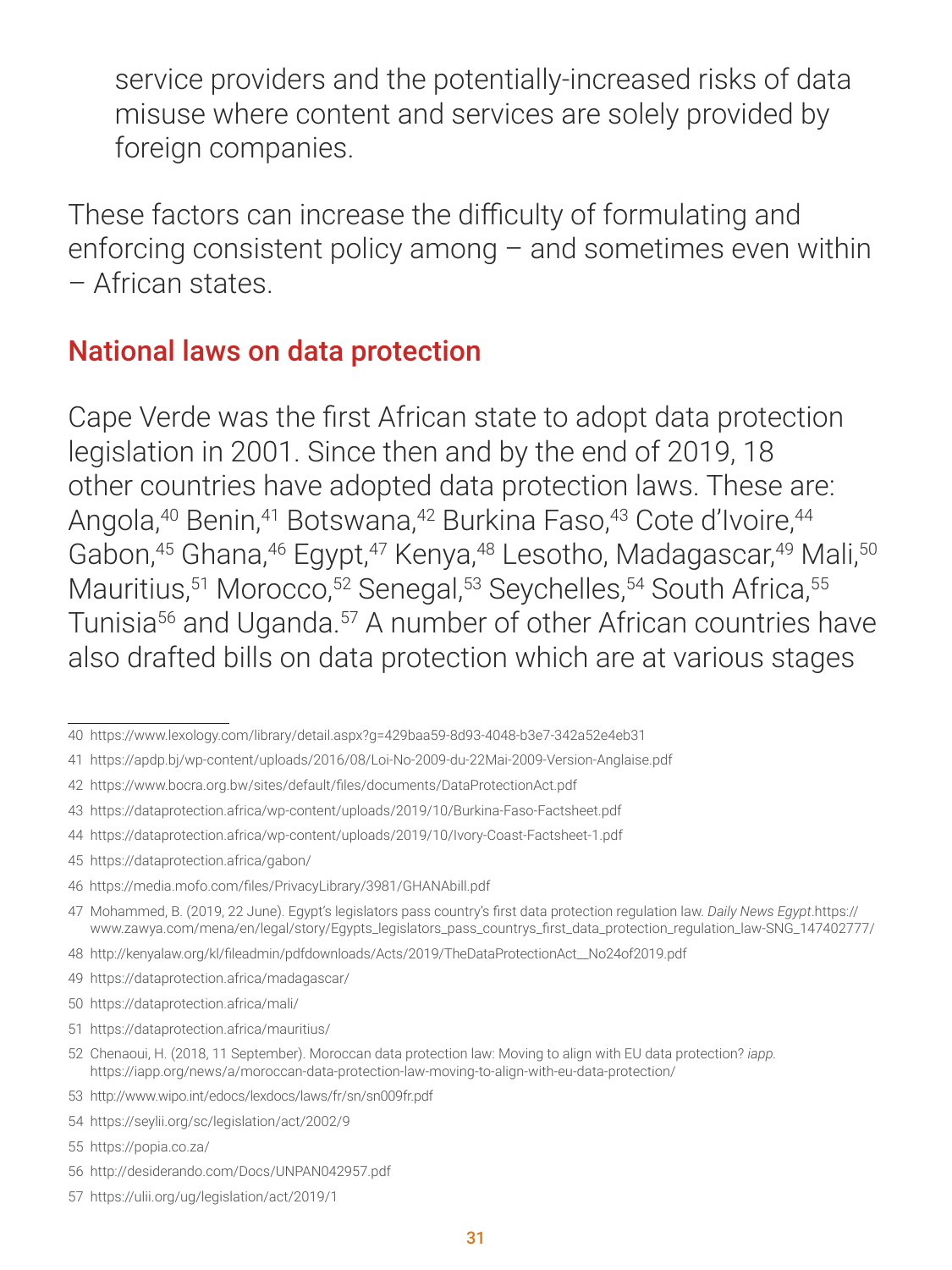of the legislative process. These are Burundi, Cameroon, Central African Republic, Chad, Equatorial Guinea, Ethiopia, Eritrea, Guinea, Guinea Bissau, Kenya, Liberia, Malawi, Mozambique, Namibia, Niger, Nigeria, Rwanda, Sierra Leone, Swaziland, Tanzania, Togo, Zambia and Zimbabwe.

The AU adopted the Convention on Cyber Security and Personal Data Protection (also known as the Malabo Convention) in 2014.<sup>58</sup> As of September 2020, the convention had been ratified by only eight states.<sup>59</sup> It requires 15 ratifications to enter into force. The AU Convention should be read together with the Personal Data Protection Guidelines for Africa, which are intended to provide guidance on the implementation of the convention.<sup>60</sup>

#### AU Convention on Cyber Security and Personal Data Protection

The convention seeks to introduce a normative standard for cybersecurity, e-commerce, cybercrime and personal data protection and also advances the need for harmonised cyber legislation on the continent. The adoption of the AU Convention has been spurred on by considerations of the "massive data collection" in Africa, the recognition that privacy has become a widely recognised fundamental human right in the digital age, and the importance of the role of the AU in data protection.61 Unlike the GDPR, the AU Convention will only have legal force in a particular jurisdiction when it is transposed into the legislative framework.

58 <https://au.int/en/treaties/african-union-convention-cyber-security-and-personal-data-protection>

59 [https://au.int/sites/default/files/treaties/29560-sl-AFRICAN UNION CONVENTION ON CYBER SECURITY AND PERSONAL DATA](https://au.int/sites/default/files/treaties/29560-sl-AFRICAN%20UNION%20CONVENTION%20ON%20CYBER%20SECURITY%20AND%20PERSONAL%20DATA%20PROTECTION.pdf)  [PROTECTION.pdf](https://au.int/sites/default/files/treaties/29560-sl-AFRICAN%20UNION%20CONVENTION%20ON%20CYBER%20SECURITY%20AND%20PERSONAL%20DATA%20PROTECTION.pdf)

60 <https://www.internetsociety.org/resources/doc/2018/personal-data-protection-guidelines-for-africa/>

61 Abdulrauf, L.A., & Fombad, C. M. (2016). The African Union's Data Protection Convention 2014: A possible cause for celebration of human rights in Africa. *Journal of Media Law 8* (1), 67-97.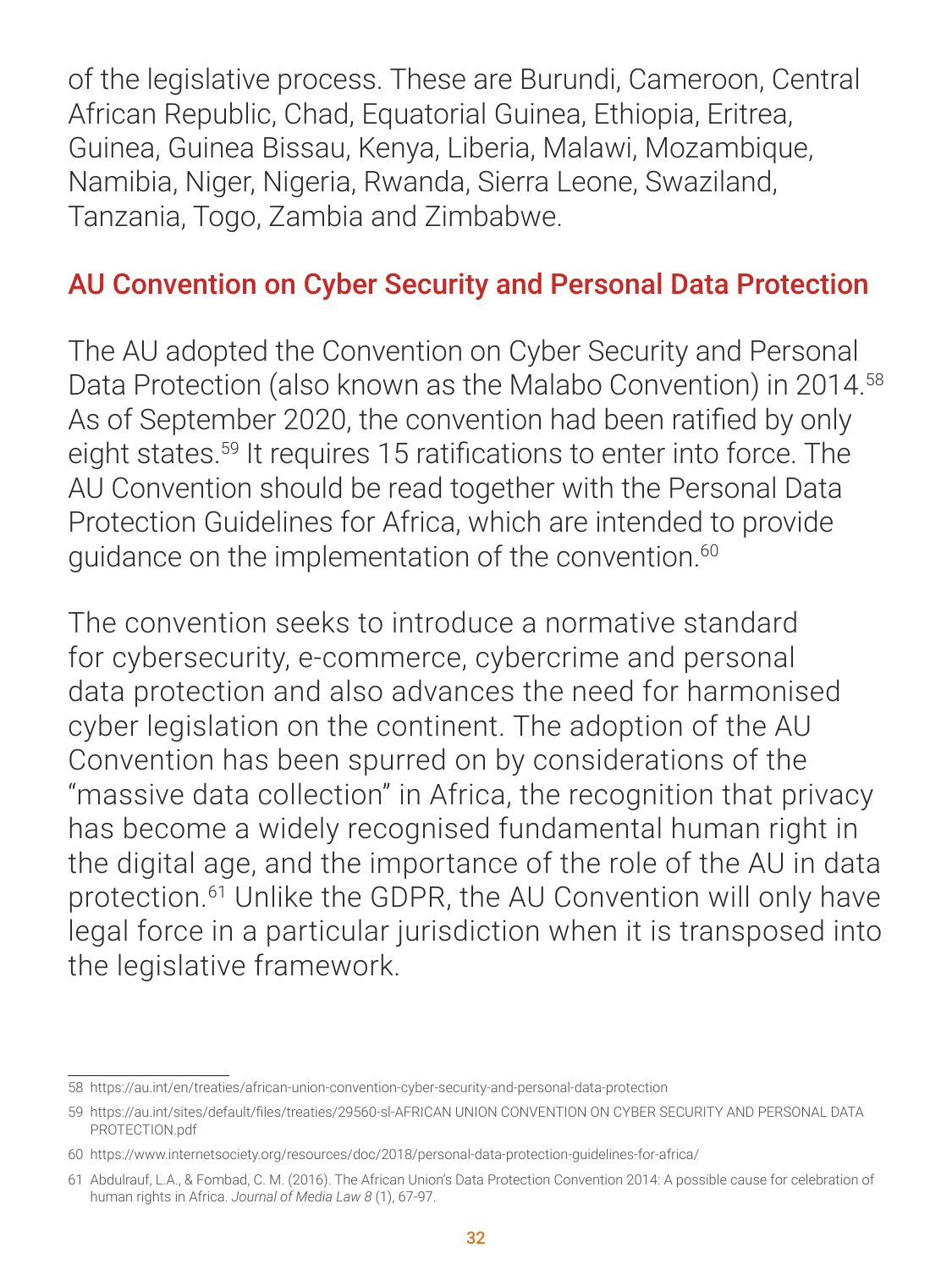Article 25(3) places an obligation on states to:

[E]nsure that the measures so adopted will not infringe on the rights of citizens guaranteed under the national constitution and internal laws, and protected by international conventions, particularly the African Charter on Human and Peoples' Rights, and other basic rights such as freedom of expression, the right to privacy and the right to a fair hearing, among others.

In terms of Article 8, states are obliged to establish legal frameworks to strengthen the protection of rights related to physical data and sanction violations of the right to privacy and to ensure that data processing respects the rights of natural persons, while protecting the "prerogatives of States, rights of local communities and purposes for which businesses were established." Furthermore, under Articles 11 and 12, there is a requirement for the establishment of a national data protection authority (DPA) in each jurisdiction.

- Any collection, processing, transmission, storage or use of personal data by a natural person, the state, local communities, and public or private corporate bodies.
- Any automated or non-automated processing of data contained in or meant to be part of a file, with the exception of the processing defined in Article 9.2 of this convention.
- Any processing of data undertaken in the territory of a state party of the African Union.
- Any processing of data relating to public security, defence, research, criminal prosecution, or state security, subject to the exceptions defined by specific provisions of other extant laws.

The AU Convention calls on states to establish legal frameworks for the protection of personal data and privacy. The scope of data that falls under the convention includes: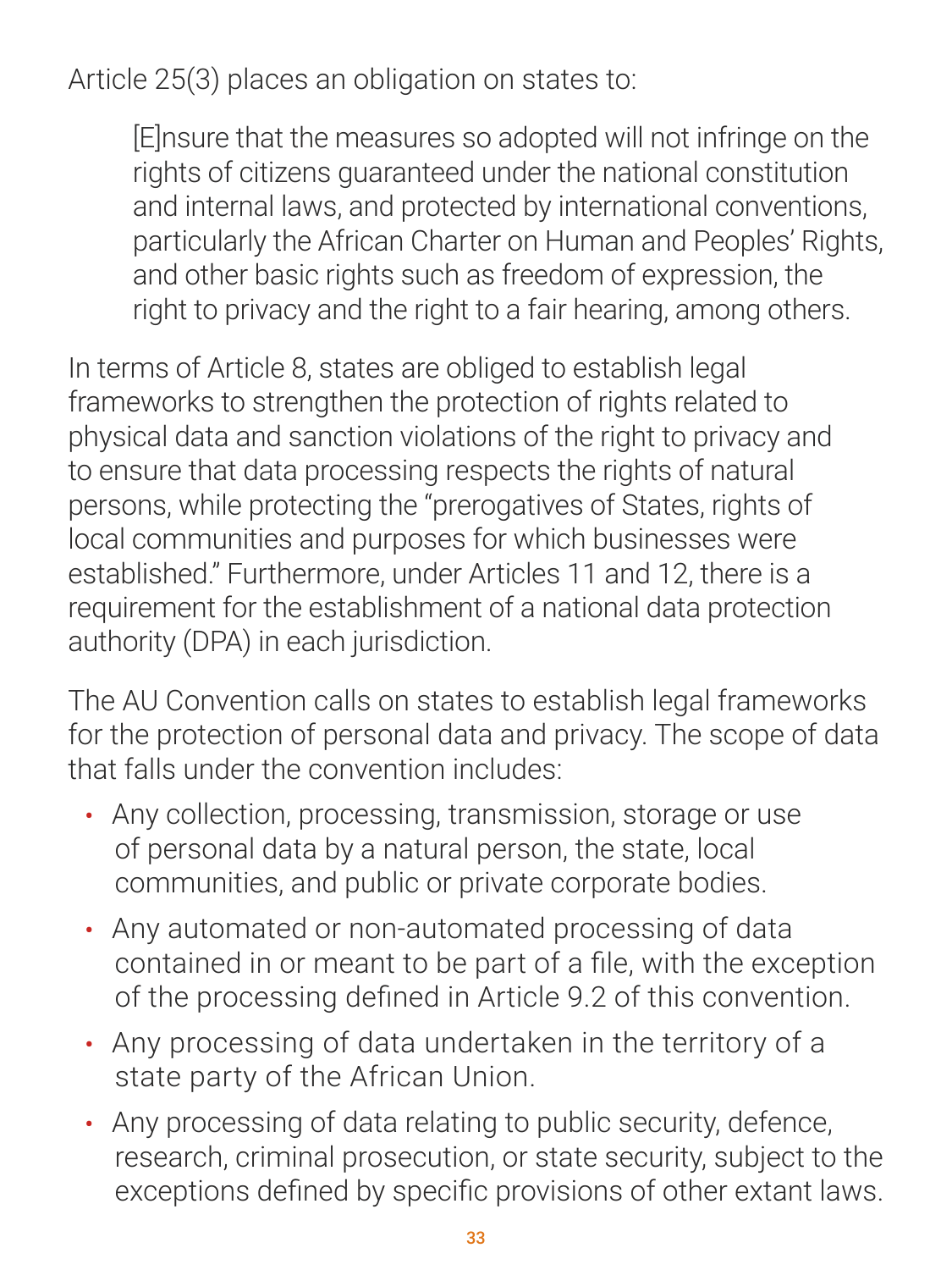Under Articles 13 to 16, it provides for the principles and rights of data subjects. Specifically, Article 13 sets out the following principles: the principle of consent and legitimacy of personal data processing; the principle of lawfulness and fairness of personal data processing; the principle of purpose, relevance and storage of processed personal data; the principle of accuracy of personal data; the principle of transparency of personal data processing; and the principle of confidentiality and security of personal data processing. Furthermore, the rights of data subjects include the right to information; the right of access; the right to object; and the right of rectification and erasure. The obligations of data controllers, which include storage, sustainability, confidentiality and storage, are provided for under

However, the human rights concerns of the convention are well documented. These include the lack of clear definitions, the bundling of data protection and cybersecurity, judicial overreach and communications surveillance concerns. The convention has been criticised for its emphasis on the African Charter, yet the charter does not have a provision for privacy.<sup>62</sup> The other deficiency with the convention is that it fails to provide a minimum threshold for compliance and robust judicial oversight.<sup>63</sup>

#### Articles 20 to 23 of the AU Convention.

#### SADC Model Law on Data Protection

It was adopted in 2013 under the Harmonisation of the ICT Policies in Sub-Saharan Africa project (HIPSSA) project. The aim

### of the Model Law is to give effect to the right to privacy through protection of personal information based on the accountability

62 Gwagwa, A. (2014). The African Union Convention on Cybersecurity and Personal Data Protection. *Zimbabwe Human Rights International Office Bulletin.* [https://www.academia.edu/11328759/The\\_African\\_Union\\_Convention\\_on\\_Cybersecurity\\_and\\_](https://www.academia.edu/11328759/The_African_Union_Convention_on_Cybersecurity_and_Personal_Data_Protection) [Personal\\_Data\\_Protection](https://www.academia.edu/11328759/The_African_Union_Convention_on_Cybersecurity_and_Personal_Data_Protection)

63 Ibid.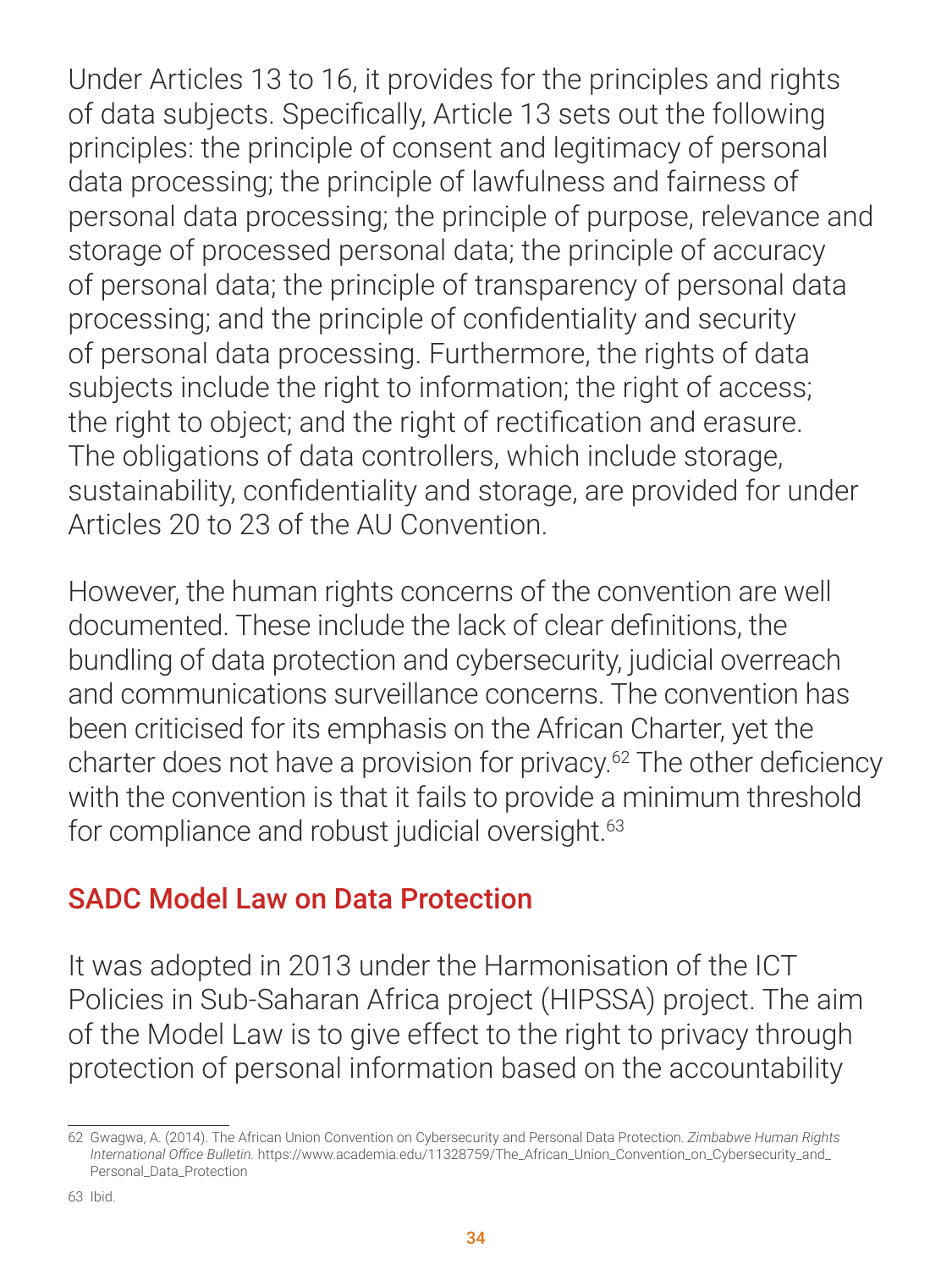The Model Law provides guidance on the establishment of an independent, resourced DPA to facilitate compliance with the law and protection of privacy in general. In terms of the Model Law, the DPA should have regulatory and investigative powers to investigate data breaches and administrative justice for data subjects. On data transfer, the Model Law states that personal data will be freely transferred to jurisdictions that offer adequate data protection. The processing and storage and sharing of personal data.<sup>64</sup>

and transparency. It is also intended to harmonise data protection legislation in the sub-region. Essentially, it provides guidance on data protection, including the collection, storage, processing and sharing of personal information, the establishment of national data protection authorities, and limitations on the processing of personal information.

Model Law does not include privacy or data protection by design or default to ensure prioritisation of data protection during collection,

Articles 22 and 25 of the Model Law deal with the security of data. To ensure the security of personal data, data controllers have the responsibility to:

[T]ake the appropriate technical and organisational measures that are necessary to protect the personal data from negligent or unauthorised destruction, negligent loss, as well as from unauthorised alteration or access and any other unauthorised processing of the personal data.

#### In the case of a security breach, the data controller has an obligation to notify the DPA, without any undue delay, although there is no clarity on what entails a security breach or undue delay.

64 The principle of privacy or data protection "by default" refers to the concept that companies or organisations should ensure that personal data is processed with the highest privacy protection (for example only the data necessary should be processed, with a short storage period and limited accessibility) so that by default personal data is not made accessible to an indefinite number of persons.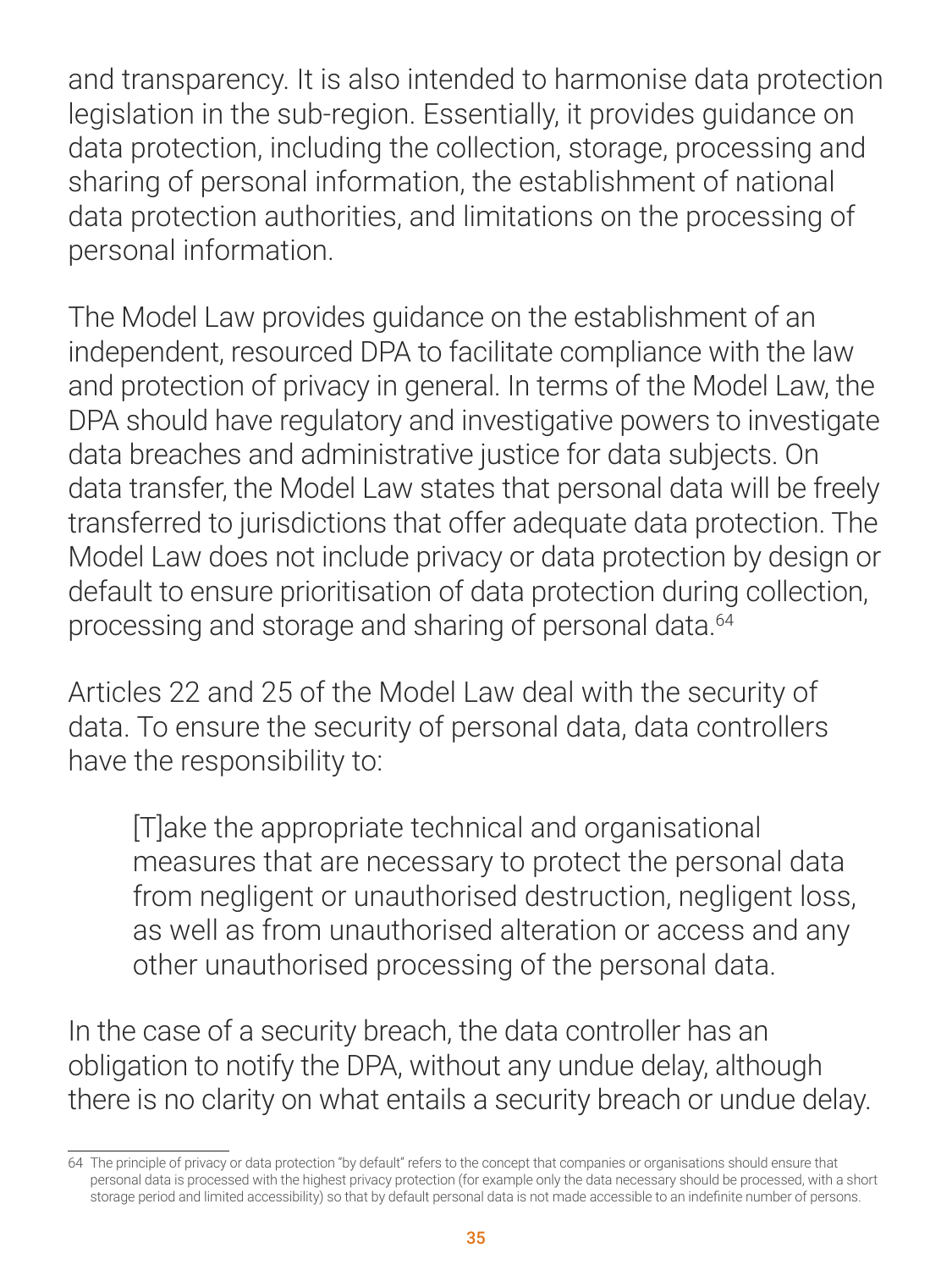Also, there is no indication in the Model Law that the data subject will be notified of security breaches that involve their personal data. These gaps could potentially compromise the principle of transparency and accountability that is aptly referenced in the preamble.

#### The ECOWAS Supplementary Act on Personal Data Protection

The ECOWAS Supplementary Act on Personal Data Protection<sup>65</sup> (the Supplementary Act) was adopted in February 2010 by the heads of state and governments of ECOWAS to supplement the revised ECOWAS treaty. It is binding on ECOWAS member states. The supplementary act establishes a legal framework for the collection, processing, transmission, storage and use of personal data. The provisions of the act mirror the 1995 EU Directive and some of the provisions are like the provisions of the AU Convention.

To give effect to the provisions of this treaty, the member states are expected to establish data protection frameworks through the adoption of legislative and other measures. Only Gabon (2011), Ghana (2012), Cote d'Ivoire (2013) and Mali (2013) passed their data protection laws after the adoption of the Supplementary Act. In total, 11 countries in ECOWAS have data protection laws.

#### The EAC frameworks for cyber law

The EAC<sup>66</sup> has adopted the frameworks for cyber law. It is

#### intended to provide guidance on the adoption of cyber laws which contain aspects of expositions, legislative guidelines, reference materials and recommendations. The 2008 framework was

65 <http://www.tit.comm.ecowas.int/wp-content/uploads/2015/11/SIGNED-Data-Protection-Act.pdf>

66 <https://www.eac.int/>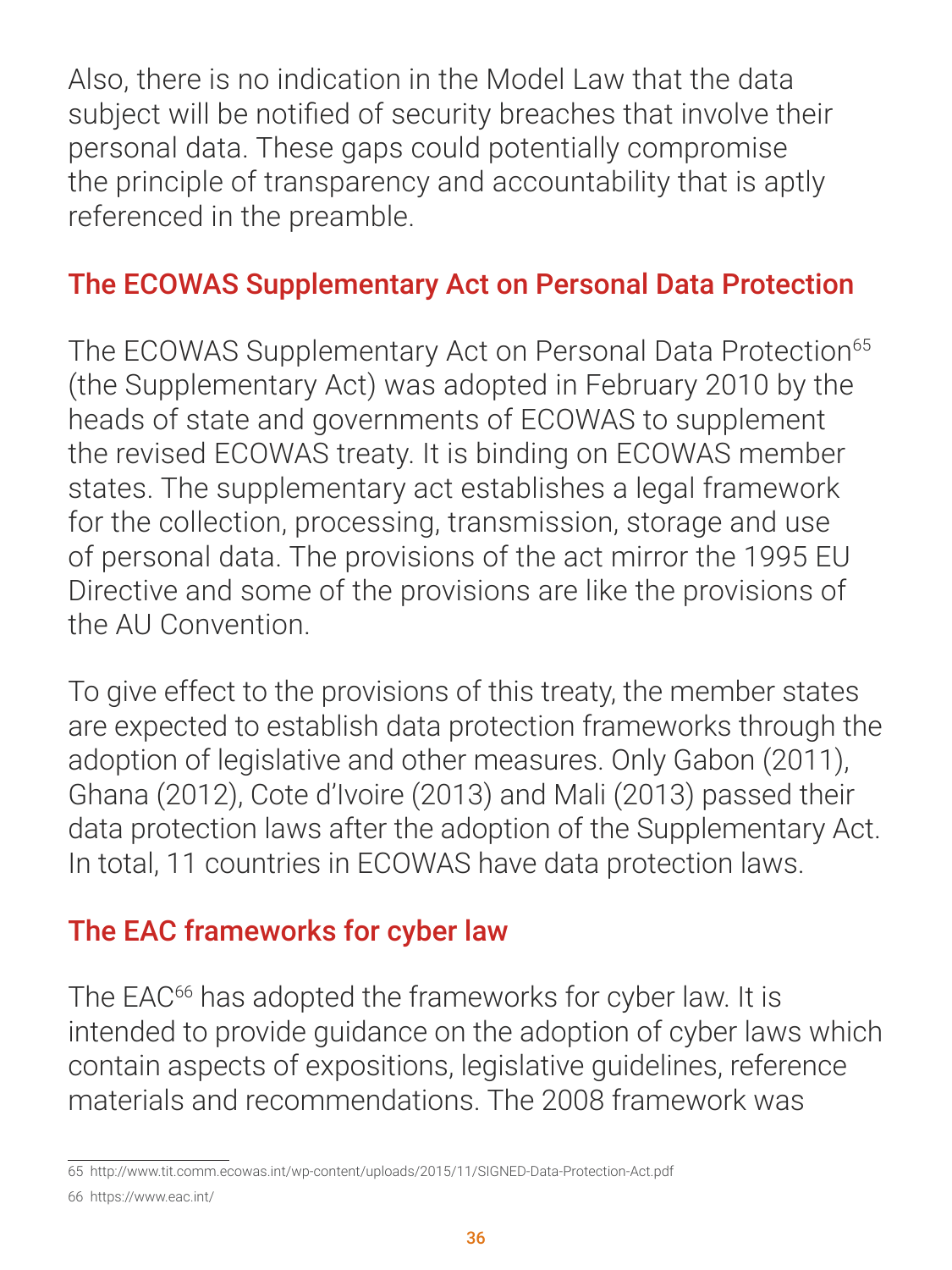developed under the EAC Council of Ministers, and the 2010

framework was developed with the support of the United Nations Conference on Trade and Development (UNCTAD). In terms of the frameworks, they recommend that member states shall adopt international best practice on data protection,<sup>67</sup> with scant detail on the content of this. Specifically, the 2008 framework only identifies the following as a minimum obligation: to comply with certain "principles of good practice" in respect of their processing activities, including accountability, transparency, fair and lawful processing, processing limitation, data accuracy and data security; and to supply the individual with a copy of any personal data being held and processed and provide an opportunity for incorrect data to be amended.

It doesn't provide specific guidance on the exact frameworks that member states are expected to adapt to their domestic contexts. It is not intended to be a model law, but instead intended to assist states by providing overarching principles to inform their own legal development. The 2008 framework concludes on the topic of data protection that:

The Task Force recognises the critical importance of data protection and privacy and recommends that further work needs to carried out on this issue, to ensure that (a) the privacy of citizens is not eroded through the Internet; (b) that legislation providing for access to official information is appropriately taken into account; (c) the institutional implications of such reforms and (d) to take into account fully international best practice in the area.

<sup>67</sup> Greenleaf, G., & Georges, M. (2014). African Regional Privacy Instruments: Their Effect on Harmonisation*. Privacy Laws and Business International Report, 132*. [https://papers.ssrn.com/sol3/papers.cfm?abstract\\_id=2566724](https://papers.ssrn.com/sol3/papers.cfm?abstract_id=2566724)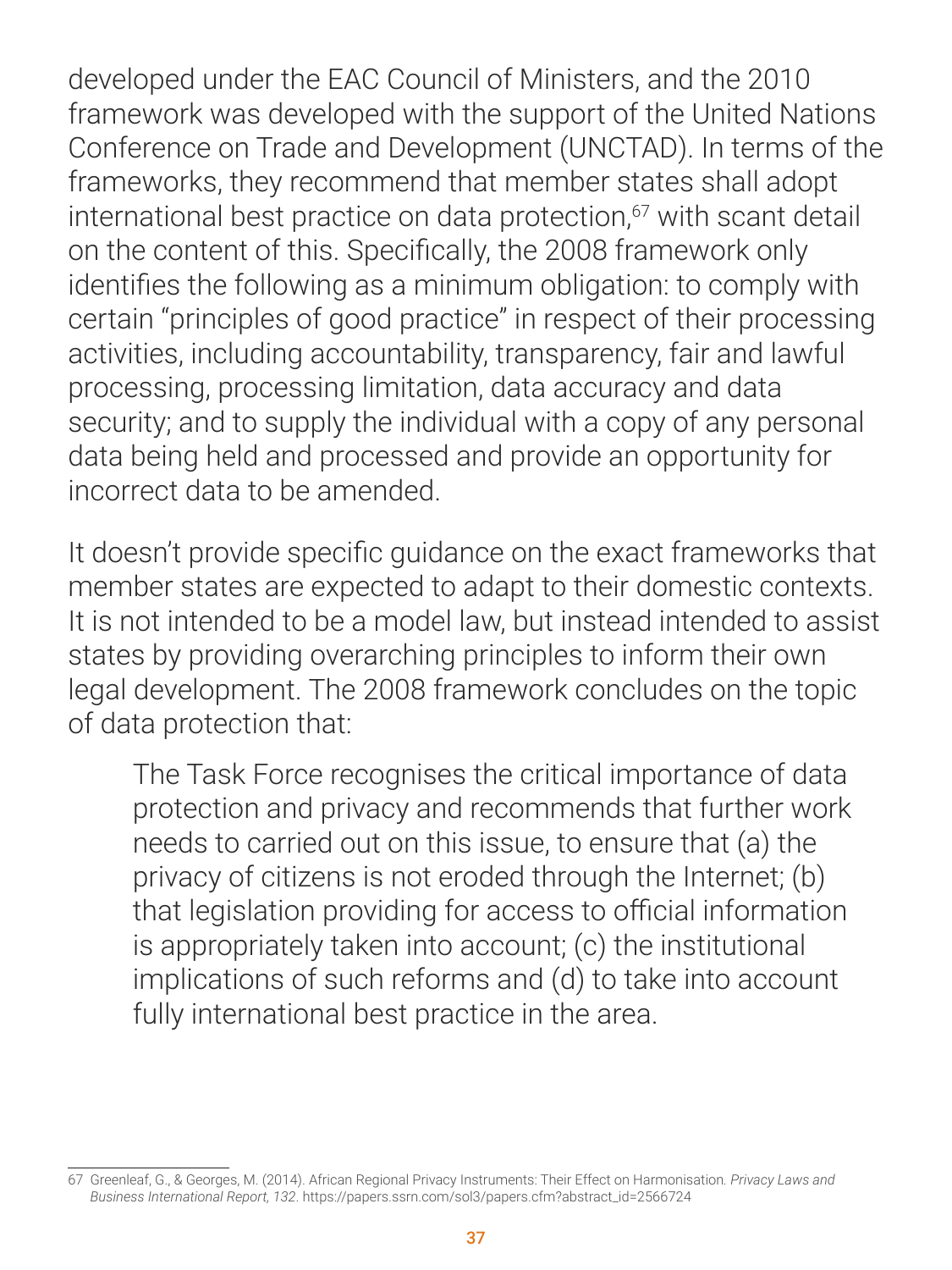## **Content and principles of data protection laws in Africa**

• All the adopted laws require data subjects to be notified that their personal data is being processed.<sup>69</sup>

As of 2020, approximately half of the African countries have data protection laws,<sup>68</sup> although this number is constantly changing as countries seek to adopt new data protection laws. While these laws typically capture the essential data protection principles and requirements, they differ in some aspects, such as restrictions on cross-border data transfers, data security, data breach notification and the appointment of a data protection officer (DPO). For instance:

- With regards consent, approaches differ. While it is a general requirement in most laws, there are some variations. For example:
	- Benin: Consent is mandatory for the processing of sensitive personal data but not required for data that is not sensitive.
	- Mali: There are no explicit rules regarding consent, but a data subject has the right to object to the processing of their data.
- On the security of data, the requirement to take organisational and technical measures to protect data from loss, misuse, unauthorised access, disclosure, alteration and destruction is generally recognised, although with varying levels of detail.<sup>70</sup> For example, the Côte d'Ivoire law provides for detailed

## security requirements.

68 The countries are: Algeria, Niger, Mauritania, Togo, Equatorial Guinea, Chad, Comoros, Madagascar, South Africa, Cote d'Ivoire, Lesotho, Mali, Angola, Gabon, Ghana, Benin, Morocco, Senegal, Burkina Faso, Mauritius, Tunisia, Zimbabwe, Cape Verde, Seychelles, Botswana, Egypt, Kenya, Uganda. <https://privacyinternational.org/long-read/3390/2020-crucial-year-fight-data-protection-africa>

69 Rich, C. (2017). A Look at New Trends in 2017: Privacy Laws in Africa and the Near East. *Bloomberg Law*, *16 (*4).

70 Ibid.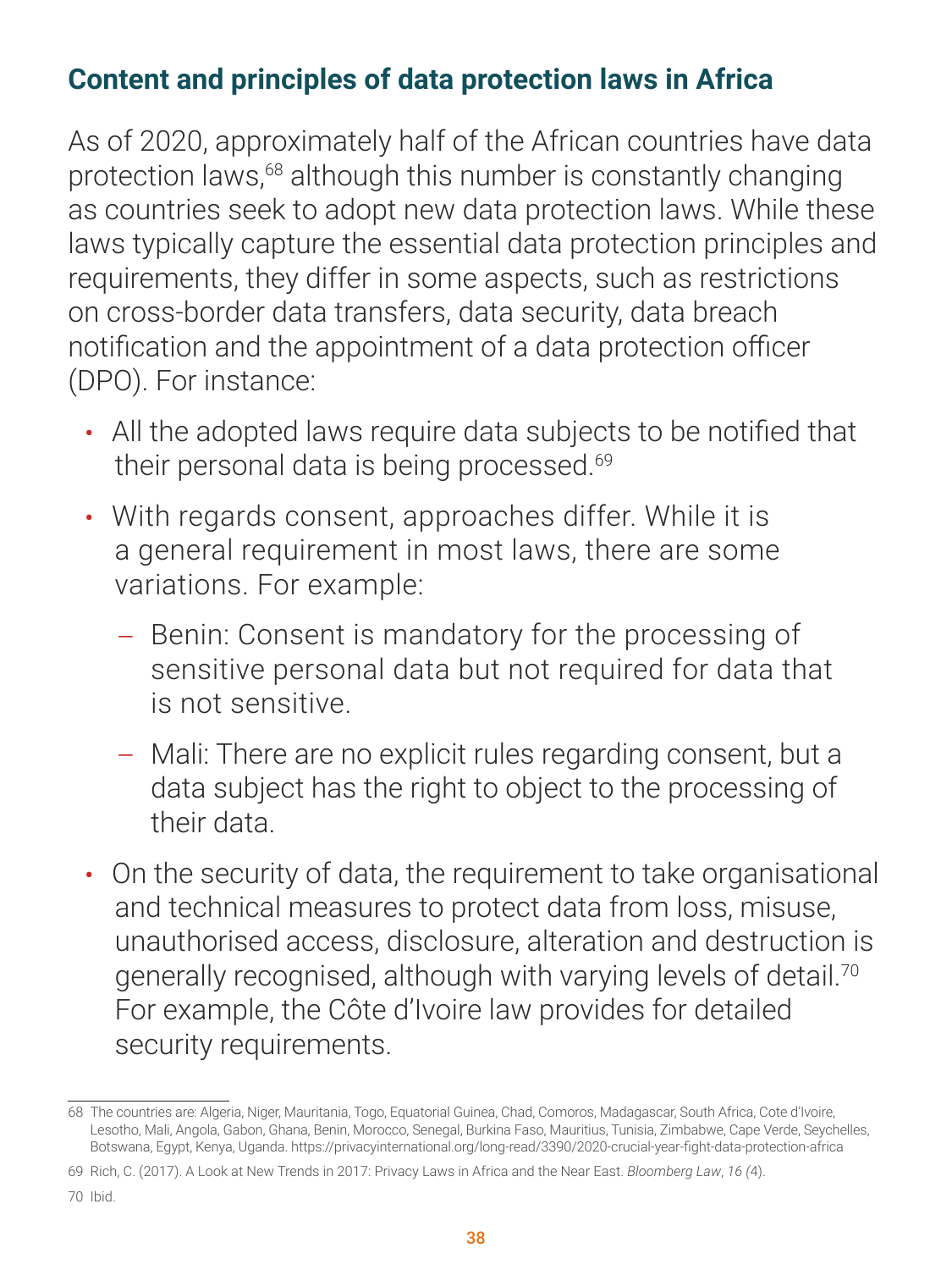

- On a data subject's right to access and correct their data, these core principles of data protection are also found in African frameworks; however, not all laws are specific regarding timeframes for responding to such requests.<sup>71</sup>
- All the laws have a requirement for data to be kept accurate, complete and up to date. This is referred to as data integrity. Data should be processed only for the intended purpose.
- Data retention is also a common feature in African data protection laws, in which organisations or institutions are required to retain personal data only for the period of time required to achieve the purpose of the processing.

## **Principles of data protection**

In the AU Convention, Article 13 contains six principles which are also found in other international, regional and national data protection frameworks. The only omission is the principle of accountability. These principles exist in various combinations but are generally present in all frameworks on data protection. In a few instances, these principles are not in a section or part of these laws, but have been combined with other provisions, such as the obligations of data processors or controllers, as is the case in the law of Gabon. It should be noted that the data minimisation principle in the EU Directive of 1995, as replicated in the GDPR, is reflected as the "purpose, relevance and storage" principle of the AU Convention.

71 Ibid*.*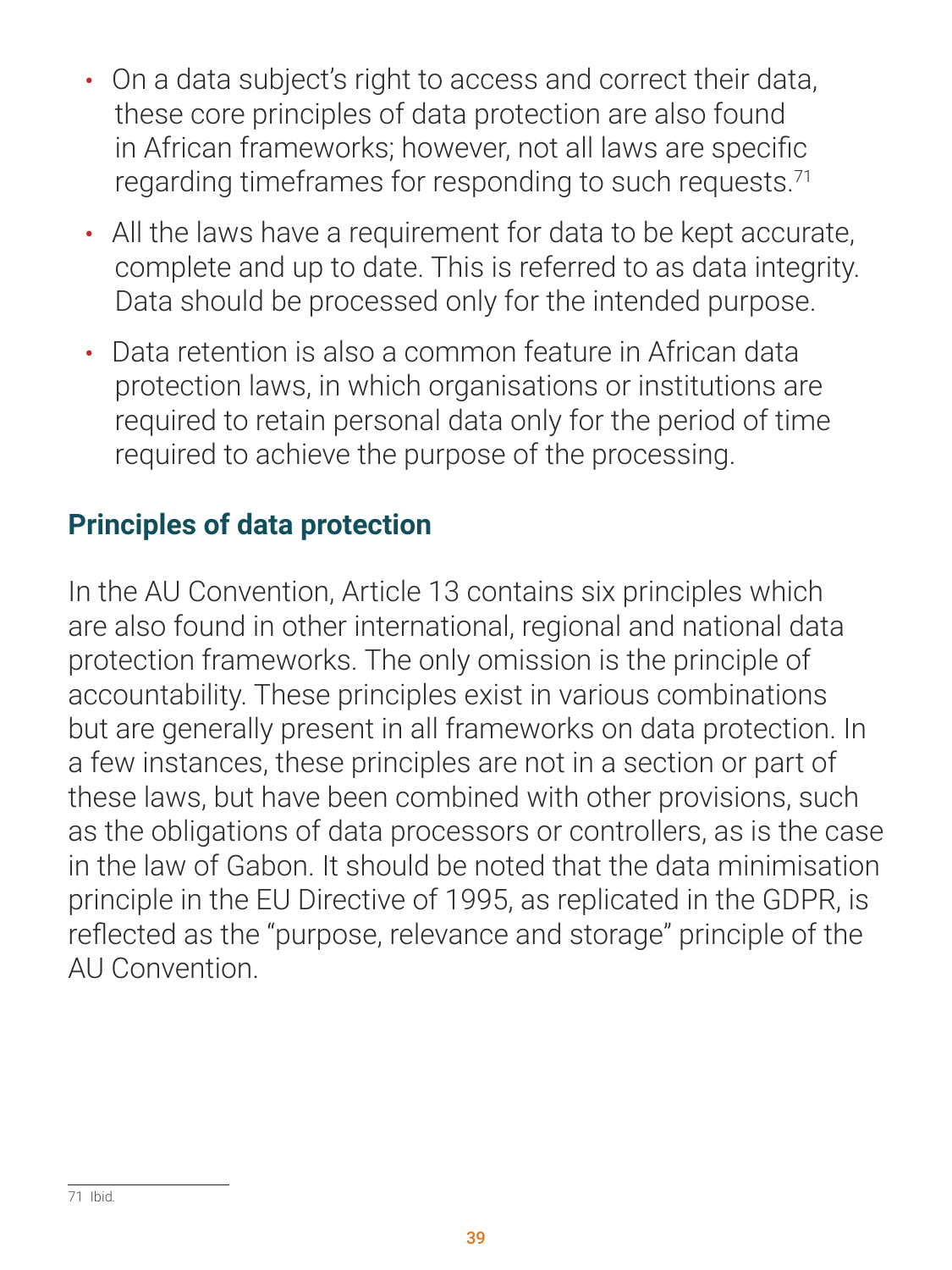# THE PRINCIPLES OF DATA PROTECTION



## **LAWFULNESS, FAIRNESS AND TRANSPARENCY**

Personal data shall be processed lawfully, fairly and in a transparent manner in relation to the data subject.



## **PURPOSE LIMITATION**

Personal data shall be collected for specified, explicit and legitimate purposes and not further processed in a manner that is incompatible with those purposes.

## **DATA MINIMISATION**

Personal data shall be adequate, relevant and limited to what is necessary in relation to the purposes for which they are processed.



## **STORAGE LIMITATION**

Personal data shall be kept in a form which permits identification of data subjects for no longer than is necessary for the purposes for which the personal data are processed.



## **INTEGRITY AND CONFIDENTIALITY**

Personal data shall be processed in a manner that ensures appropriate security of the personal data, including protection against unauthorised or unlawful processing and against accidental loss, destruction or damage, using appropriate technical or organisational measures.



## **ACCOUNTABILITY**

The controller shall be responsible for, and be able



## **ACCURACY**

Personal data shall be accurate and, where necessary, kept up to date.

to demonstrate compliance with the Data **Protection Principles.** 

Helping small businesses work towards Data Protection Compliance and deliver on their Web Application goals

#### www.ServelT.com

Source: Principles of Data Protection<sup>72</sup>

Bearing in mind that there may be some variations across different jurisdictions, the principles of data protection may be summarised as follows:

## Lawfulness, fairness and transparency

All processing of personal data must be carried out lawfully,

# fairly and in a transparent manner, taking into consideration the legal basis, which includes compliance with all legal

<sup>72</sup> Kean, J. (2018, 24 May). GDPR Advice for Retail and Hospitality Businesses. *TUCR.io*. https://tucr.io/gdpr-advice-for-retail-andhospitality-businesses/#.X4CLii8RqYU Data Protection Principles. *Privacy International* . [https://privacyinternational.org/sites/default/files/2018-09/Part%203%20-%20](https://privacyinternational.org/sites/default/files/2018-09/Part%203%20-%20Data%20Protection%20Principles.pdf) [Data%20Protection%20Principles.pdf](https://privacyinternational.org/sites/default/files/2018-09/Part%203%20-%20Data%20Protection%20Principles.pdf)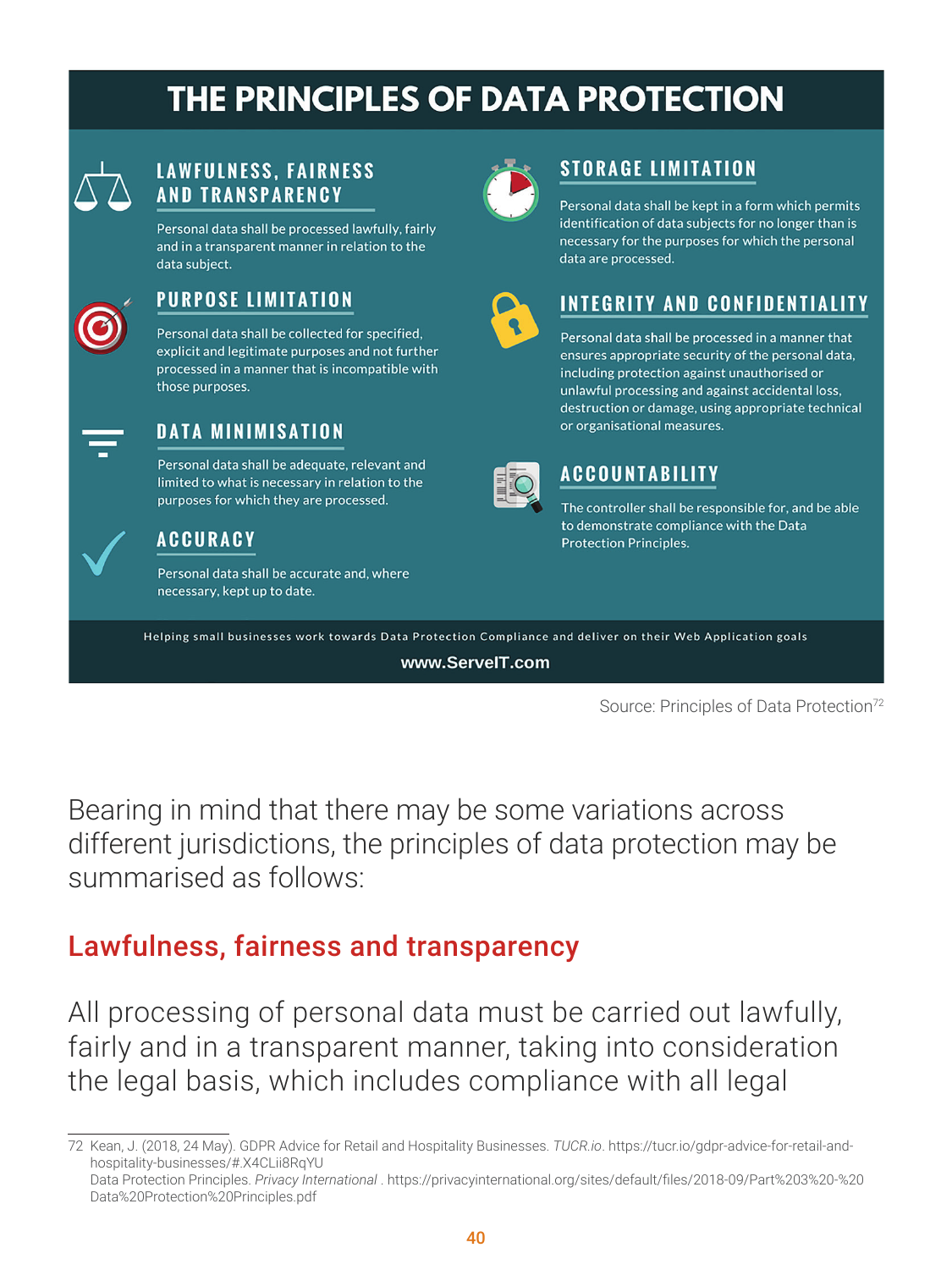obligations as stipulated in the data protection legislation. The data controller must disclose information regarding the personal data it holds to the data subject. Also, processing of data is deemed legitimate where the data subject gives consent. In terms of Article 13 of the AU Convention, the need for consent may be waived where the processing is required for compliance with a legal obligation of the data subject; performance of a task in the public interest or performance of the official duty of the data controller or a third party; performance of a contract to which the data subject is party or to take steps at the request of the data subject prior to entering a contract; and for the protection of the "vital interest" or fundamental rights of the data subject.

## Purpose limitation

For all personal information that is collected and processed, the purpose should be explicitly stated, legitimate and limited to that purpose only. Any subsequent processing must be compatible with the purpose for which it was initially collected. The initial and subsequent data processing must be for a purpose which is specific, explicit and legitimate; adequate, relevant and not excessive; and kept only as long as is necessary, unless an exception applies, such as in relation to data processed lawfully for historical, statistical or research purposes.

## Data minimisation

The processing, including the collection and storage, of data is limited to what is adequate, relevant and necessary. It has been noted that "the possibility to collect personal data about others should be minimised. Next within the remaining possibilities, collecting personal data should be minimised.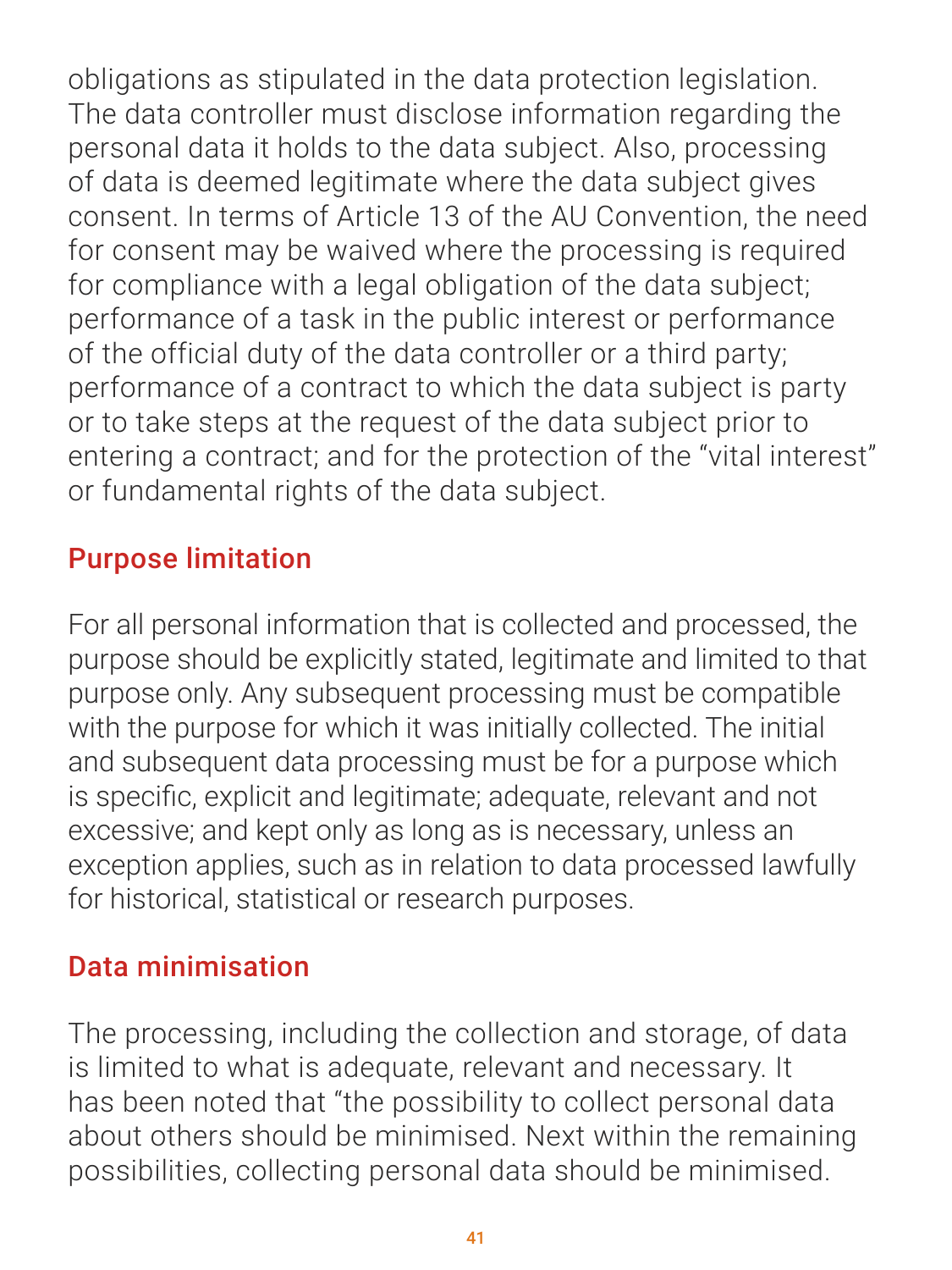Finally, the time how long collected personal data is stored should be minimised."73

## **Accuracy**

Personal data should be accurate, up to date, complete and relevant to the stated purposes. In this regard, the AU Convention provides that every reasonable step must be taken to ensure that data which is inaccurate or incomplete is erased or rectified, having regard to the purposes for which it was collected or further processed.

## Storage

Personal data should only be retained for the period of time that is necessary for the stated purpose(s). It can be kept longer in form, but there should be adequate safeguards to ensure that there is no re-identification.

## Integrity and confidentiality

Appropriate and adequate organisational and technical measures should be adopted to safeguard the security of personal data. The confidentiality of personal data must be protected, especially where it involves the transmission of data over a network. Where the processing is undertaken by a third party on behalf of the data controller, the latter must ensure that that processor is chosen based on a sufficient guarantee to ensure compliance with

## security requirements.

73 Pfitzmann, A., & Hansen, M. (2010). *A terminology for talking about privacy by data minimization: Anonymity, Unlinkability, Undetectability, Unobservability, Pseudonymity, and Identity Management*. [http://www.maroki.de/pub/dphistory/2010\\_Anon\\_](http://www.maroki.de/pub/dphistory/2010_Anon_Terminology_v0.34.pdf) [Terminology\\_v0.34.pdf](http://www.maroki.de/pub/dphistory/2010_Anon_Terminology_v0.34.pdf)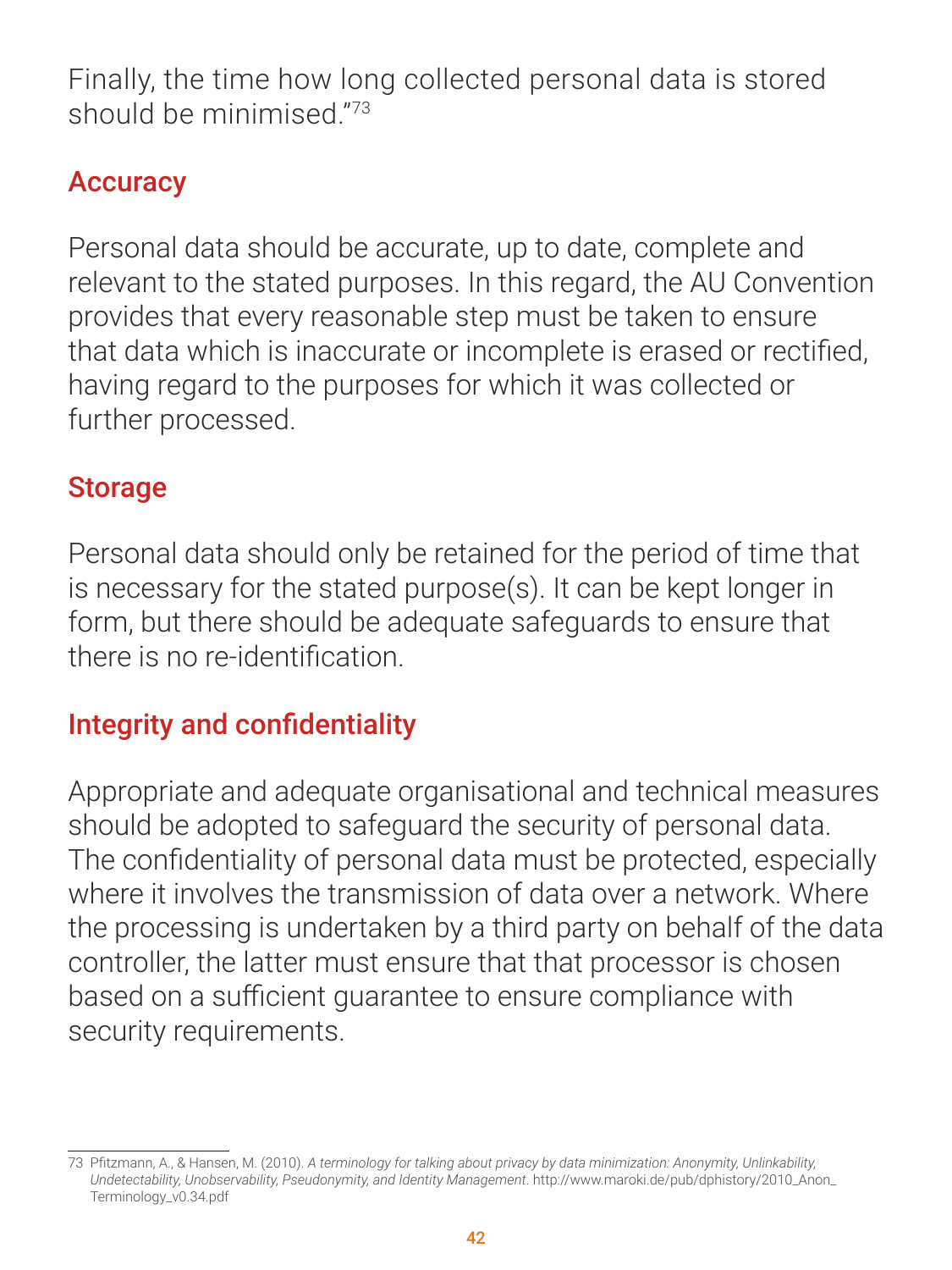## Accountability

Those entrusted with processing personal data should demonstrate compliance with data protection legislation and remain responsible and accountable for the protection of personal data throughout the lifecycle of processing activities while such data is in their possession or under their control.

## **Key elements of data protection laws74**

## Consent

Consent is one of the grounds of justification that may be relied on for the processing of personal information. In terms of the AU Convention, consent of a data subject "means any manifestation of express, unequivocal, free, specific and informed will by which the data subject or his/her legal, judicial or treaty representative accepts that his/her personal data be subjected to manual or electronic processing." Principle 42(2)(a) of the revised Declaration of Principles on Freedom of Expression and Access to Information in Africa provides that the processing of personal information must by law be with the consent of the individual concerned.

## Registration prior to processing of personal data

Except where exemptions apply, some laws require organisations to register with the data protection authority before processing personal data, especially sensitive information, genetic and biometric data, and national identity numbers. In Angola, the requirement for registration to process personal data also includes registration for processing sensitive information and personal credit video surveillance data, as well as transfers to

<sup>74</sup> The following examples are extracted from Rich, C. (2017). Op. cit.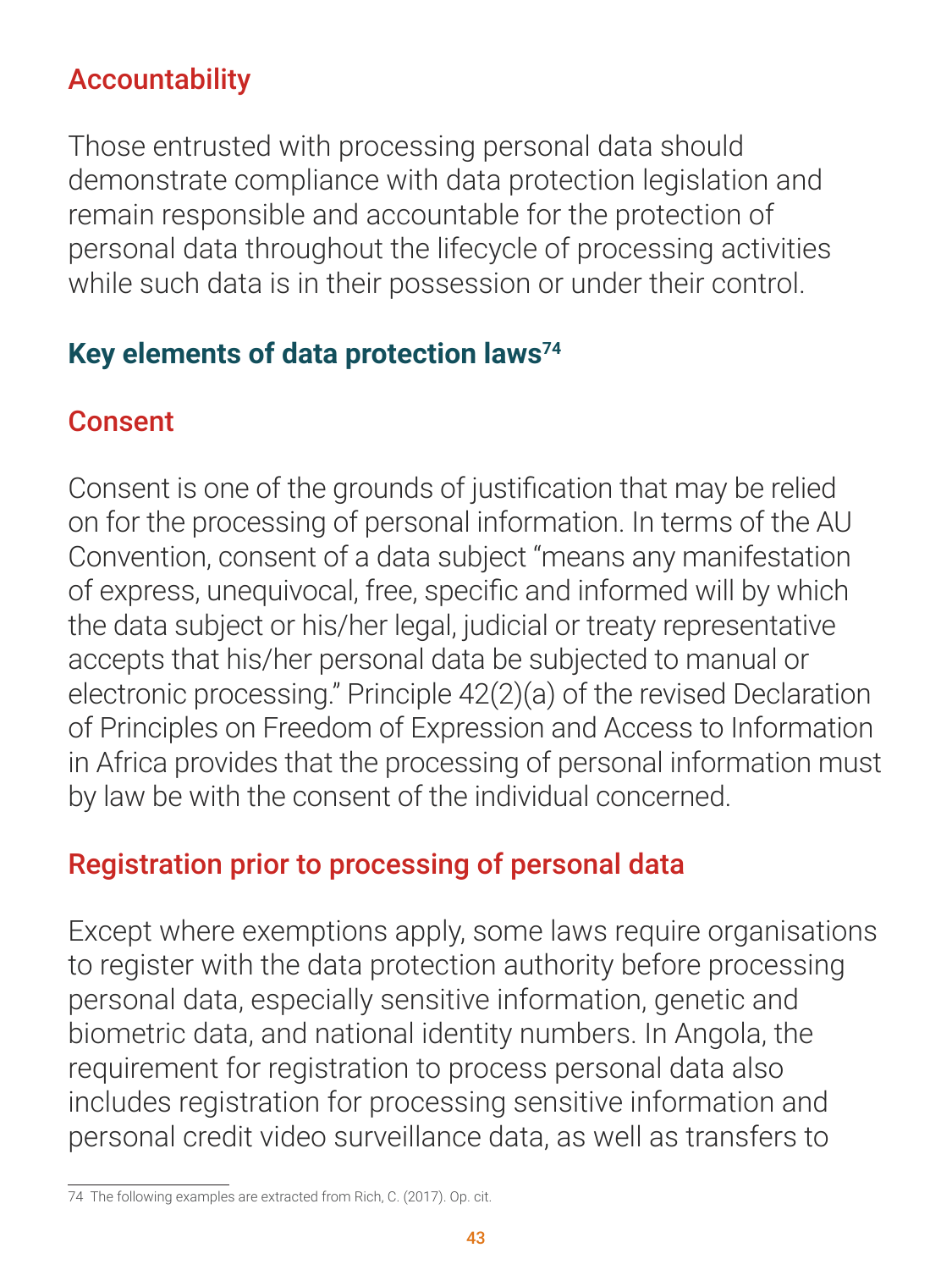countries that do not provide an adequate level of protection. In Benin, the exemption for registration applies when an institution appoints a person to maintain a registry for the processing activities. Burkina Faso, Chad and Cape Verde have similar requirements. In the case of Ghana, failure to register is an offence and, in a situation which involves the transfer of data, "the recipients and countries to which personal information is intended to be transferred must be listed in the organisation's database registration." Tunisia has a similar requirement with regards to cross-border data transfers. South Africa has a specific provision that requires organisations to seek authorisation prior to processing children's data before transferring it to a third party in a foreign country that does not offer an adequate level of

protection for the processing of personal information.

## Video surveillance

Limit privacy breach/data breaches.

Limit the systematisation of video surveillance of individuals.

Limit conflicts or issues related to the infringement of individual liberties.

## Cloud storage

Ascertain the legal status of the service providers and the applicable law in the event of a legal challenge.

## Ensure data security in the cloud.

## Ascertain the data controller's obligations.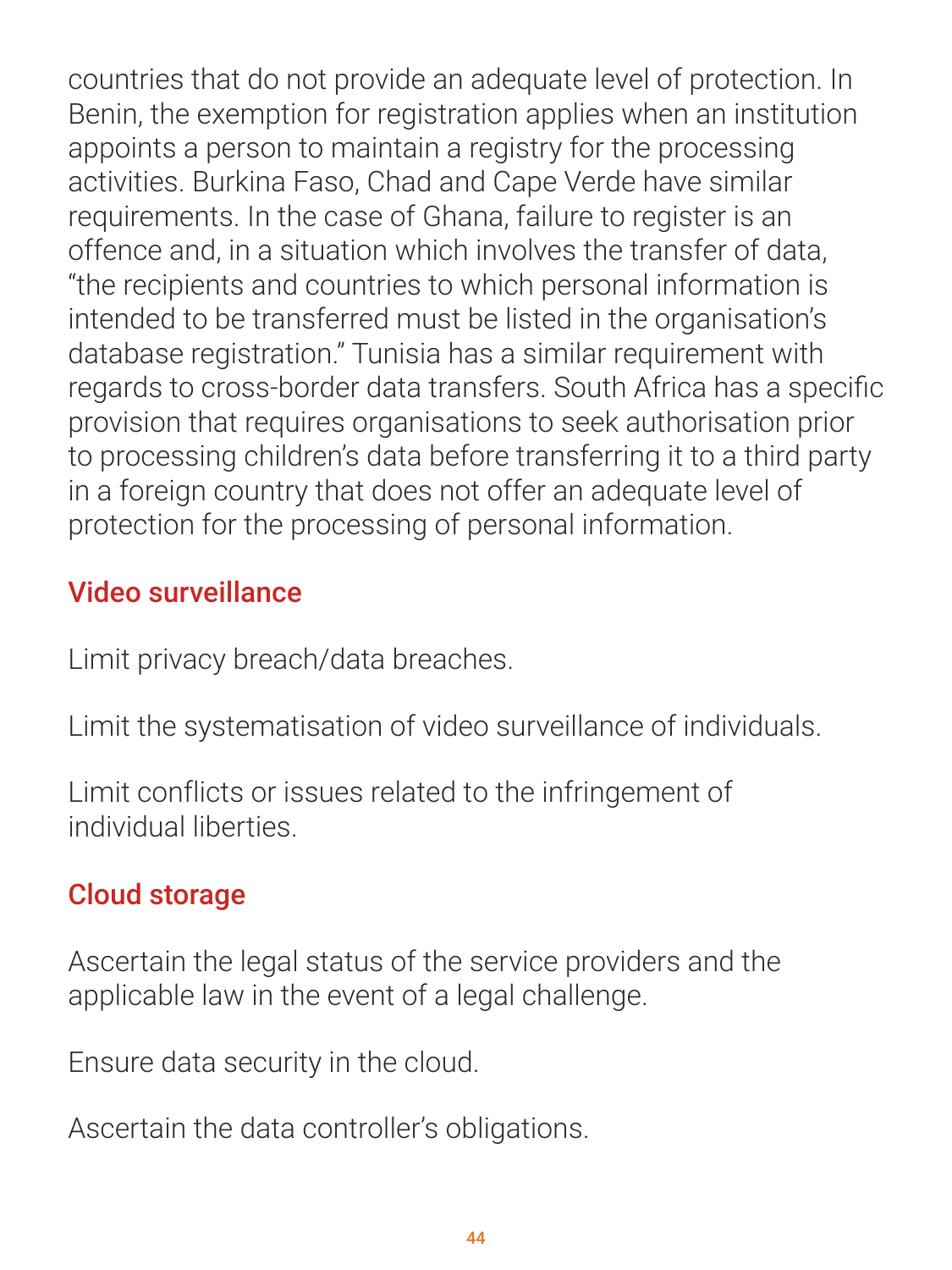Find the places where data is being stored abroad.

Limit the risks of sovereignty loss over processed data.

## Data protection authority

The laws provide for the establishment of a national data protection authority, mostly to oversee the implementation of and compliance with the country's data protection framework. Such provisions exist in the data protection laws of Morocco (national supervisory authority), Senegal (commission for the protection of personal), Tunisia (the National Authority for Protection of Personal Data), South Africa (the information regulator), Madagascar (the Malagasy Commission on Informatics and Liberty), Ghana (the Data Protection Commission) and Equatorial Guinea (the Personal Data Protection Governing Authority). Many of these institutions are yet to be established except in countries like Tunisia, Ghana, Senegal and South Africa.

It also bears mention that the African network of personal data protection authorities (RAPDP) is a regional network that organises cooperation between members, supports the drafting of data protection legislation, and comments on data protection matters on the continent including promoting African data protection frameworks.75

## Cross-border transfers

Provisions regarding the cross-border transfer of personal data form one of the characteristics of data protection laws. They are meant to ensure that data subjects receive an adequate level of protection, as they do in their countries, when their personal data

75 Rich, C. (2017). Op. cit.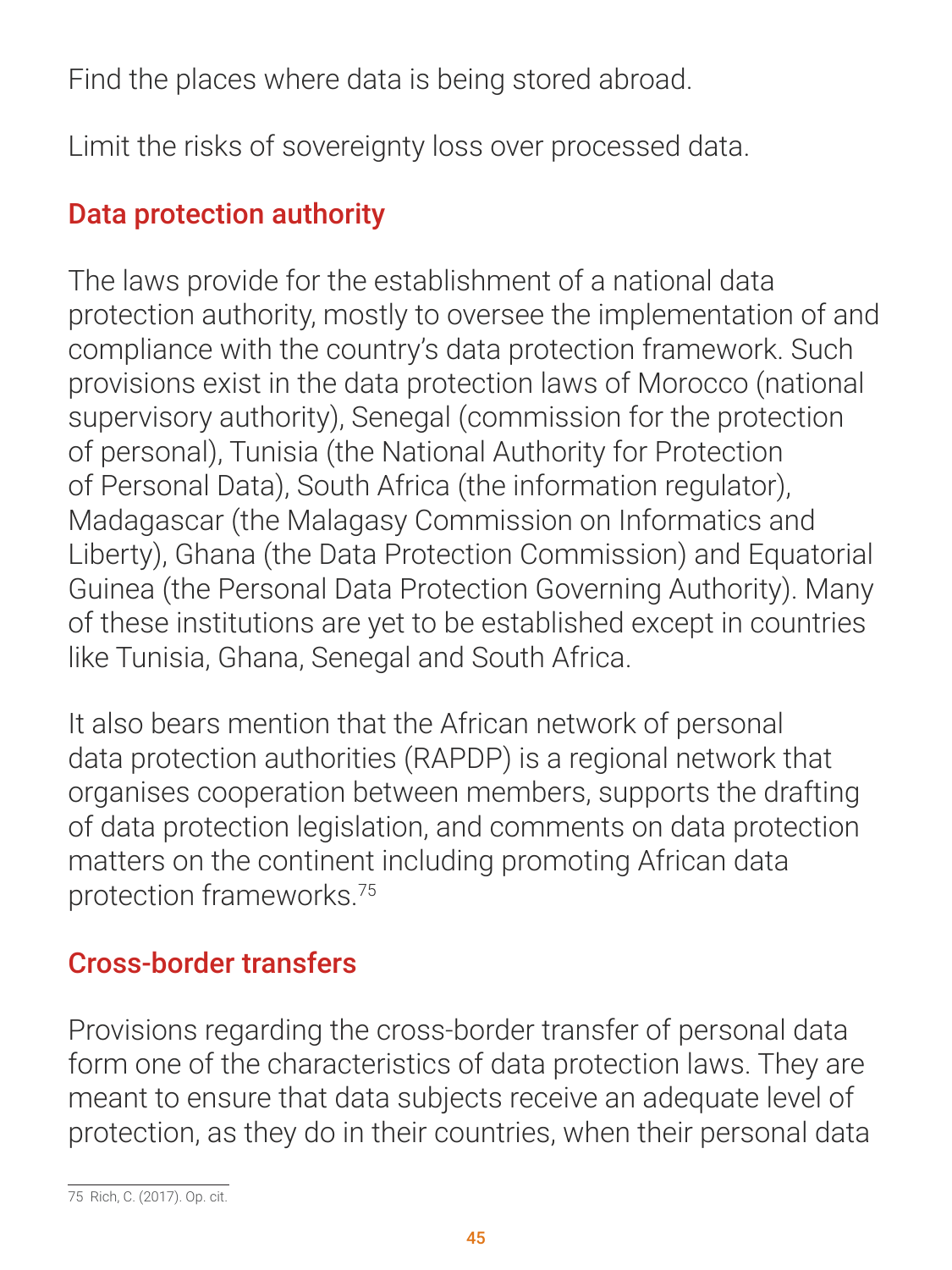is transferred to another jurisdiction. The general rules should be that when personal data is transferred to another country, the recipient country should have adequate protections, unless another justification for such a transfer exists. In countries such as Benin, authorisation from the DPA is required prior to such transfers. In Burkina Faso, specific authorisation is not required, but initial registration with the DPA should include information regarding data transfers. In the laws of Cote D'Ivoire such requirements apply to countries that are outside ECOWAS. In Madagascar, where a third party is involved, transfers may be permitted only when the organisation that originally processed the data approves. In Morocco, if the transfer is to a country that does not have adequate protection, such transfers can be authorised by the DPA. This applies in exceptional circumstances, for example, where the DPA can authorise contractual clauses or binding corporate rules. Morocco also recognises all EU approved jurisdictions. In Senegal, transfers that are considered not massive, or which have the consent of the data subject, or have other exceptions can be made to jurisdictions with less adequate protections, if this is done out of contractual necessity or vital interests, for example. It is also possible where the recipient organisation proves that there are sufficient guarantees in place. The following aspects are also important when considering transfer of genetic and biometric data:

- The principle of proportionality must be respected.
- The transfer/sharing of sensitive data should be supervised.
- Creation of centralised biometric databases should

be supervised.

## • Cloud storage of biometric data abroad should be avoided.

## • Processing and access to biometric databases by foreign companies should be prohibited.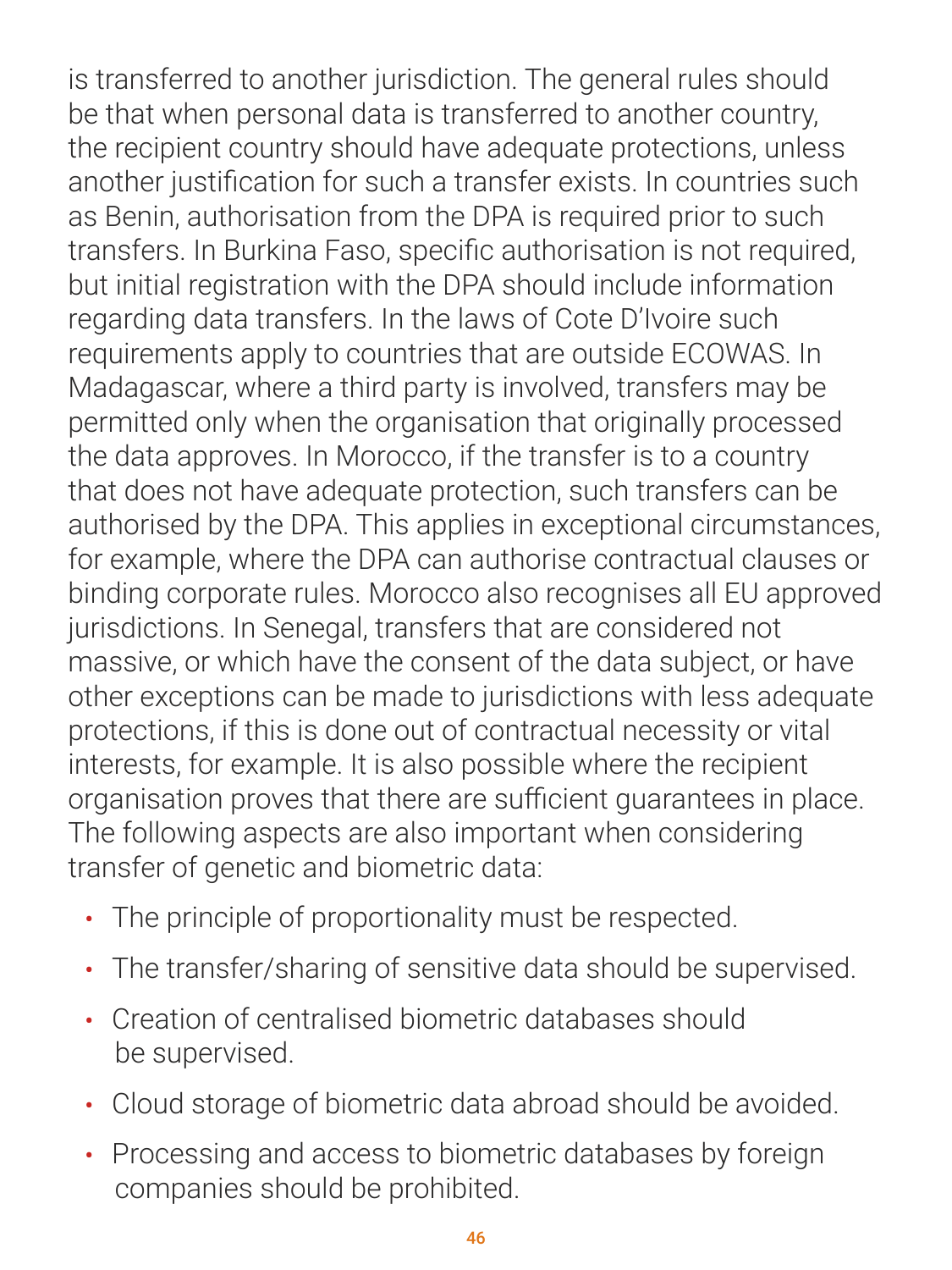47

## Data security

Data protection laws in Africa provide for data security to guarantee the safety of personal data. Some of the data that is processed is classified as sensitive information and specific organisational and technical measures have to be activated for safety purposes. Angolan law has specific requirements for sensitive information, including coding. In Gabon, the law on data security is more detailed, and has requirements such as the need for organisations to prevent unauthorised access to premises, protection of storage media, protection of data from unauthorised access and backing up the data where necessary. In Burkina Faso, coding is mandatory for data that is disclosed by

## Data security breach notification

Notification in the event of a data security breach is one of the principles of data protection which also finds expression in certain data protection laws. In Ghana, data controllers and data processors are mandated to notify the DPA and the affected data subjects in the case of a data breach and also to take steps to rectify the damage and restore data security. In South Africa, the data breach notification requirement is mandatory. In Angola, the data protection law does not contain such a requirement, but the Law on Electronic Communications and Information Society Services has provisions requiring the DPA and the regulatory authority for electronic communications (INACOM) to be notified without undue delay. In countries such as Benin, Burkina Faso, Cape Verde, Mali and Madagascar, there is no obligation to give notice in the event of a data security breach.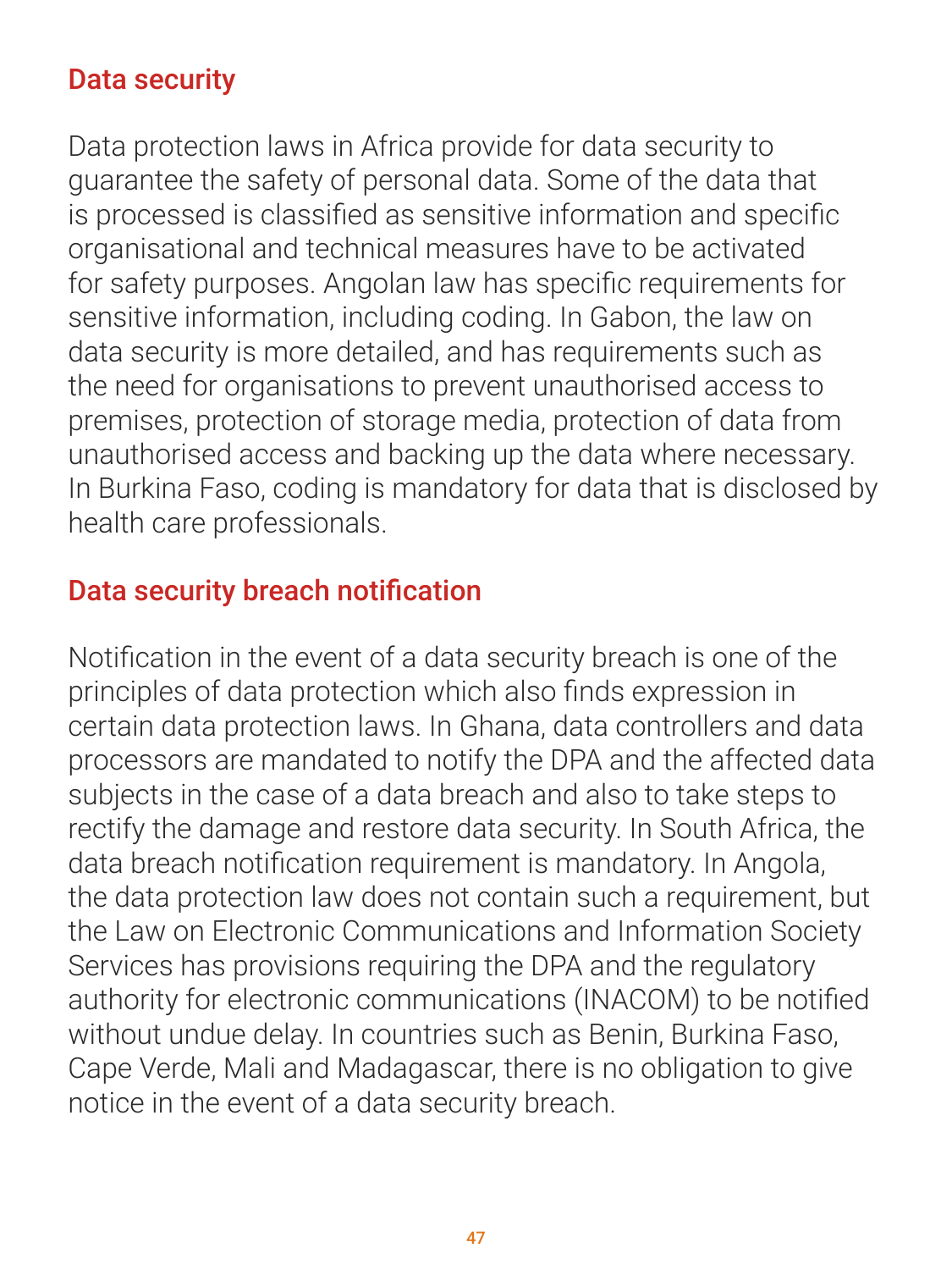The right to privacy is essential for the protection of dignity and autonomy of the person, and forms the basis for the enjoyment of other human rights such as freedom of expression, the right to seek, receive and impart information, and freedoms of association and assembly.



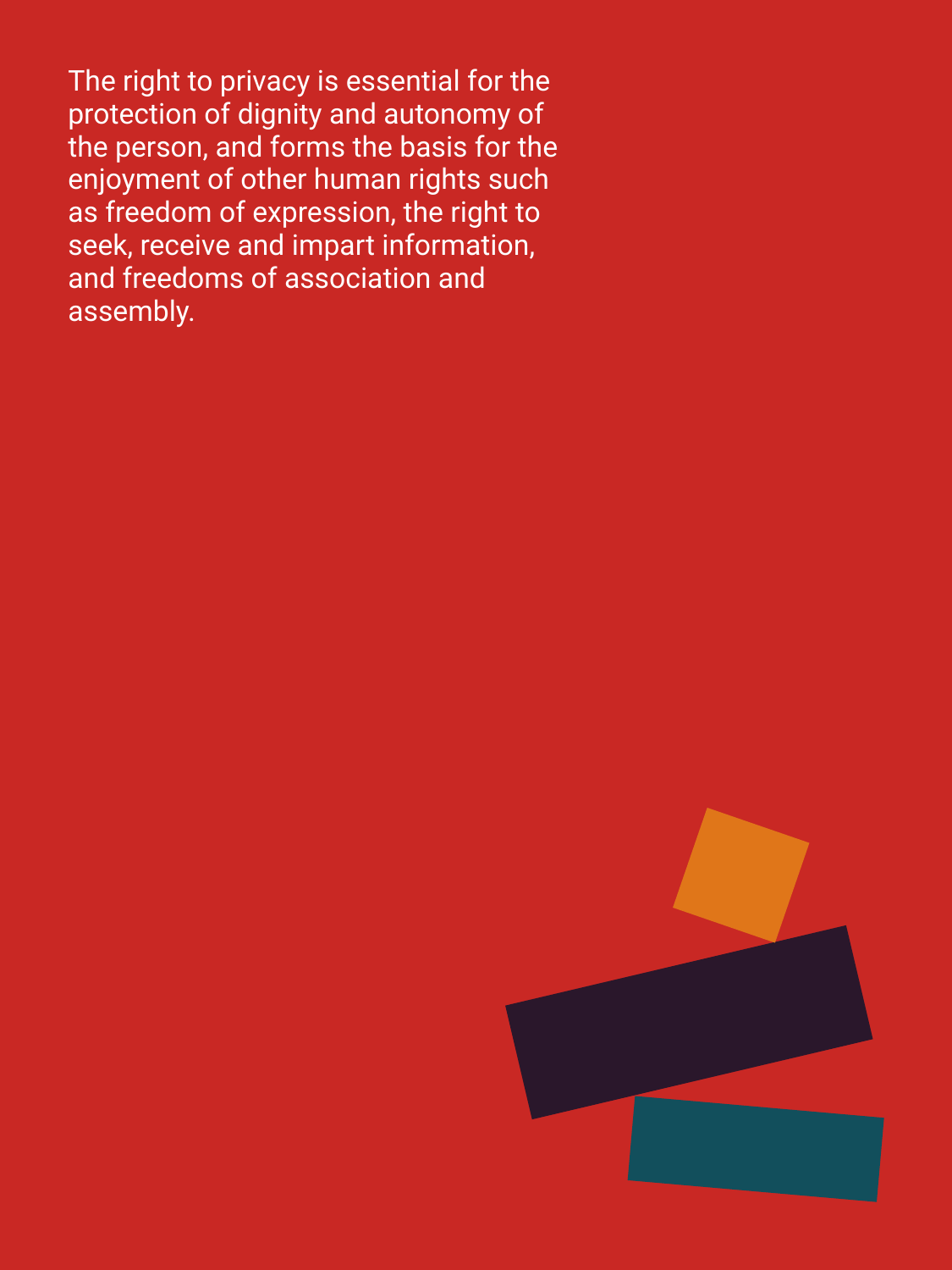# **Part 3. Duty bearers**  and rights holders<sup>76</sup>

# **Rights holders: The data subject**

| <b>Data subject</b>              | Any person whose personal data is protected under a data privacy<br>framework. This may be defined as follows:<br>• AU Convention: "Any natural person that is the subject of personal<br>data processing."<br>• SADC Model Law: "Any individual who is the subject of the processing<br>of personal data and who is identified or identifiable." |
|----------------------------------|---------------------------------------------------------------------------------------------------------------------------------------------------------------------------------------------------------------------------------------------------------------------------------------------------------------------------------------------------|
| <b>Rights of data</b><br>subject | Different laws contain different rights for data subjects. These rights<br>may include:<br>• The right to be informed<br>• The right of access<br>• The right to rectification<br>• The right to erasure<br>• The right to restrict processing                                                                                                    |

- The right to data portability
- The right to object
- Rights in relation to automated decision making and profiling.

<sup>76</sup> See AU Convention, GDRP, SADC Model law on Data Protection, The ECOWAS Supplementary Act on Personal Data Protection.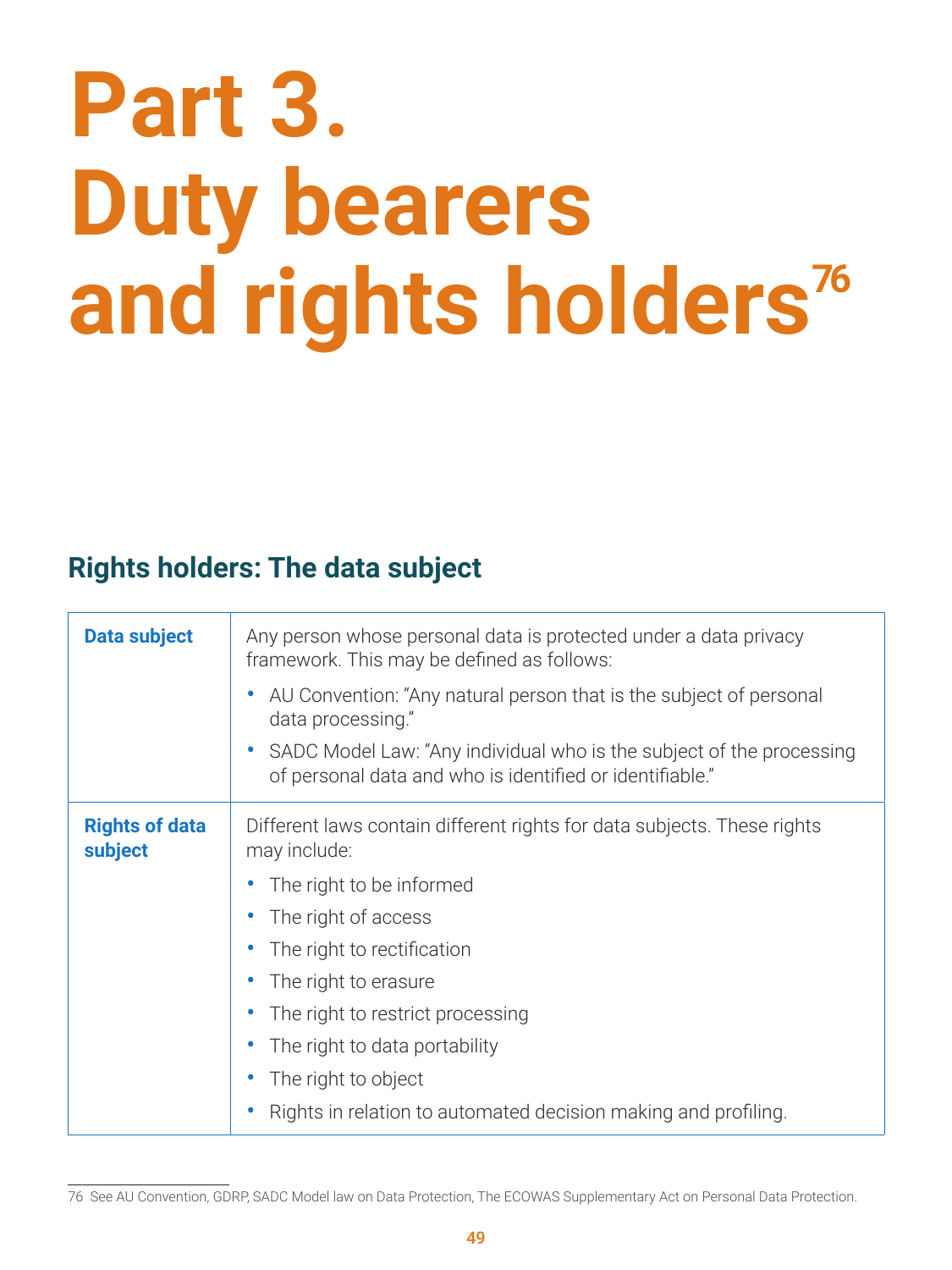

## **Duty bearers**

**Data controller** Anyone (individual or entity) that is involved in the processing of personal data. A data controller is responsible for determining the purpose for the processing of personal data. This may be defined as follows:

- AU Convention: "Any natural or legal person, public or private, any other organisation or association which alone or jointly with others, decided to collect and process personal data and determines the purposes."
- ECOWAS Supplementary Act: "Any public or private individual or legal entity, body or association, who alone or jointly with others, decides to collect and process personal data and determines the purposes for which such data are processed."
- SADC Model Law on Data Protection: "Any natural person, legal person or public body which alone or jointly with others determines the purpose and means of processing of personal data. Where the purpose and means of processing are determined by or by virtue of an act, decree or ordinance, the controller is the natural person, legal person

|                                  | decree or ordinance, the controller is the natural person, legal person<br>or public body has been designated as such by or by virtue of that act,<br>decree or ordinance."                                                                                                                                                    |
|----------------------------------|--------------------------------------------------------------------------------------------------------------------------------------------------------------------------------------------------------------------------------------------------------------------------------------------------------------------------------|
| <b>Data</b><br><b>processors</b> | Any natural or legal person, public authority, agency or other body which<br>processes personal data on behalf of the controller. This may be defined<br>as follows:                                                                                                                                                           |
|                                  | • SADC Model Law on Data Protection: "A natural person, legal person,<br>or public body which processes personal data for and on behalf of the<br>controller and under the data controller's instruction, except for the<br>persons who, under the direct authority of the controller, are authorised<br>to process the data." |
|                                  | Data processing activities are increasingly being outsourced by states<br>and private entities to third parties (data processors). Ensuring that<br>data processors have defined responsibilities safequards the protection<br>of information from the negative impact of data processing.                                     |
|                                  |                                                                                                                                                                                                                                                                                                                                |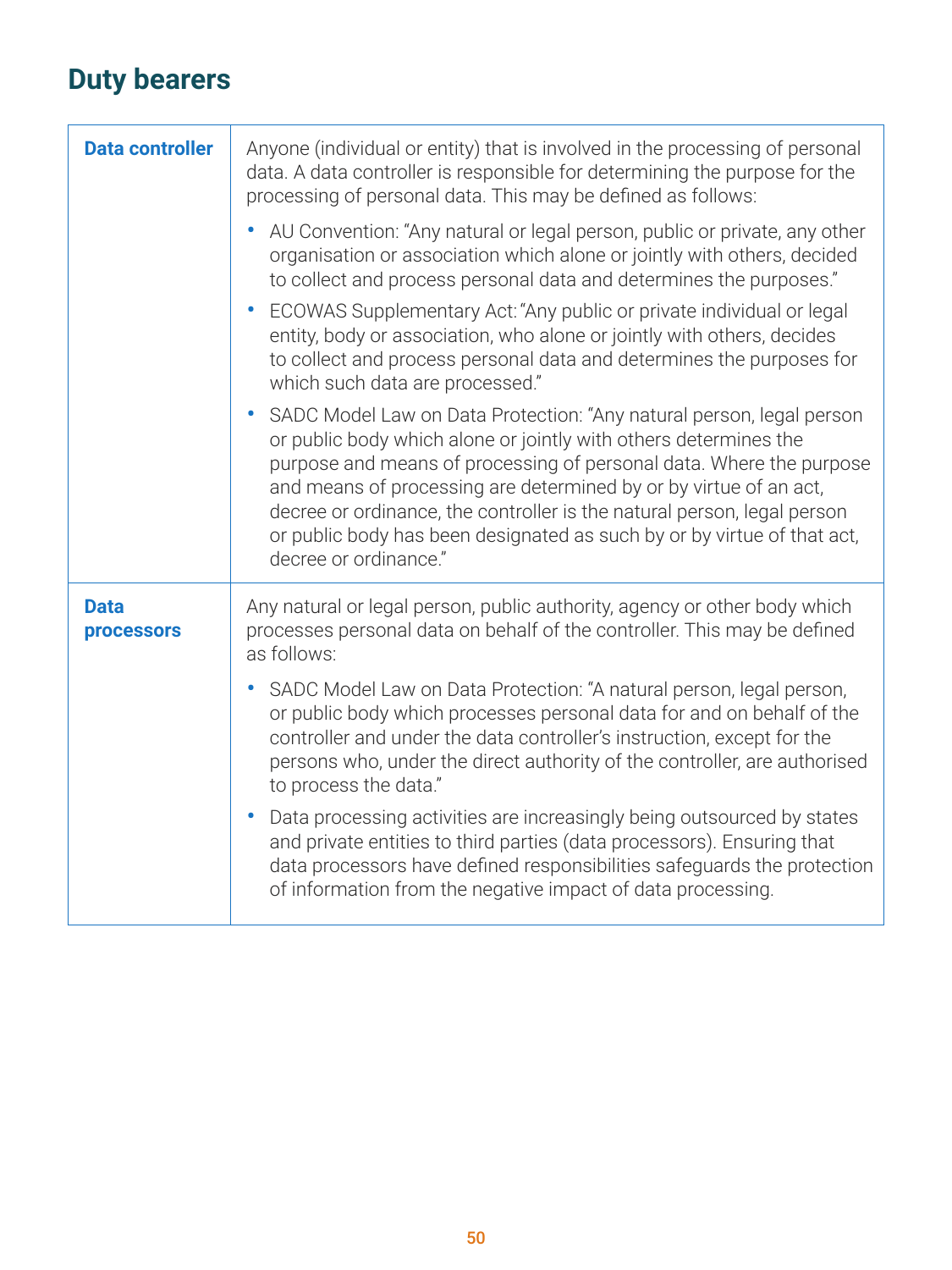51

## **Obligations of data controllers and processors**

Data controllers and processors facilitate the exercise of the rights of data subjects, in accordance with the principles of data protection as prescribed in law. Data subjects also have a right to challenge or lodge a complaint regarding such processing to the national data protection authority, and are entitled to pursue legal remedies with the relevant judicial authorities.

Data controllers have an obligation to implement data protection policies, to implement technical and organisational measures on data protection and to adhere to any relevant codes of conduct.

It is also the duty of the data controller to notify the national data protection authority when necessary, for example in the case of a data breach. In that regard, a description of the data breach should be provided. Any failure to report within the time prescribed by the law should be explained. The data controller should communicate the occurrence of a data breach to data subjects using simple language.

Duties with regards to records and processing of data include to maintain a record of processing activities; determine the purpose of the processing; provide the name and contact details of the controller; provide a description of categories of data subjects and categories of personal data, international transfers of personal data and the documentation of the appropriate safeguards; and provide information regarding the envisaged limits of erasure of the different categories of data and the general description of the technical and organisational security measures implemented.

Data processors should only process personal information according to the instructions given by the data controller. In processing personal data, data processors must take appropriate security measures; observe confidentiality; and demonstrate compliance with the relevant laws.

## National data protection authority

Data protection authorities have different names and approaches in different jurisdictions, but their function is similar. They oversee the application of data protection laws in their independent capacity. Others also have a role in access to information framework (such as the South African Information Regulator, for example).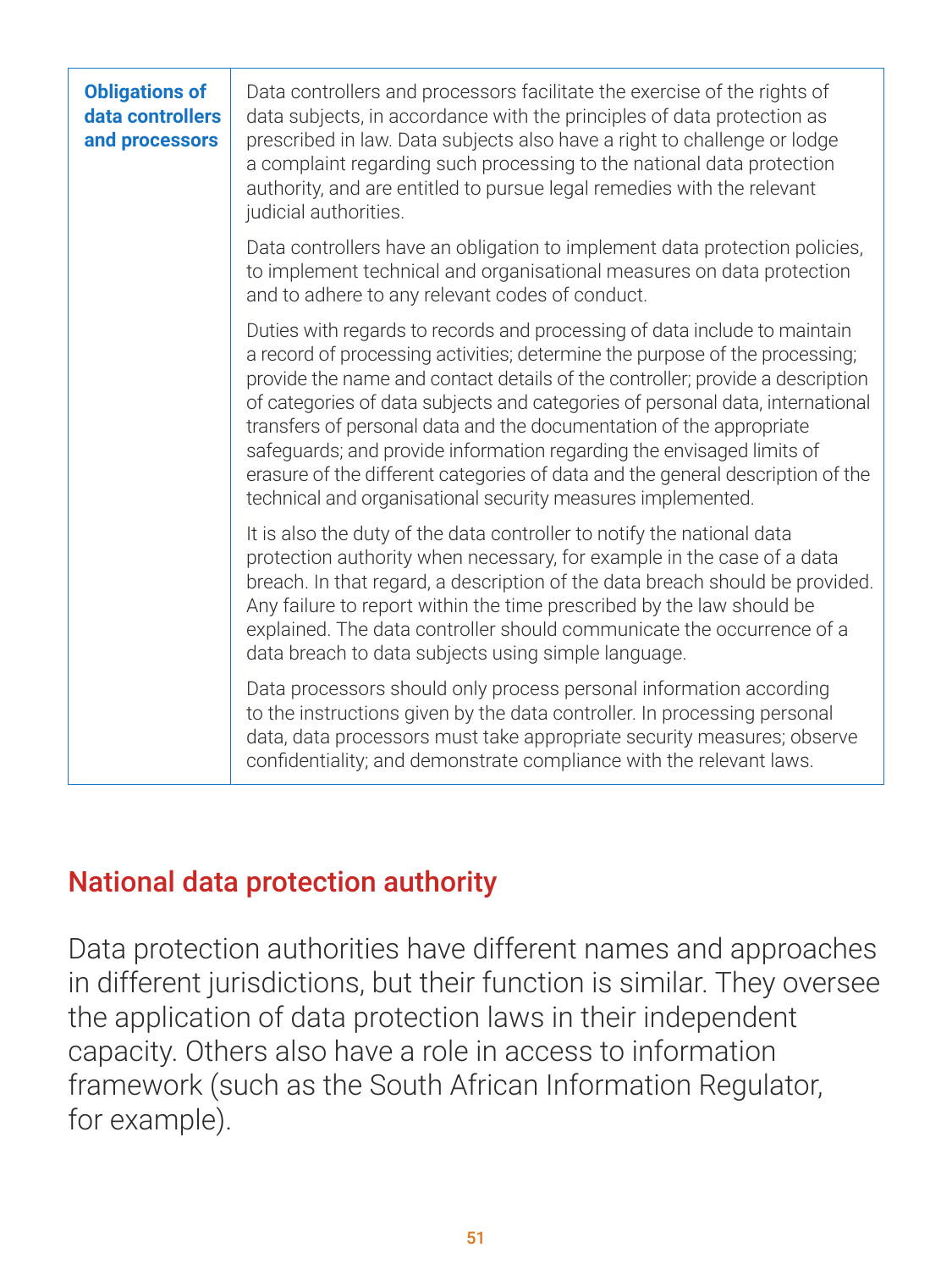

| <b>South Africa</b> | Information Regulator                                                                  |
|---------------------|----------------------------------------------------------------------------------------|
| Ghana               | Data Protection Commission                                                             |
| <b>Mauritius</b>    | Data Protection Office<br>(Prime Minister's Office)                                    |
| <b>Morocco</b>      | Commission nationale de contrôle de la protection des<br>données à caractère personnel |

- Responding to requests for opinions or providing clarification regarding personal data processing
- Informing data subjects of their rights

The role of the data protection authority includes:

- Authorising processing of data files (sensitive data)
- Auditing processed personal data
- Imposing sanctions or warnings on data controllers
- Providing advice on data processing
- Informing a relevant judicial authority of data protection offences
- Authorising cross-border transfers
- Providing guidance on the regulatory frameworks
- Processing data protection queries.

In South Africa, the DPA has a dual mandate, both in promoting access to information and protecting the right to privacy. This dual existence is important in providing guidance on achieving

## the delicate balance between the two fundamental rights.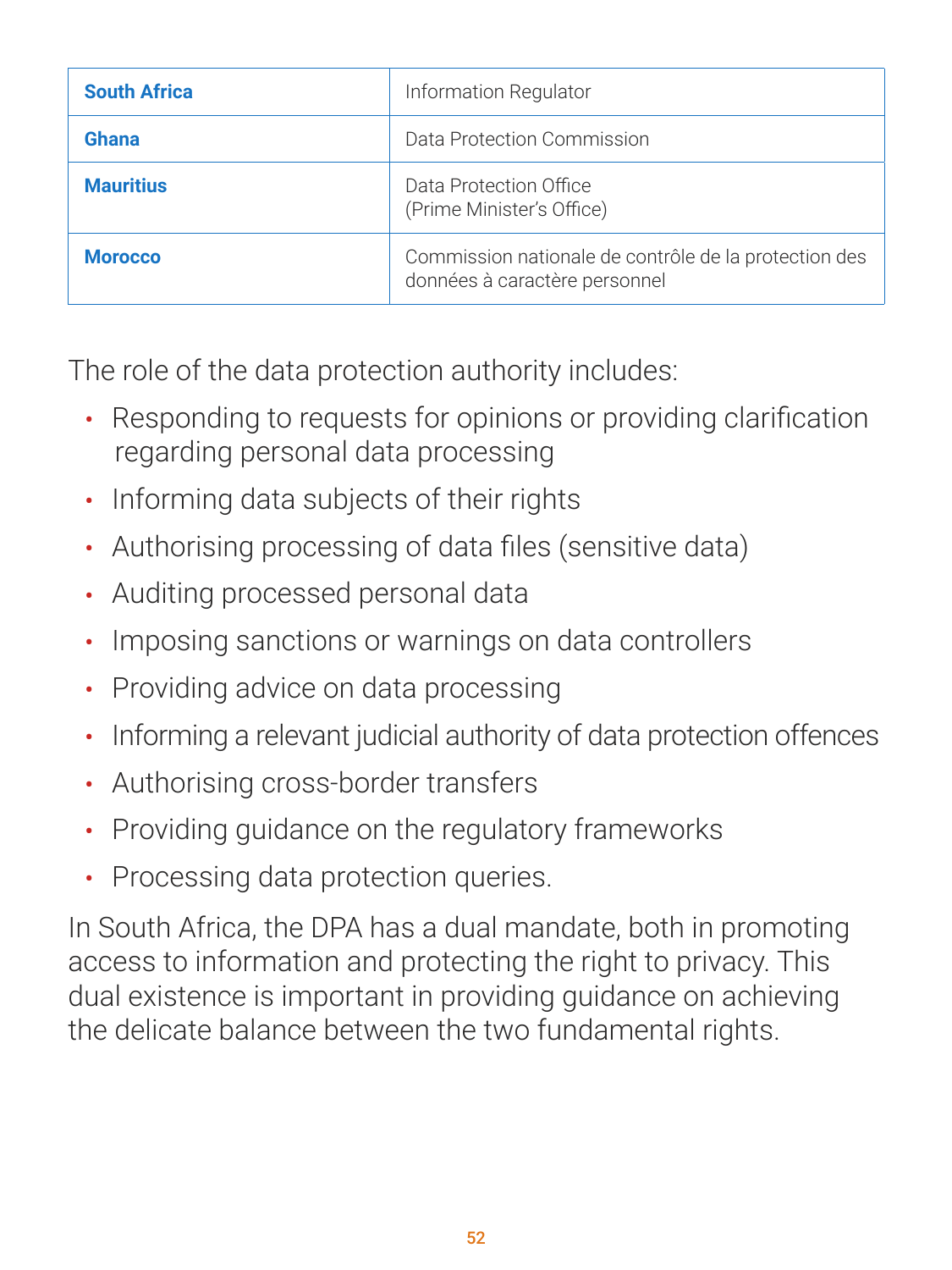

## **Data protection compliance checklist**

These are some of the minimum requirements in protection of personal information. They are in the form of questions and are derived from privacy and data protection frameworks. The purpose of the checklist is to provide guidance in complying with some of the important aspects of a data protection framework. This is a general checklist and not directed to any specific sector.

#### **Data protection standards**

- Is there data protection legislation?
- Are there any sectoral laws on data protection?
- Is the law comprehensive?
- Is the data protection law being adequately implemented?
- Does the data protection law deal with marginalised and vulnerable groups (women, children, persons with disabilities and sexual minorities)?
- Does the legislation define its interaction with other laws permitting the state to process personal information?
- Does the law define and regulate the relationship between privacy and other rights such as freedom of expression and access to information?
- What additional safeguards are in place for the processing of sensitive data?
- Does the law include digital identifiers and location data as personal information?
- How does the law address the obligation to conduct data protection impact assessments in instances of high risk processing?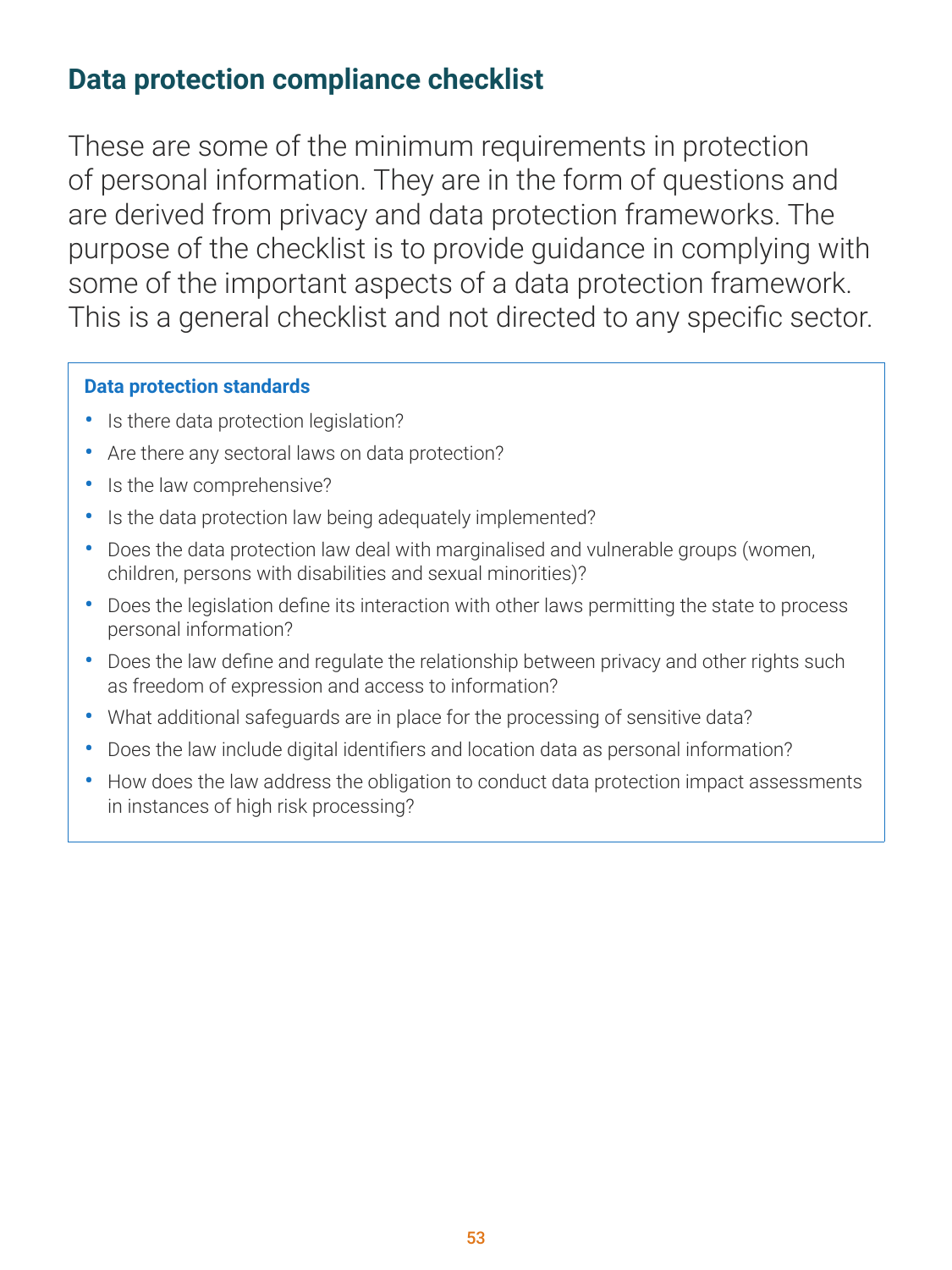#### **National data protection authority**

- Does the law provide for the establishment of an independent national data protection authority with the powers to enforce the legislation?
- Has the independent DPA been established in terms of the law?
- Does the law guarantee the independence of the DPA?
- What is the role of the DPA?
- What powers does the DPA have?
- Can the DPA appoint its own staff?
- Can the DPA act independently in the implementation of the law and meting out sanctions in cases of data breaches?
- Does the national law require appointment of data protection officials?
- Is the contract of the DPA publicly available?
- Is the DPA adequately resourced?
- What efforts is the DPA making in raising awareness on privacy and data protection?

- What are the categories of personal data being processed?
- What "sensitive personal data" is being collected?<sup>78</sup>
- What safeguards are in place to ensure enhanced protection of sensitive data?
- Is the processing voluntary or mandatory?

- For what purpose is personal data being collected?
- Is the purpose explicit and legitimate?
- Has the original purpose of collection been maintained?<sup>79</sup>
- Does the law provide for the secondary use of personal data?
- What are the safeguards for the secondary use of personal data?
- Does the law provide for the proportionality principle? The processing of personal data must not be excessive vis-à-vis the purposes of its collection or any identified further processing.

• Has the DPA developed sector specific guidelines for the use of personal information?

#### **Personal data being processed**<sup>77</sup>

#### **Purpose**

77 In this case "processed" refers to "collected, stored, analysed, transferred, deleted."

78 Data referring to racial or ethnic origin, political opinions, religious or philosophical beliefs, trade union membership or regarding sex life.

79 Personal data must not be further processed for any other purpose other than the original purpose of collection.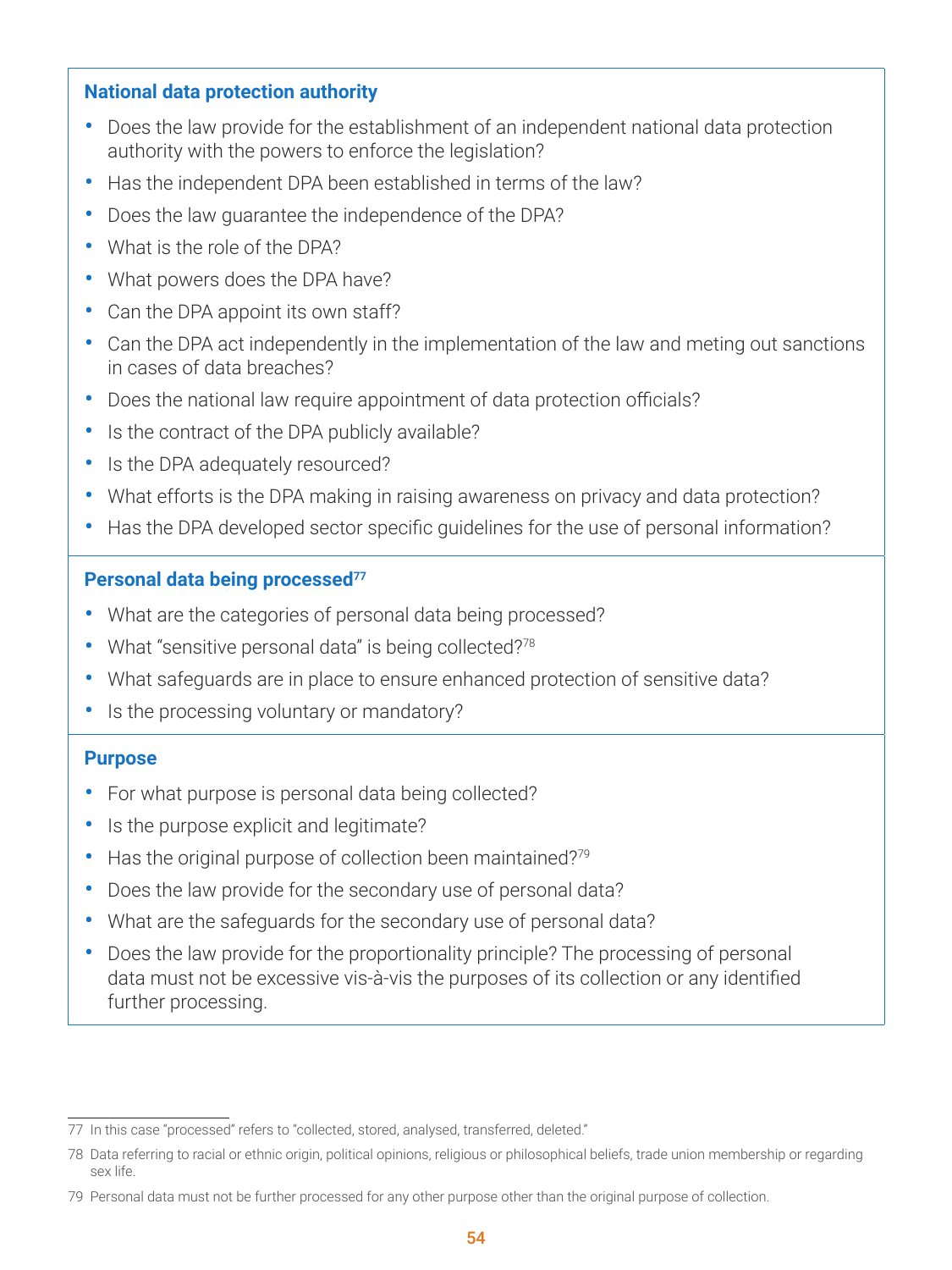#### **Data controller<sup>80</sup>**

- Who is the data controller? (The name and address of the organisation).
- Who is the representative of the data controller? (Who will be in charge of processing data and handling queries and requests?)
- Does the data controller take an oath of secrecy to protect information (even after they stop working)?
- Are there any data processors?

#### **Data retention**

- How is data stored before and after it is processed?
- What is the necessary time frame for keeping personal data for the purpose that it has been collected for?
- What happens to the data after the designated period elapses?
- Will the data be anonymised or erased?
- Is personal data kept in an identifiable form for no longer than is necessary for the purposes for which the data was collected or for which it was further processed?
- Does the national law provide exceptions for data retention? Are the purposes specified for prolonged data retention? For example, for historical, statistical or scientific purposes?
- What safeguards are in place to guarantee enhanced protection in the storage of sensitive data?
- What kind of data should be retained?

## **Quality of personal data**

- Is the data that is being processed complete, accurate and up to date (where necessary)?
- Does the law provide for the quality of personal data?
- How is the quality of data ensured during collection, storage, sharing or transfer?
- What measures are in place to erase and/or rectify inaccurate or obsolete data?

<sup>80</sup> The data controller determines the purposes and means of the processing of personal data. Identification of the data controller is to identify who bears the compliance responsibilities.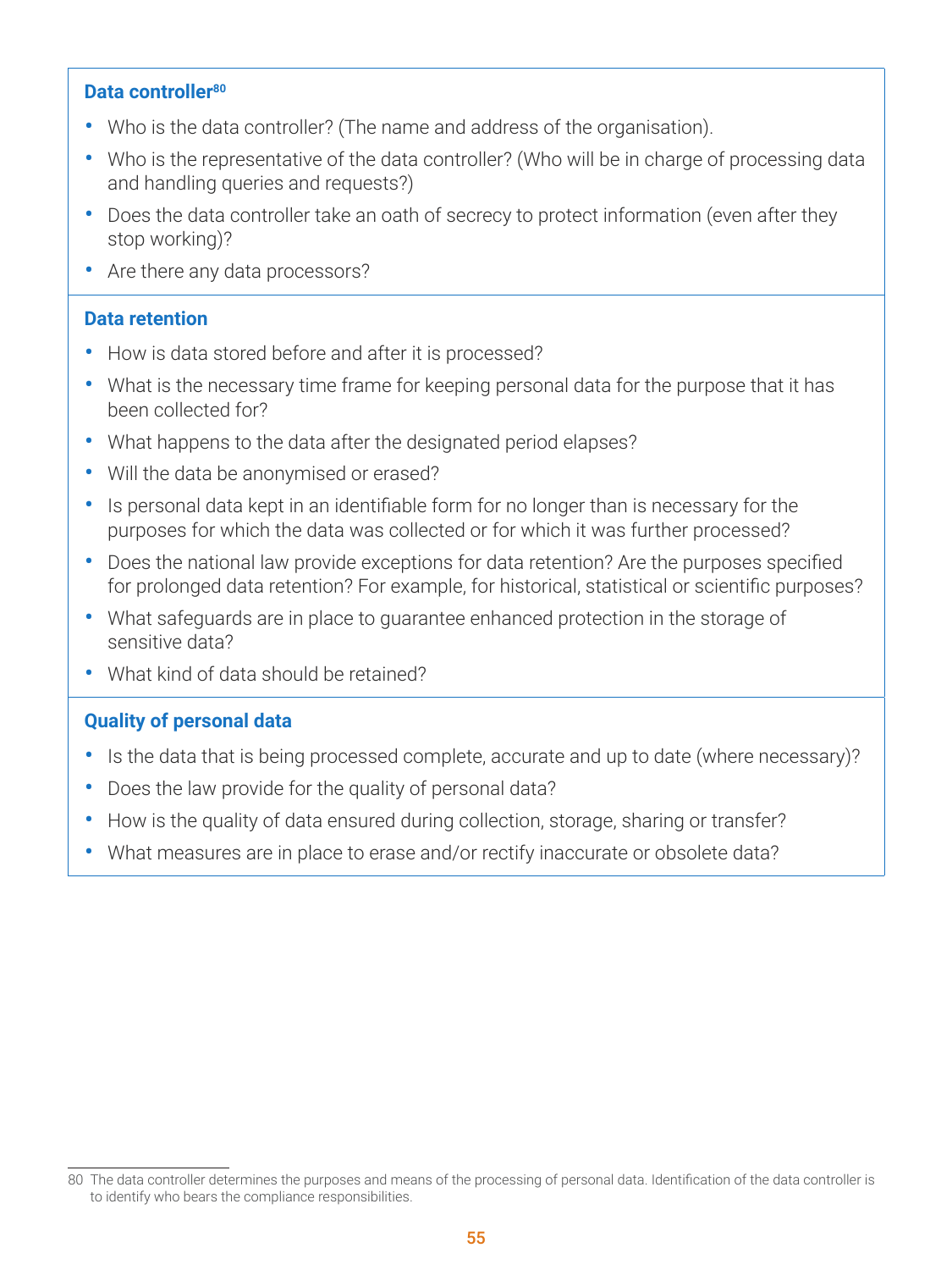

#### **Consent**

- Are privacy practices explained to enable meaningful consent?
- Is meaningful consent well articulated?
- Has consent by the data subject been freely given for the collection, use and disclosure of personal information?
- Is the consent explicit?
- Is the consent specific to the particular purpose of the processing of their personal data?
- Is the consent informed?
- How does the national law provide for consent to the processing of personal data?
- Are risk of harm and other consequences clearly articulated to facilitate informed consent so that data subjects fully understand the consequences of the processing of their personal data?
- Does the law provide for opt-out options?
- What are the sanctions for not respecting explicit consent?
- Are the rights holders aware of the consent provisions?
- What measures are in place to ensure that there is awareness on consent in the context of privacy and data protection?

Is the data subject informed about all third parties that have had access to their personal data?

#### **Rights of data subjects**

- Has the data subject been informed about processing of their personal data?
- Was adequate information provided to the data subject prior to obtaining their consent?
- Was the identity of the data controller revealed?
- Was the intended purpose of the processing of data revealed?
- Was the recipient(s) of the data revealed?
- Has the data subject been informed of their right of access to and the right to rectify personal data?
- How are data subjects informed about the processing of their personal data?
- Are there any data processing situations that present specific risks to the rights and freedoms of data subjects? What organisational and technical safeguards have been put in place for such situations?
- Has the national DPA been informed of the potential risks? What prior checks have been conducted?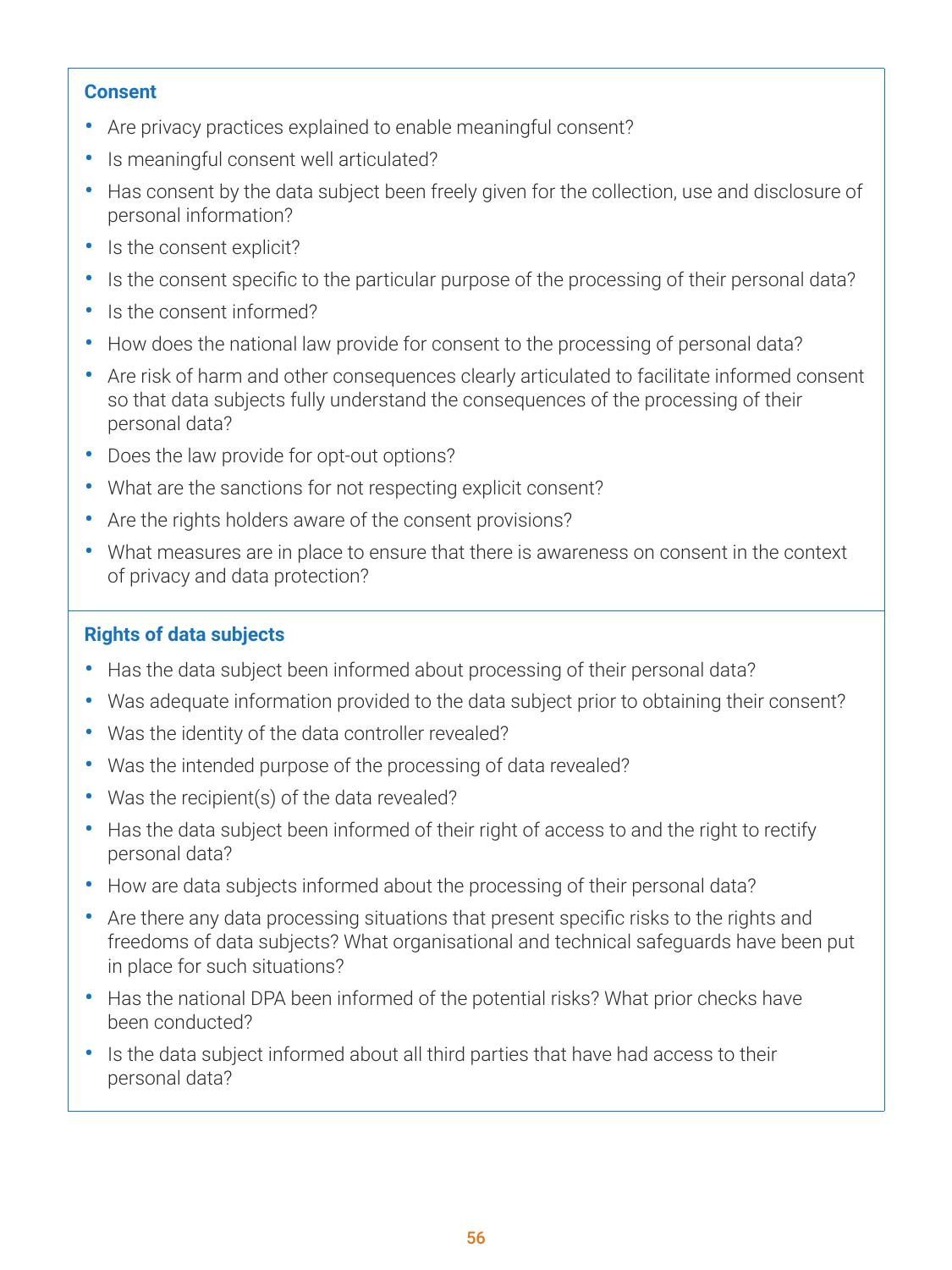#### **Confidentiality<sup>81</sup>**

- Does the national law contain provisions for confidentiality?
- How is the principle of confidentiality guaranteed?
- What are the sanctions for breach of confidentiality?

#### **Data security<sup>82</sup>**

- What are the possible privacy risks?
- How is personal data kept secure?
- What organisational and technical measures exist to ensure that personal data is protected from unauthorised processing, destruction, alteration, disclosure or loss?
- Are the existing data security measures up to standard?
- Is there a law for data security? What are its provisions?
- What is the level of awareness with regards to data security?

- Has the data controller notified the national data protection authority of any processing of personal data?
- Does the law provide for the notification obligation?
- What is the notification procedure?
- Are there any exemptions?
- Does the law provide for data breach notification?

- What do the laws provide regarding cross-border data transfers?
- What are the restrictions regarding cross-border data transfers?
- Is there awareness of cross-border data transfers?

#### **Notification obligation**

#### **Cross-border data transfers**

- 81 Any person who has access to personal data must not access or provide access to, delete or otherwise process this personal data "except on the instructions of the controller" when the law requires otherwise (e.g. for law enforcement purposes).
- 82 In measuring compliance on data security, it is important to consider the principles of data protection by design and by default including implementation. Data protection should be at the core of any activity or engagement that deals with personal data. Organisational measures include adoption of data protection policies and technical measures include use of privacy enhancing mechanisms such as encryption.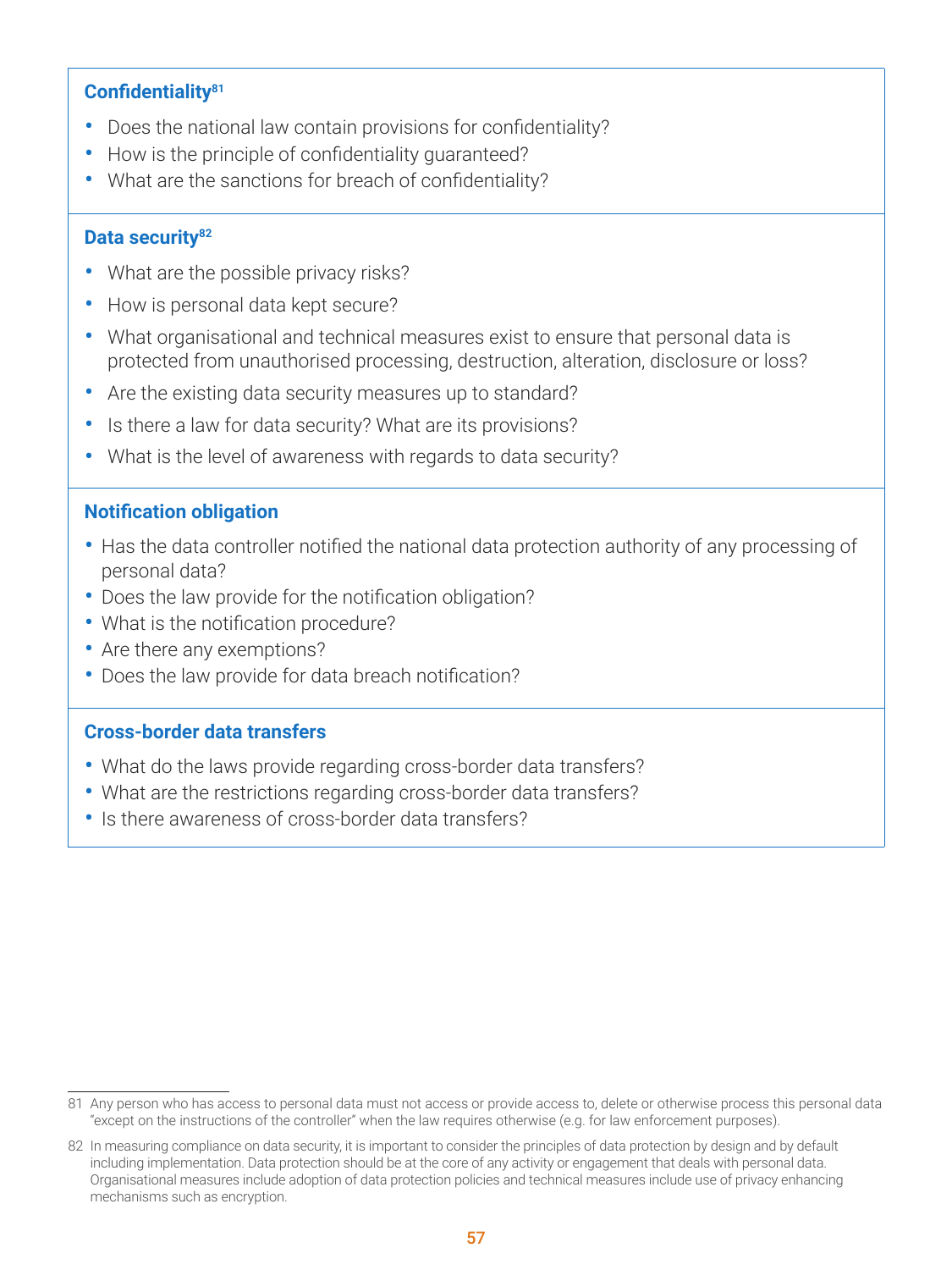

#### **Direct marketing**

- What organisational and technical measures have been adopted to strike the balance between meeting customers' expectations and complying with privacy and data protection legislation?
- How is adequate prior consent obtained?
- What measures have been adopted to widen the scope of consent and to ensure that consent is freely given, specific, informed and unambiguous to strengthen the need for transparency in the collection of consent from individuals?
- Is the system designed for individuals to "opt in" to direct marketing as opposed to "opting out"?
- Where an individual has provided their email address as part of a sale or service, is there a clear opt out option in each marketing communication?
- What technical measures have been adopted to ensure that all opt outs are processed "without undue delay" and to ensure that no "opt out" requests slip through the cracks?
- How are opt outs managed?
- In cases of profiling or analytics to tailor marketing campaigns specifically to individuals, are there options for individuals to exercise their right to request not to be profiled?
- Has the privacy by design approach been adopted?
- Are privacy impact assessments carried out on any large-scale processing of personal or sensitive personal data?
- Are adequate due-diligence processes in place prior to engaging with marketing affiliates?
- Does the organisation conduct training and awareness programmes to enable the organisation's marketing teams to ensure compliance with the privacy and data protection frameworks in direct marketing?
- What measures are in place for individuals to complain regarding invasions of privacy in marketing?
- What are the privacy expectations with regards to contracts with third parties?

- What are the sanctions for failure to comply with the data protection law?
- Does the law provide for an appeal against the decisions of the national data

#### **Sanctions**

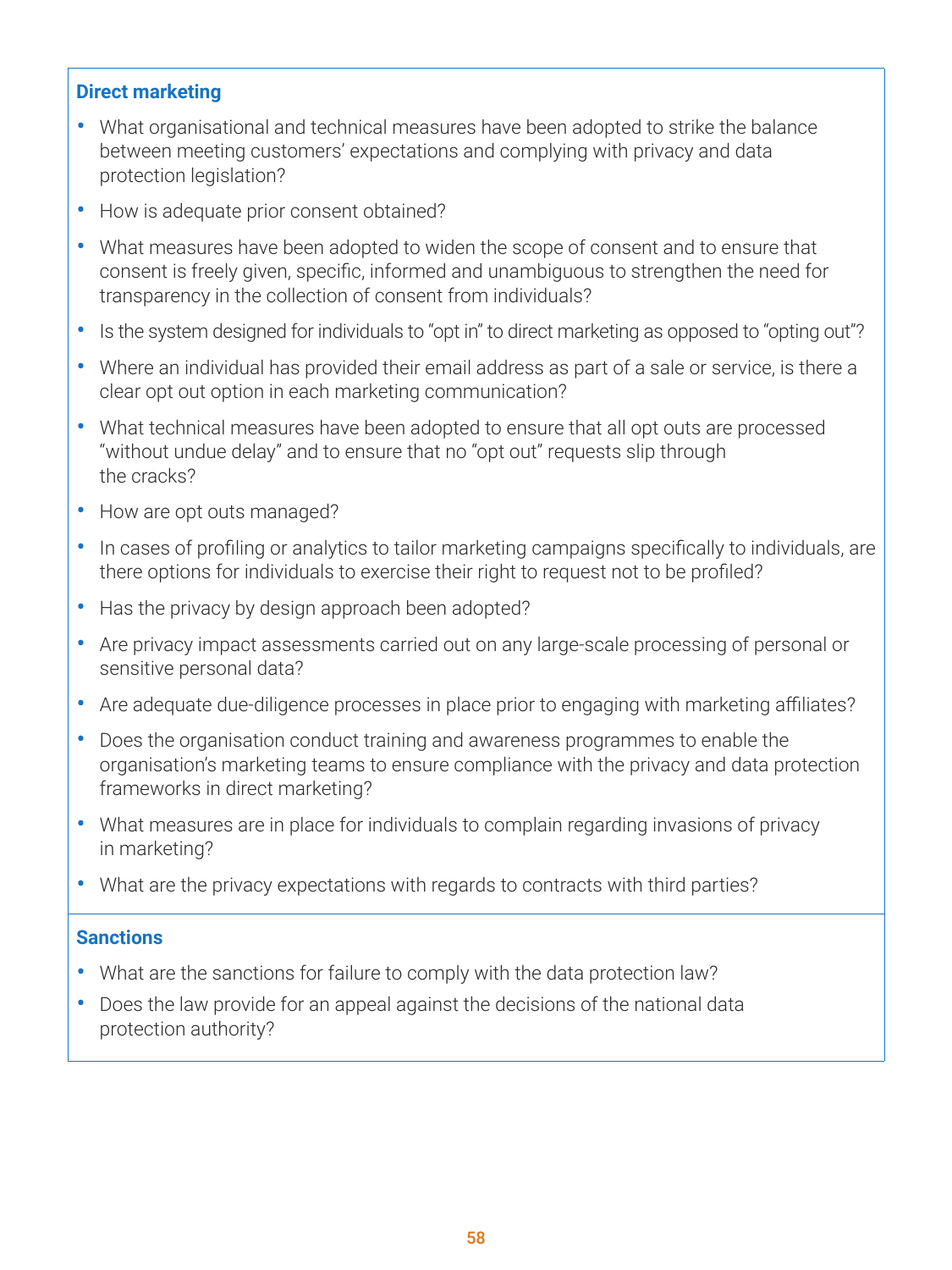- Does the law recognise the existing inequalities between different data subjects?
- Who are considered vulnerable data subjects?
- What are the determinants for vulnerability?
- How does the law protect the rights of vulnerable data subjects?
- Is there clarity on what the restrictions entail?

#### **Vulnerable data subjects**

## **Guidelines for policy makers and duty bearers on the HRBA to data protection and privacy policy and regulation**

# human rights, such as the right to dignity. Data protection is now an established right in some jurisdictions. 83

Policy makers and other duty bearers have an important role to play in contributing to the protection of the right to privacy and the promotion of data protection. A HRBA identifies rights holders and the freedoms that they are entitled to in accordance with international human rights standards. It also outlines the obligations of duty bearers. Essentially, policy responses, when a HRBA is the guiding framework, should promote accountability from duty bearers whose mandate is to respect, protect and fulfil rights and empower rights holders to claim and enjoy their rights.

# Data protection is a human rights issue

Policy makers should acknowledge that privacy is a fundamental right. Data protection cannot be viewed separately from other rights that the state has already signed up to under its obligations to upholding international human rights law. Data protection is inextricably linked to the right to privacy and contributes to other

<sup>83</sup> Article 8 of the Charter of Fundamental Rights of the European Union, provides that "everyone has the right to the protection of personal data concerning him or her."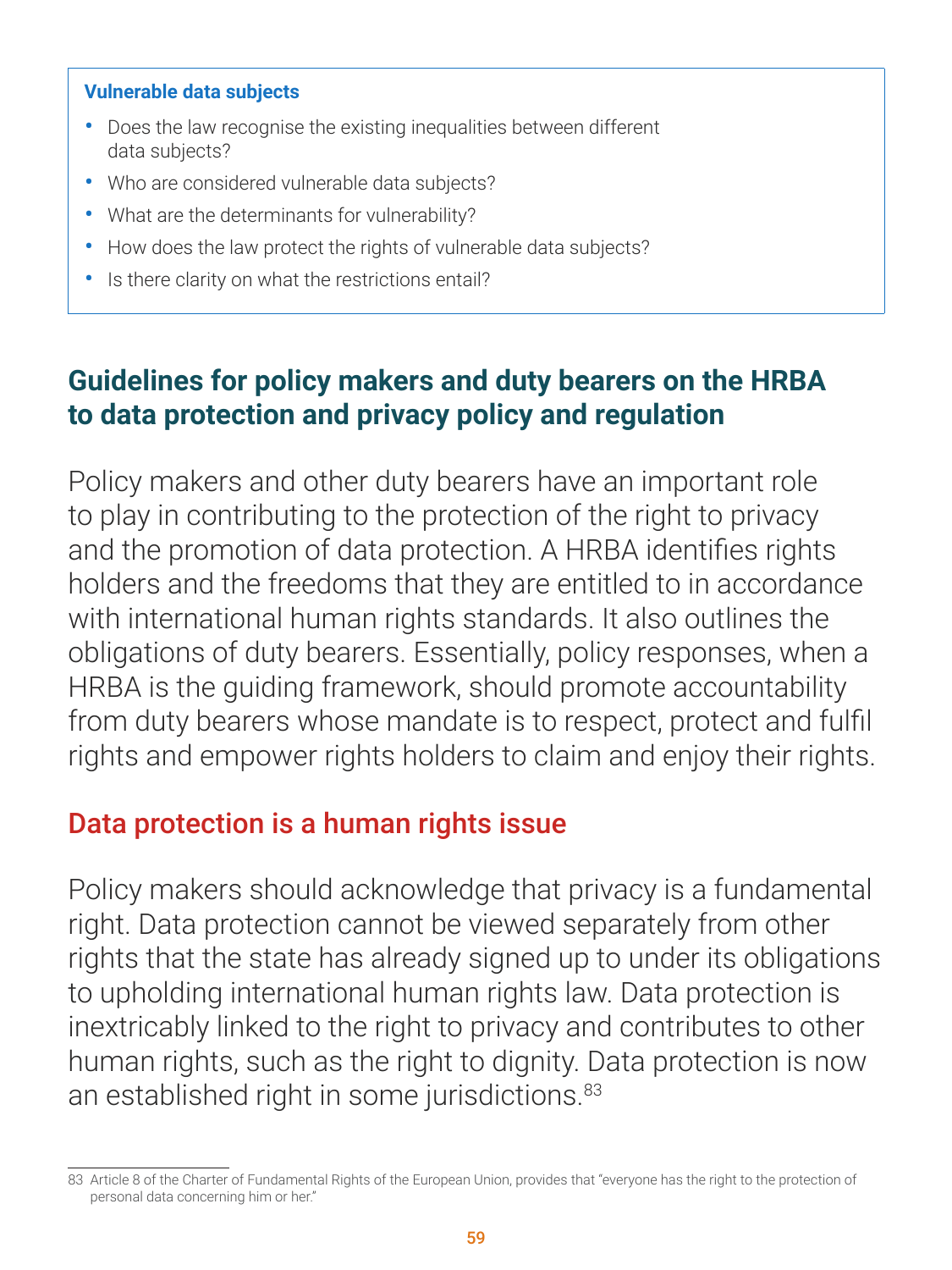Putting a data protection framework in place represents an opportunity for the state to demonstrate its commitment to uphold human rights through the protection of personal data. The responsibility of policymakers lies in the ability to support the public and address causes of human rights violation, as well as to empower rights holders to claim and exercise their rights.

# Balancing privacy and data protection with other rights and interests (the balancing act)

With regards to balancing privacy and data protection with other rights, data protection connects with other rights such as access to information, freedom of expression, the right to dignity and others. One of the exemptions under an access to information framework is the protection of personal information.84 Yet overly restrictive protection of personal information could potentially infringe on the ability of the public to access information that could be in the public interest. Again, data minimisation and the right of erasure under data protection could impact rights such as access to information and freedom of expression. The essence of protecting personal data, while essential to the realisation of the right to privacy, could impact on the right "to seek, receive and impart information and ideas of all kinds<sup>"85</sup> because the information may be personal and interfere with the right to privacy.

Processing of sensitive or other personal information could also potentially lead to discrimination. All these rights are fundamental

## in a democracy and human rights are universal, indivisible, interdependent, and interrelated. Policy makers should balance

84 Model Law on Access to Information for Africa, Sec 27.

85 African Charter on Human and Peoples' Rights, ICCPR, UDHR.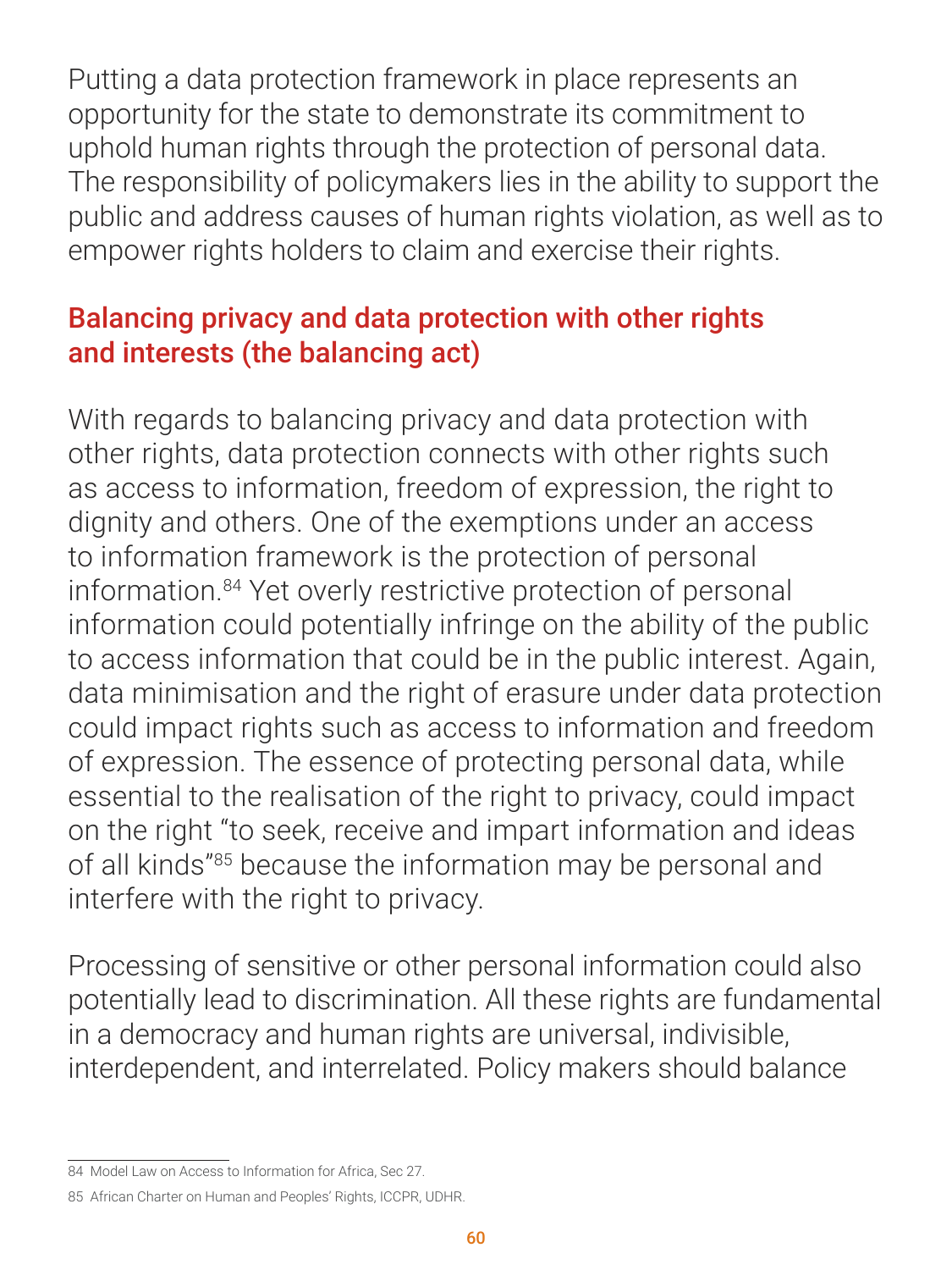these rights in a manner that does not compromise the objective of human rights realisation.<sup>86</sup>

The right to privacy and data protection rights must be proportionate and balanced against other human rights such as the right to dignity, freedom of expression, the right of access to information and other fundamental rights. Also, business considerations, law enforcement and national security have to be taken into consideration.

## Justifiable limitations

Privacy is a fundamental right as provided for under international law but it is not an absolute right. There are legitimate reasons under which the right to privacy can be limited. Interference with the right to privacy can only take place in cases that are envisaged by the law.<sup>87</sup> The law that articulates the interference on the right to privacy should be in compliance with international human rights law and standards, for example, the ICCPR. Interference, as provided for by the law, should be reasonable, serve a legitimate purpose and be necessary in a democratic society. The law should be clear on the practices and circumstances under which the right to privacy can be limited.

In light of these restrictions, the law should be clear on the competent authorities/institutions and officials that are authorised to perform activities that might interfere with the right to privacy. The laws should also provide for adequate remedies in

## cases of unlawful interference with the right to privacy.

- 86 South Africa has the Information Regulator to oversee the implementation of access to information legislation and data protection: striking the balance.
- 87 Human Rights Committee. (1988). General Comment No 16 on the Right to Privacy, para 3.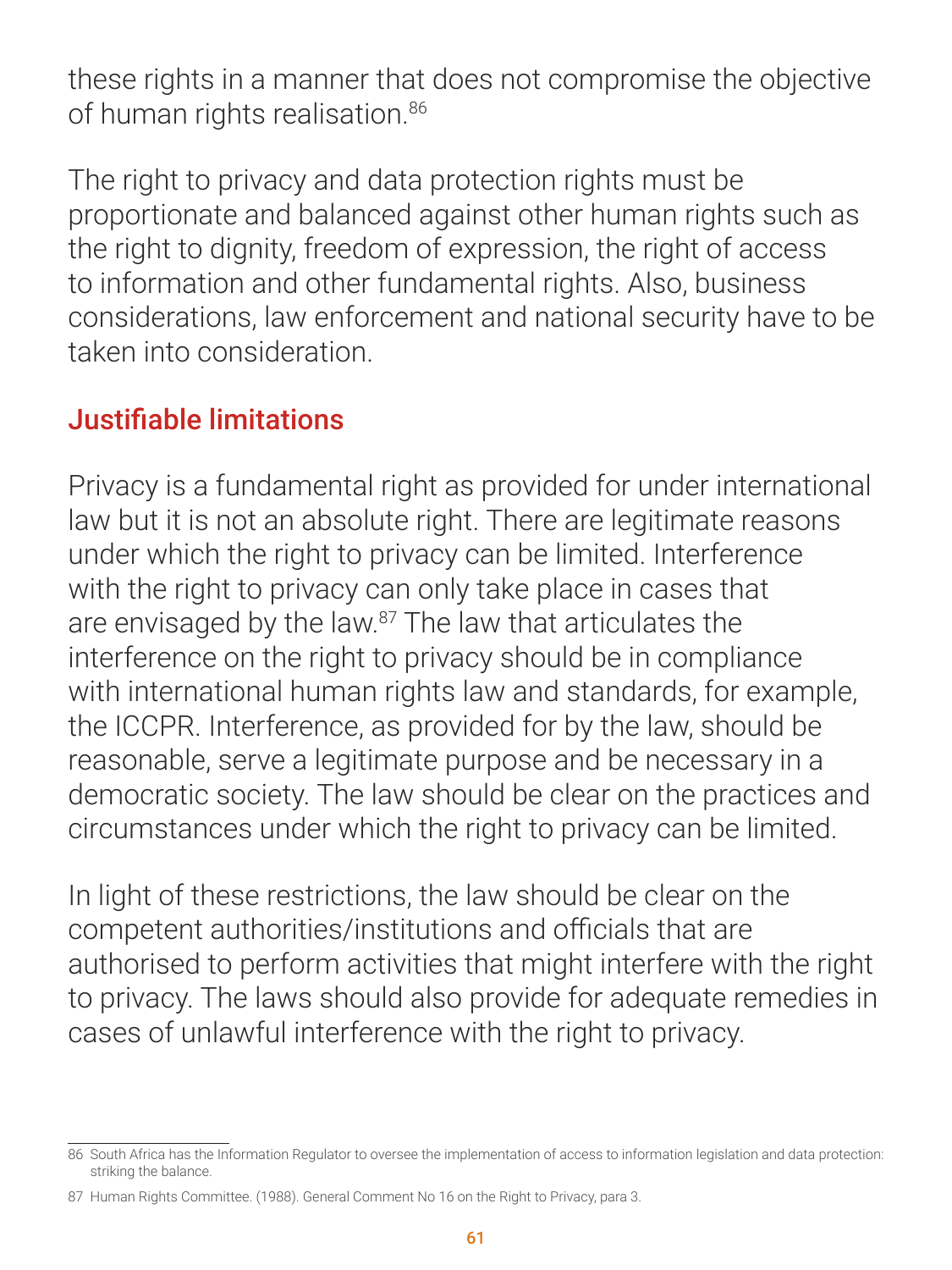

- National security
- Public safety
- Economic well-being of the country
- Prevention of disorder or crime
- Protection of health or morals
- Protection of the rights and freedoms of others.

Reasons for limiting the right to privacy could include:

In the context of national security, privacy infringing activities such as surveillance should be conducted within the confines of the law. Surveillance should be regulated by the appropriate legal framework, which in some case could be included under the data protection law. There is a need to establish an appropriate balance between data protection and surveillance. Appropriate limits and conditions for surveillance should be established within the law and ensure that the level of surveillance is necessary, appropriate and proportionate to the purpose of the surveillance and also ensure the availability of effective remedies. The basis for limitations to the right to privacy should be the public interest notion and should be clearly defined in law. The public interest approach is thus applicable, also in instances where consent or anonymisation are impracticable. However, there should be adequate safeguards when identifiable data is handled so that individuals whose data has been processed in this manner are not harmed and also to hinder the identification of such individuals, for example, in reports or publications.



## Participation in the context of data protection is crucial in the formulation of the law and at the implementation phase. Those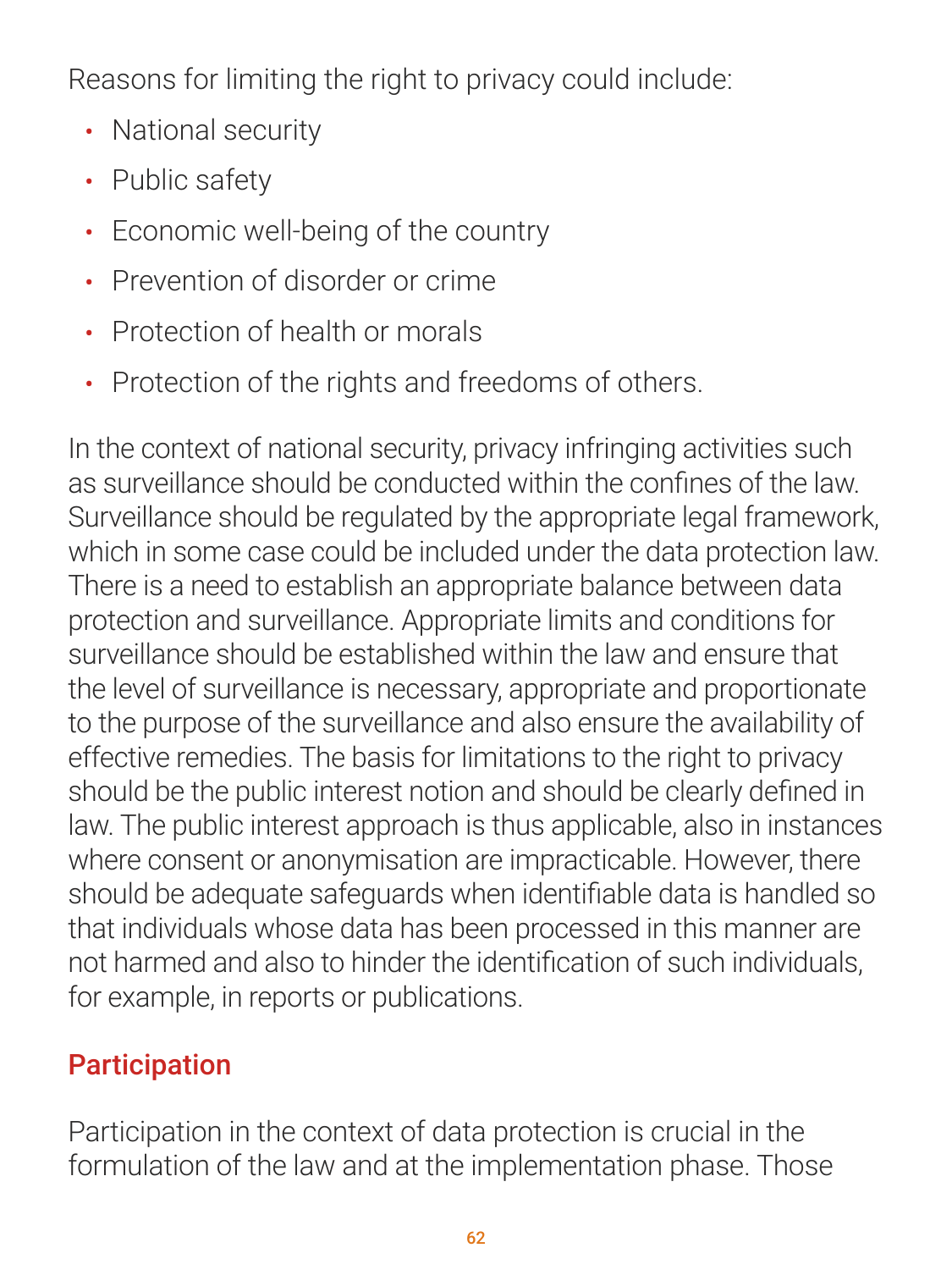who are not able to participate should be empowered to do so and given the necessary support. An essential element of participation is access to information in accessible formats. This facilitates informed participation. These programmes should clearly indicate where data breaches could arise and how to seek redress where necessary. Facilitating public participation in policy helps the state to meet its human rights obligations and can ensure that policies are targeted at meeting public needs. Civil society participation is crucial in the development and implementation of data protection laws. Participation should also include educating the public about privacy and data protection and why it is essential.

## Empowerment, transparency and access to information

Transparency is an indispensable principle in a data protection regime. Individuals have the right to know about the processing of their personal information. Such processing should be conducted in a transparent manner, providing access to information. Information that should be disclosed to individuals includes information about the duty bearers, data collection, data storage, sharing or transfer of personal information, access to personal information for the purposes of rectification or erasure where necessary and also to enable or withdraw consent. To facilitate transparency in data protection, all relevant information should be easily accessible and easy to understand in plain language. The information should be available in different formats and various languages that are also accessible to persons with disabilities and linguistic minorities.

Empowerment is necessary to enhance active citizenry and general awareness. If there are laws, whether sectoral or comprehensive data protection law, then policy makers have an obligation to ensure that the public is aware of the law, its provisions and how it affects them. For example, where data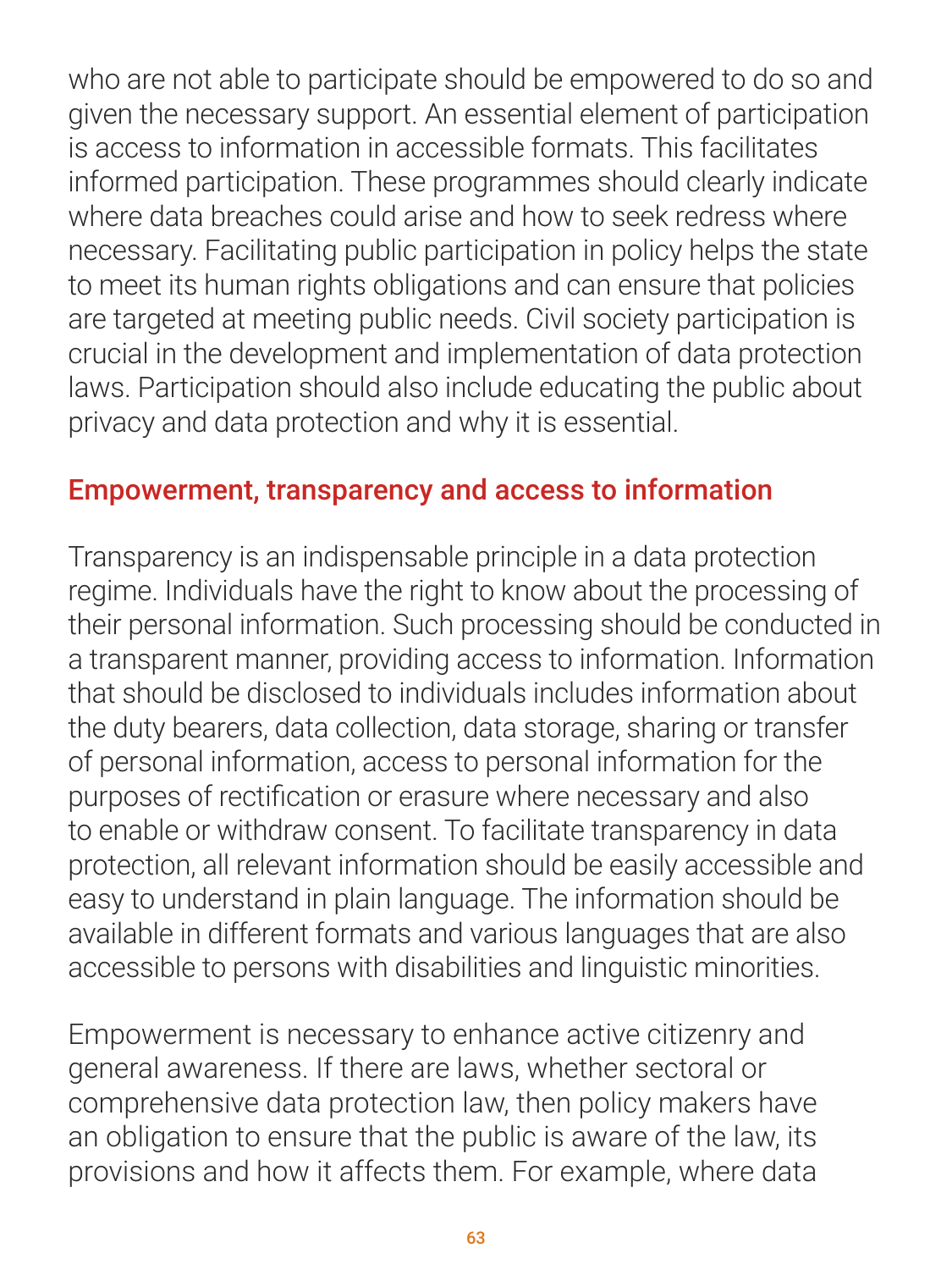

protection legislation provides for the rights of data subjects, policy makers can raise awareness about such legislation and empower the public to claim their rights. Without education and awareness, the effectiveness of the law cannot be measured as it will not be used. Beyond their rights, the public also needs to be empowered about how to seek redress and demand accountability. Raising awareness around privacy and data protection enhances public participation and improves accountability levels.

It is also important to raise awareness on privacy breaches and what such breaches entail.

The relevant authorities should develop programmes and guides to engage and empower the public to understand the data protection framework and their rights on the basis of the data protection principles; and empower and train relevant officials to be able to work with the public on privacy and data protection. This process also includes clarifying the various duty bearers and their corresponding obligations.

All policy makers and duty bearers have to receive adequate training about their roles and tasks, so that they understand the expectations with regard to formulating and implementing a data protection framework. This may be done by reflecting on the obligations of human rights legislation in professional standards and in their requirements for undergraduate training.



## Policy makers and duty bearers must be sure that practices and procedures on privacy and data protection are grounded in international human rights law. Any measures should reflect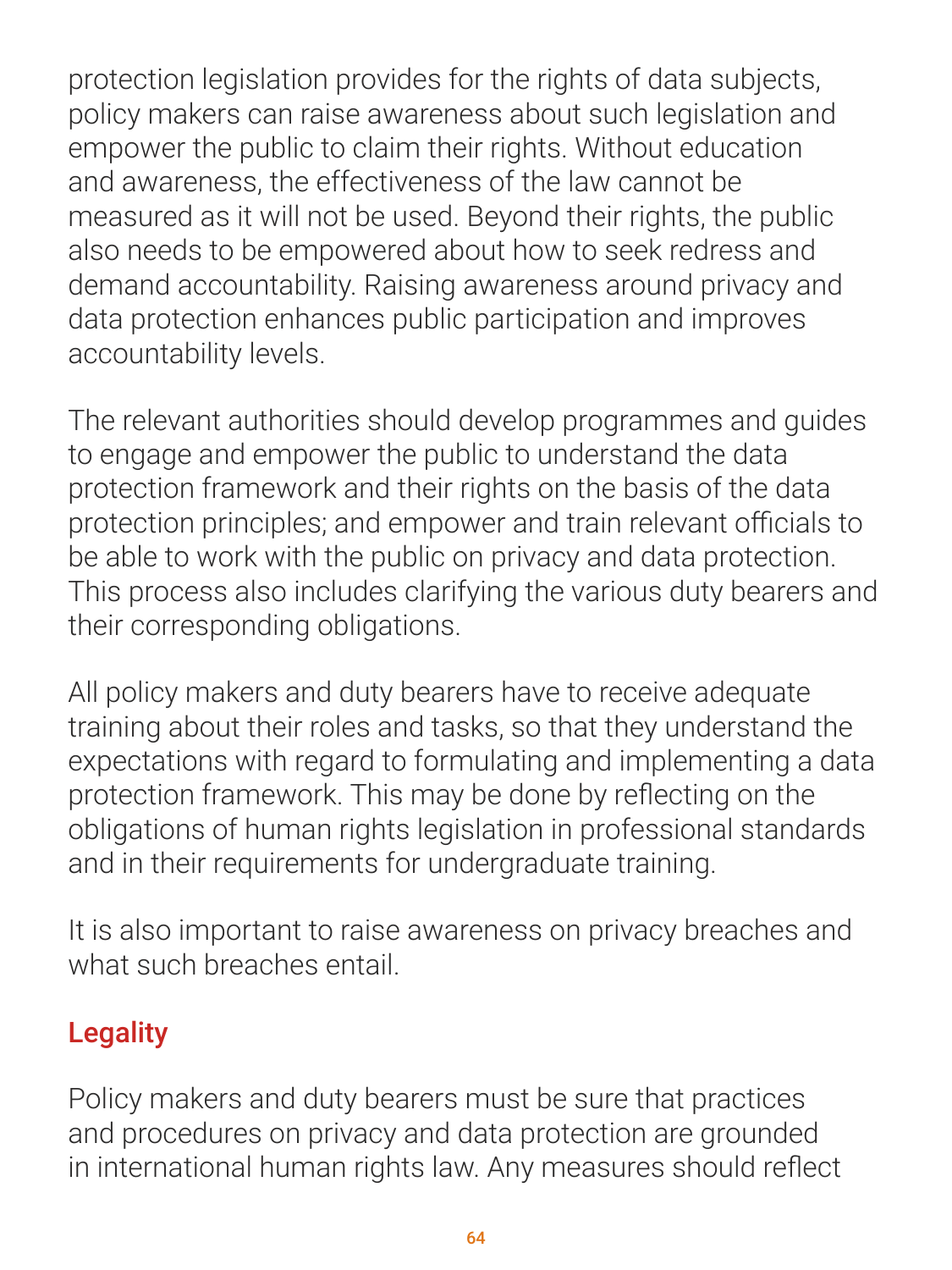compliance with internationally set standards. International law provides for the right to privacy.<sup>88</sup> In addition, there are standards for data protection that are also framed in international law.<sup>89</sup> Any adopted framework should seek to advance human rights and be representative of the available standards. Data protection laws and frameworks can only be viable and effective when they are based on legal norms and operate under the rule of law.

## Access to effective remedies

Access to an effective remedy is a fundamental element of human rights. The question of remedies and reparations for victims of violations of the right to privacy is important and data protection violations should be remedied in a manner that is effective and lawful. Any individual whose right to privacy has been violated following a data breach deserves access to an appropriate remedy, including the possibility of reparation. Effective avenues for complaints should be established to allow the public to report without fear of reprisal. Responsible bodies have to respond within a reasonable timeframe. It is essential to ensure that complaints are dealt with within a reasonable time frame, and to establish a whistle-blower protection framework. Information about data protection and mechanisms for accessing remedies should be proactively disclosed and easily accessible. The application of the right to remedy should be consistent with international human rights law and standards and practised without any discrimination. Victims of unlawful infringement of the right to privacy should receive adequate,

## effective and prompt reparations consistent with the law. In accessing the appropriate remedies, individuals should have access to the relevant information regarding violations and

88 SFLC.IN. (2017, 24 October). Right to Privacy under UDHR and ICCPR. *Privacy Bytes*. <https://privacy.sflc.in/universal/>

89 See GDPR, AU Convention, ECOWAS Supplementary Act, SADC Model Law of Data Protection.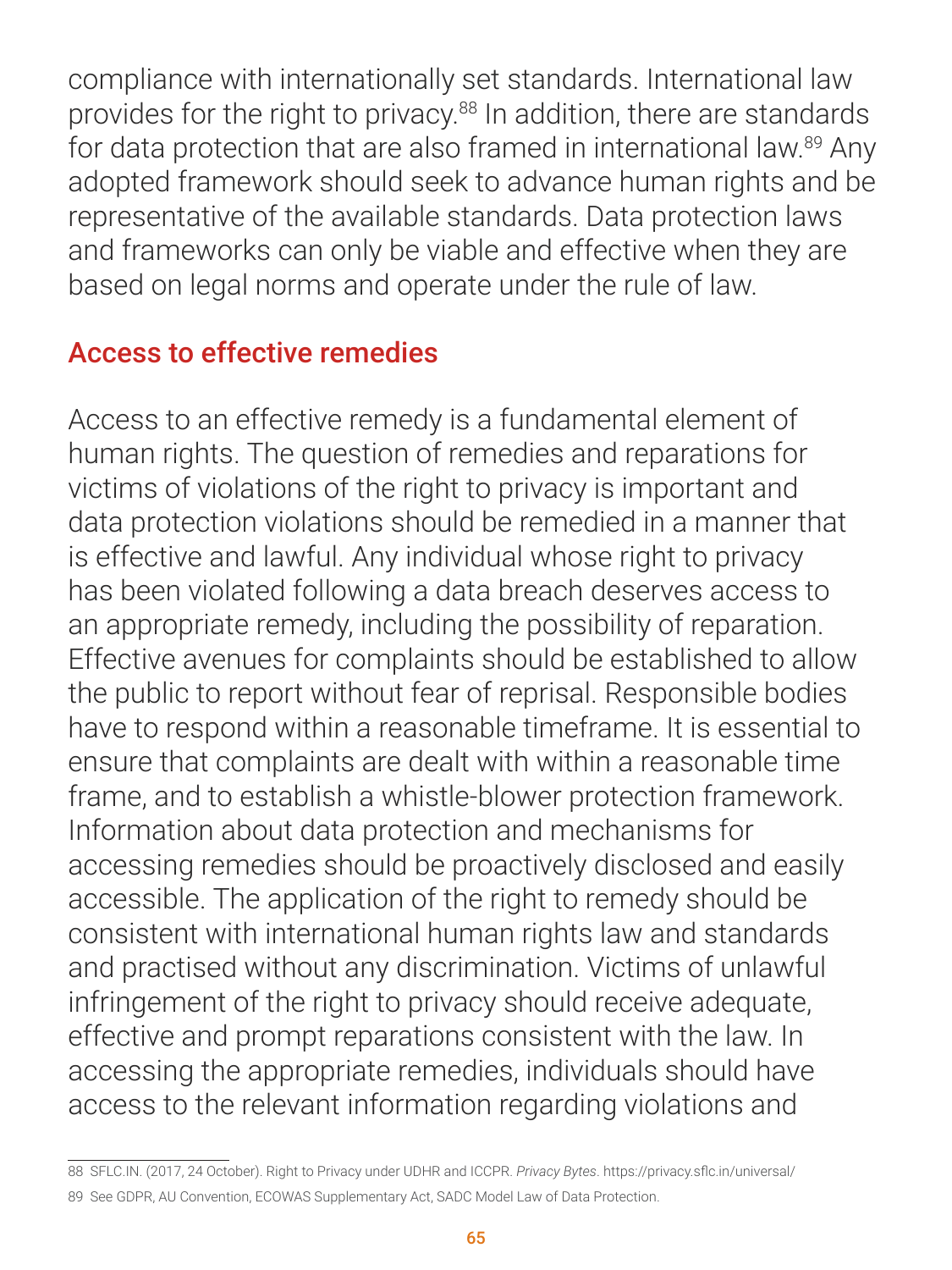reparation mechanisms. Effective mechanisms should be established to ensure general access to credible information.

Individuals or data subjects who are affected by non-compliance with data protection laws and other privacy obligations should be enabled to lodge complaints with the relevant mechanisms dealing with non-compliance and access the necessary remedies. Organisations should put in place mechanisms to remedy any forms of non-compliance with the regulations around protection of personal information. In this regard, a number of possibilities to enforce privacy rights and lodge complaints regarding noncompliance should be established. The law should provide for representative actions where civil society organisations can lodge

It is essential to update laws and align them with the international human rights and standards. In this regard, an assessment or audit of the existing data protection framework in consultation with human rights and data protection experts to assess compliance with international human rights standards is necessary to inform the law reform process. The adoption of data protection strategies through public participation-based human rights standards and data protection principles is also an essential element in the development of effective frameworks on privacy and data protection.

complaints on behalf of aggrieved data subjects.

## Effective framework on privacy and data protection

## The accountability obligation

Accountability is a fundamental data protection principle and a demonstration of compliance. It is the responsibility of the state to respect, protect, promote and fulfil the rights. Non-state actors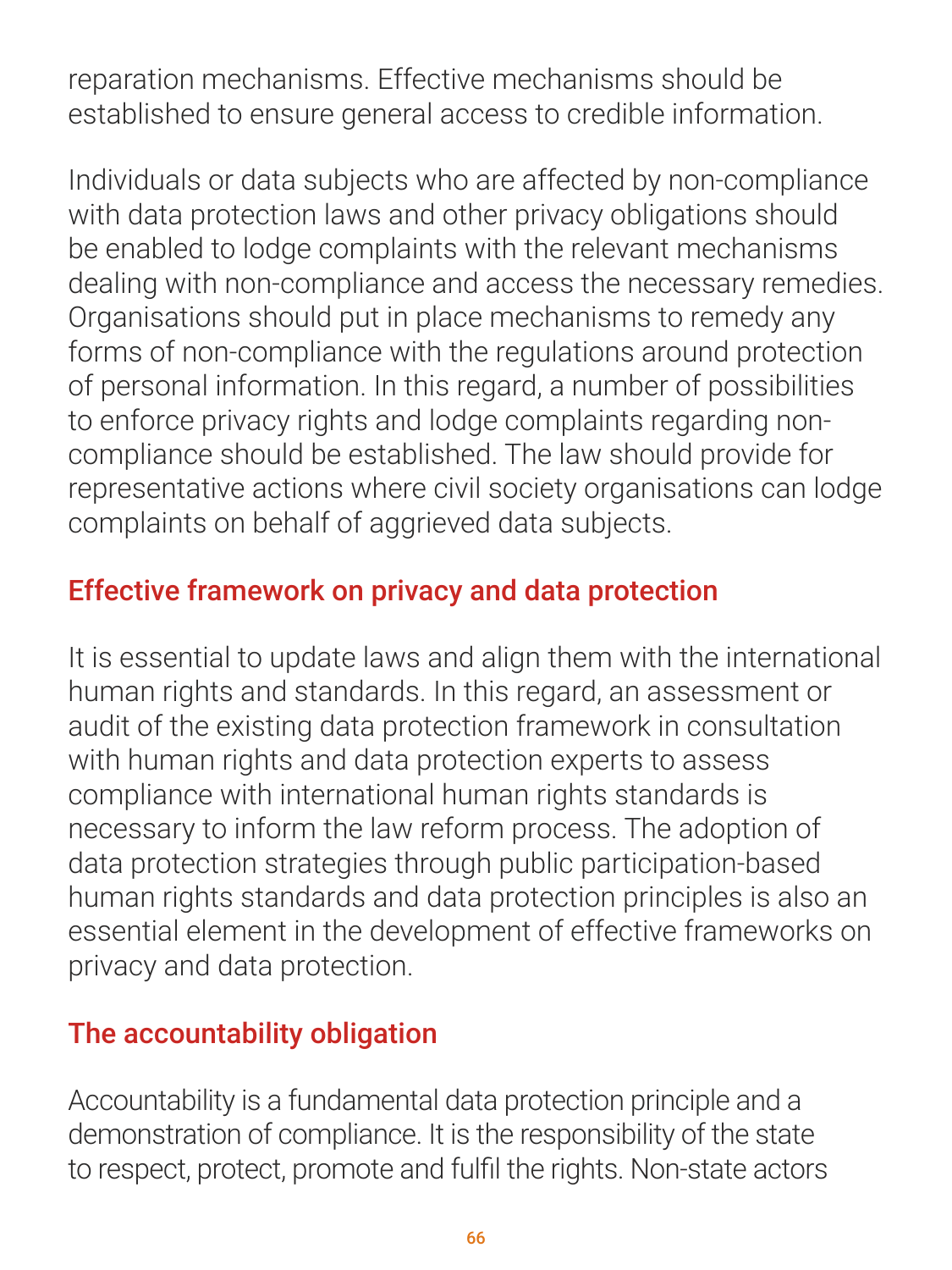also have human rights obligations in the data protection regime.

The accountability obligation requires the adoption of appropriate technical and organisational measures to give effect to the right to privacy. In their reports to human rights bodies, states should indicate the legal and other measures that have been adopted to give effect to the right to privacy, including the limitations to the right to privacy as well as complaints which have been lodged in respect of arbitrary or unlawful interference and the remedies provided in such cases.

The appointment of a data protection officer to conduct activities such as monitoring and evaluation through recording and maintaining documentation and, where necessary, reporting personal data breaches and carrying out data protection impact assessments is an integral part of a data protection regime, which policy makers should be cognisant of. Data collectors should provide periodic transparency reports indicating the number and nature of data requests received and show that the data was granted. Data processors should indicate technical and organisational measures that are in place to protect data. The impact assessment report should include aspects such as privacy by design and privacy by default and the issue of internal (boards) and external oversight of data controllers and processors.

## Adequate resources

The commitment to human rights is demonstrated by the adoption of human rights frameworks and the realisation of those fundamental rights requiring the state to allocate resources (including human and financial). Resources are necessary for the implementation and enforcement of the data protection frameworks. An adequately resourced national data protection authority can effectively monitor the implementation of regulatory and policy frameworks.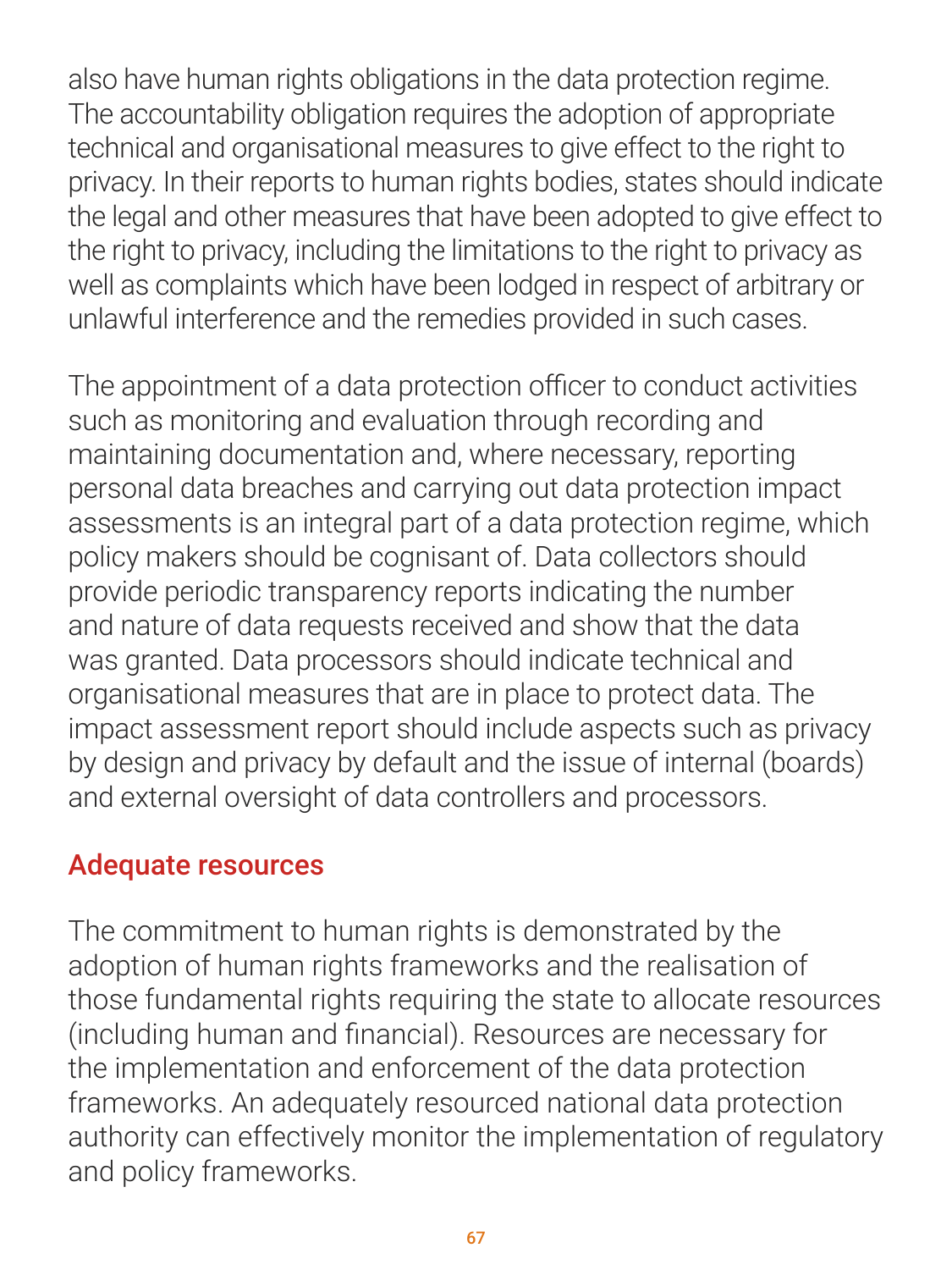For countries with data protection laws, adequate resources should be put in place to support the implementation efforts while countries that do not have data protection laws should provide adequate resources for the development of the necessary legal, policy and institutional framework.

# New technologies

With emerging and innovative technologies, regulating privacy and data protection is becoming difficult in that technologies are constantly changing and, in most instances, faster than the laws are amended. The dynamic technologies of the digital age such as cloud computing, the internet of things and data analytics continuously present challenges for data protection while posing risks for personal data. Appropriate frameworks should be established to provide guidance in processing personal data in the context of emerging technologies that have capabilities of micro-targeting and other profiling such as artificial intelligence and facial recognition. Rigorous analysis is essential in ascertaining the extent and capabilities of the technologies to affect the right to privacy and formulating the appropriate regulations.

As a case in point, artificial intelligence relies on the mass collection of data to operate. This collection is a challenge to privacy and to personal data protection. On the other hand, facial recognition technology, which identifies individuals using biometric data, is used by law enforcement offices in some jurisdictions. The internet of things generates massive amounts of data that can be transmitted between connected devices and machines without human intervention. Measures should be adopted to ensure that the automated mass collection of data does not infringe on the privacy of individuals.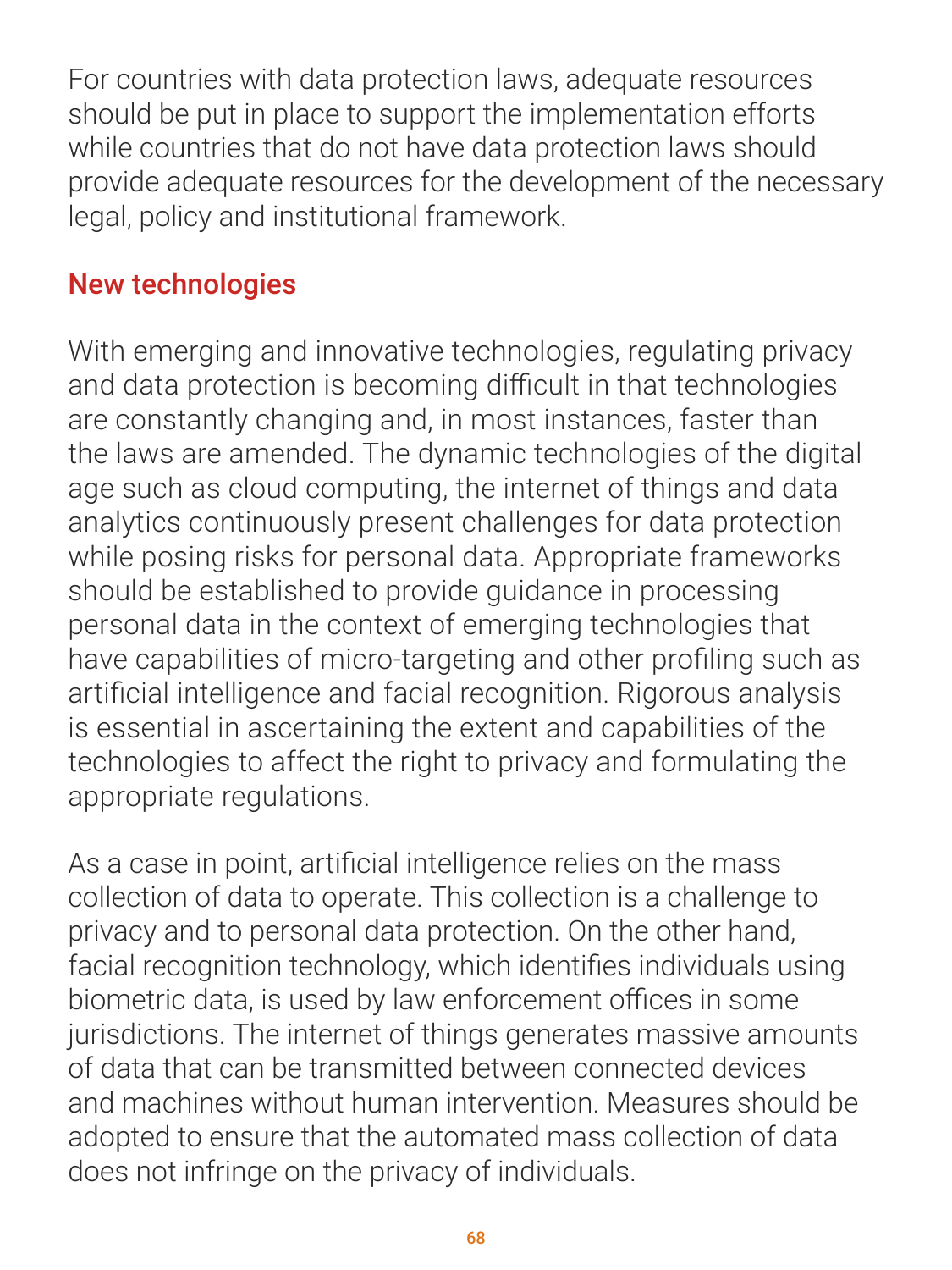## Enforcement

Enforcement is an integral component of a privacy and data protection regime. Enforcement powers should be broadened to provide greater protection and enhanced chances of compliance with the data protection standards. Occurrences of data breaches are becoming more prominent, which calls for greater enforcement measures in line with the scope of the data protection challenges being faced. Where necessary, adjustments should be made to powers and sanctions. These standards can be incorporated into the development of a new law or amendments can be made to existing laws. In this regard, legislation should empower state attorneys general and private citizens to pursue legal remedies and adequate resources should be given to institutions that are responsible for the enforcement.

# Strategic litigation

Strategic litigation is a tool for responding to unlawful restrictions on rights to privacy and data protection. It is another way of advancing the human rights-based approach to privacy and data protection. Through strategic litigation, laws can be changed and new precedents can be set. However, the challenge with strategic litigation is that it is costly, shrouded with uncertainty, and if unsuccessful, may have negative repercussions for the applicant and the reputation of their organisation. If successful, strategic litigation can place the issue under consideration in the public

spotlight. For example the *Amabhungane Centre for Investigative Journalism NPC and Another v Minister of Justice and Correctional Services and Others*<sup>90</sup> brought attention to the privacy concerns about the South African communication interception

<sup>90</sup> <http://www.saflii.org/za/cases/ZAGPPHC/2019/384.html>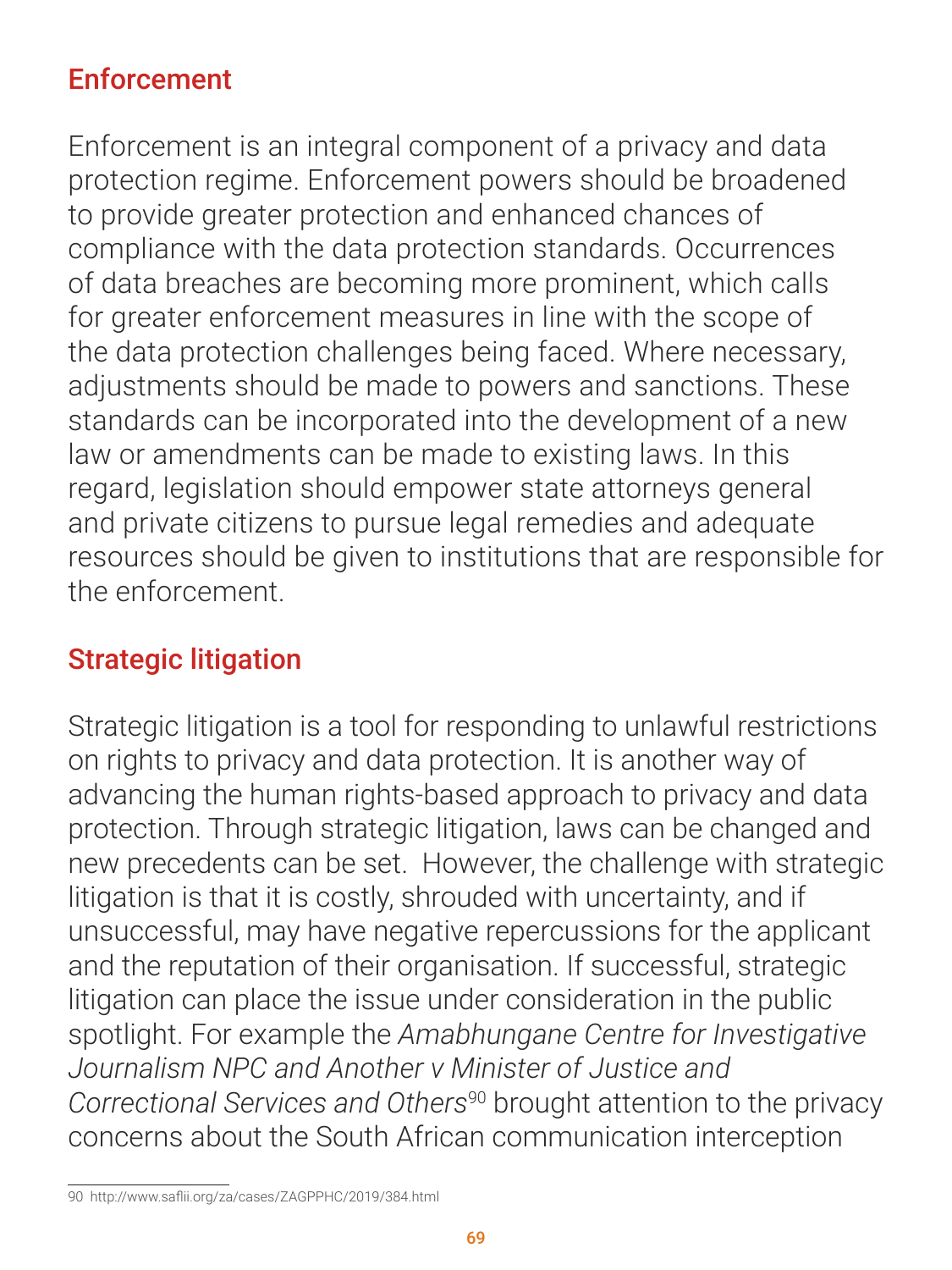law and the surveillance practice and also facilitated the move towards surveillance reform. Collaboration between lawyers, human rights activists, academia, civil society organisations and other experts is crucial for the success of strategic litigation.

# **Recommendations for different role players**

# African Union Commission (AUC) and human rights bodies

The African Union (AU) is a continental body with a membership of 55 countries. The AU consists of political and administrative bodies which develop and implement the decisions and commitments of the assembly of the AU. In 2014, the assembly adopted the Convention on Cyber Security and Personal Data Protection. This convention is aimed at providing a continental framework for cybersecurity and data protection and to provide a basis for harmonising such legislation. The AU should encourage states to ratify the AU Convention on Cyber Security and Personal Data Protection.

The AU has human rights bodies including the African Commission on Human and People's Rights, the African Court on Human and Peoples' Rights and the Committee of Experts on the Rights and Welfare of the Child. Although the African Charter is the main human rights instrument that is monitored by the African Commission and the African Court, it does not have a provision on the right to privacy. However, the African Commission has adopted soft law instruments that contain provisions regarding the right to privacy and also incorporating data protection. The 2019 Declaration of Principles on Freedom of Expression and Access to Information has such provisions (Principles 40-42). Guided by this significant development the African Commission can: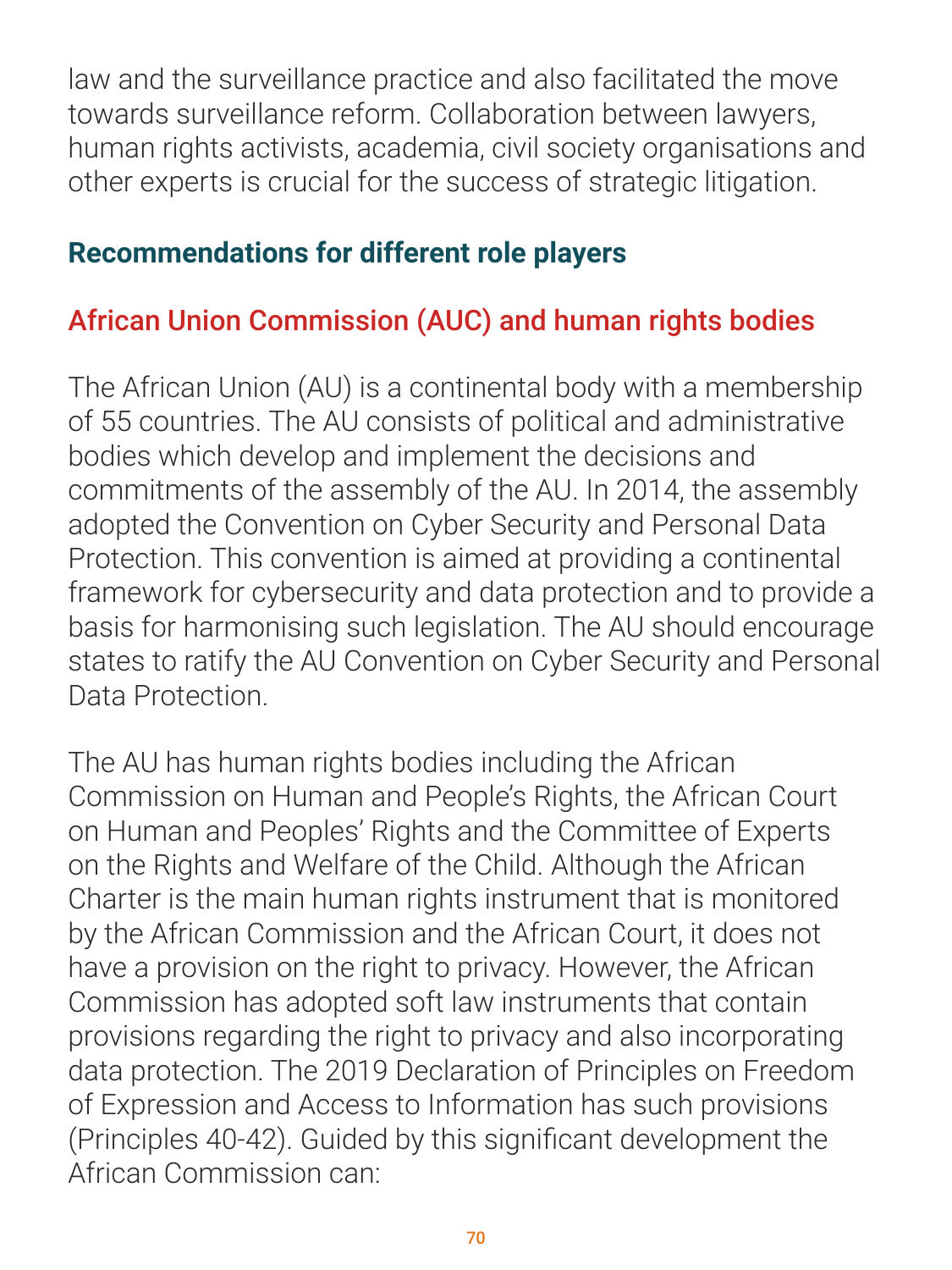- Incorporate the right to privacy in the work of other special mechanisms of the African Commission, beyond the Special Rapporteur on Freedom of Expression and Access to Information. The right to privacy is a cross-cutting issue which can be tackled by all the special mechanisms.
- Provide guidance on the right to privacy.
- Monitor the right to privacy on the continent.
- Collaborate with the AUC on development of human rights-based privacy and data protection frameworks for example, developing a continental Model Law on Privacy and Data Protection.<sup>91</sup>
- Assess the impact of violations on the right to privacy on other rights and develop Guidelines to states on its protection.
- Appoint a Special Rapporteur on the Right to Privacy and Data Protection.

- Elaborate on Article 10 of the African Charter on the Rights and Welfare of the Child which provides for the right to privacy through adoption of general comments, declarations or guidelines.
- Actively monitor the children's right to privacy particularly in the digital sphere.

The Committee of Experts on the Rights and Welfare of the Child could:

The Pan African Parliament (PAP) is the legislative body of the African Union. With regards to data protection and privacy, PAP could:

• Develop programmes on privacy, data protection, consumer protection, electronic commerce, cybercrime, the fourth industrial revolution and the implications of technology on

<sup>91</sup> The African Commission has developed a Model Law on Access to Information.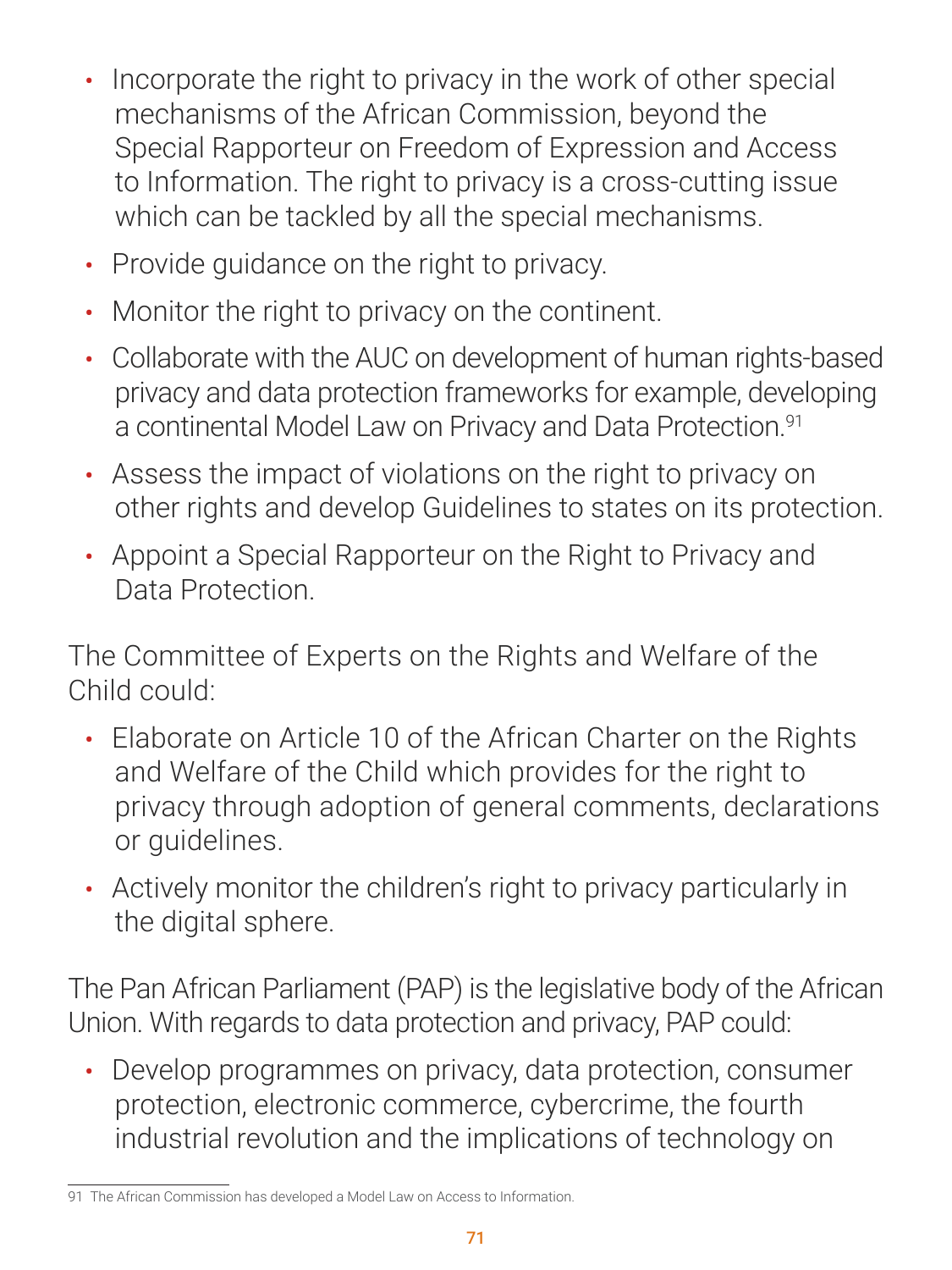privacy and data protection. Most countries on the continent are developing legislation on privacy and data protection. It is imperative to have well informed legislators.

- Lead a campaign for the ratification of the African Convention on Cyber Security and Personal Data Protection.
- Contribute to shaping of the fundamental data protection standards.

## Sub-regional bodies

- Develop data protection frameworks in line with international human rights law and standards.
- Reform outdated data protection legislation.
- Work with the DPA in formulating sector-specific data protection laws and guidelines.

These are the East African Community (EAC), Southern African Development Community (SADC) and the Economic Community of West African States (ECOWAS). The EAC adopted a framework for cyber law which includes provisions on data protection and privacy. The SADC adopted a Model Law on Data Protection, and the ECOWAS adopted a supplementary law on data protection that specifies principles and practices for data protection legislation.

# Policy makers

They could:

- Mainstream data protection in sector-specific legislation.
- Monitor the implementation of data protection legislation.
- Organise hearings with industry stakeholders and experts on data protection issues.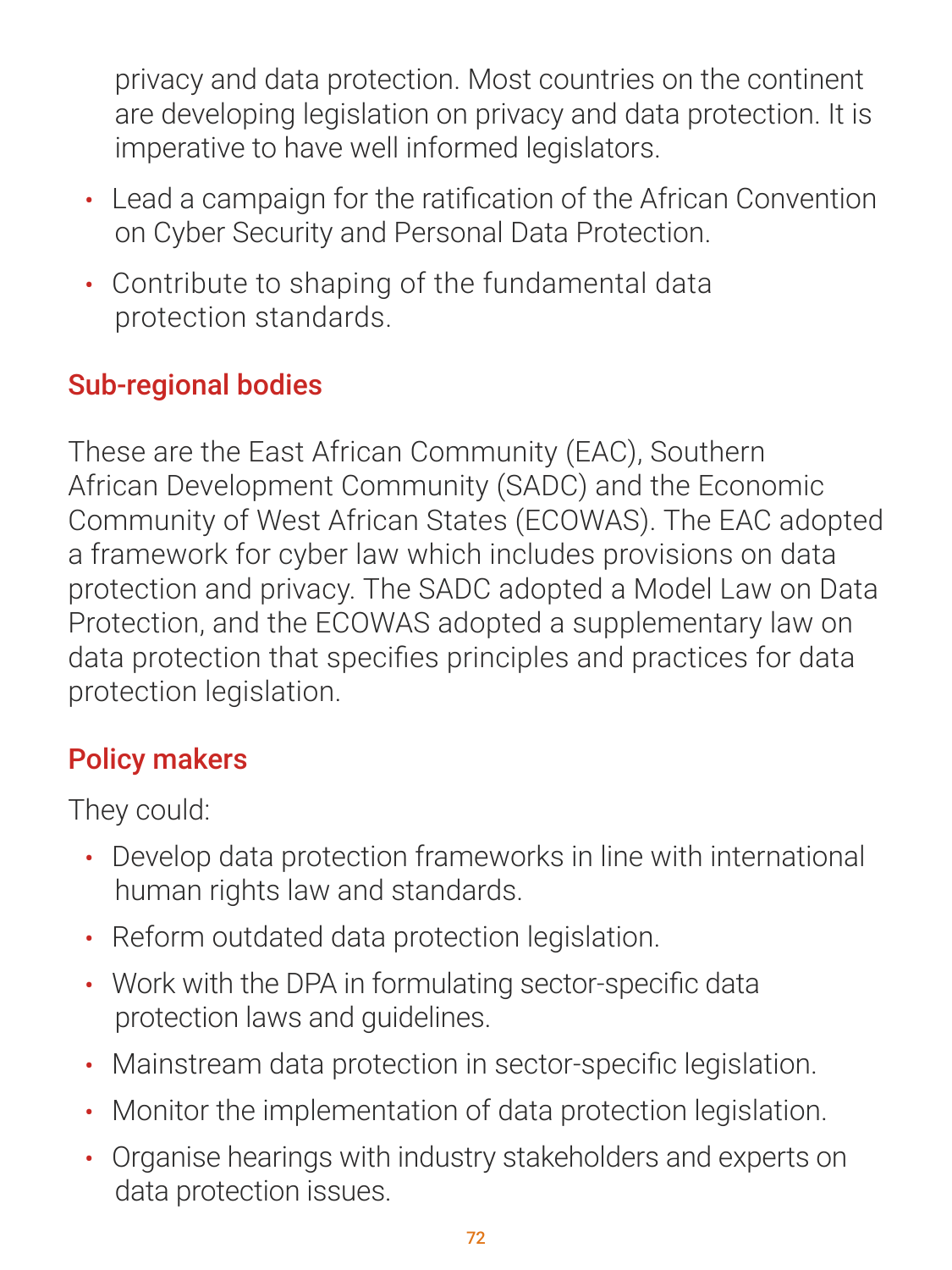- Adapt data protection frameworks to emerging technologies such as artificial intelligence, facial recognition technology and the internet of things.
- Facilitate public awareness on the right to privacy and data protection.
- Monitor data protection matters in international agreements.
- Make the protection of the right to privacy and data protection political priorities.
- Supervise international arrangements on data transfer.
- Develop guidelines for using surveillance technology in line with the data protection laws for the purposes

# of law enforcement.

#### DPAs

Their powers, tasks and responsibilities should be clearly articulated in the law. They are responsible for:

- Supervising and monitoring the application of data protection laws.
- Meting out sanctions in cases of non-compliance.
- Informing the general public on the rights and obligations related to data protection.
- Raising public awareness of the right to privacy and data protection.
- Handling complaints regarding the use of personal information and investigating data breaches.
- Providing expert advice on data protection.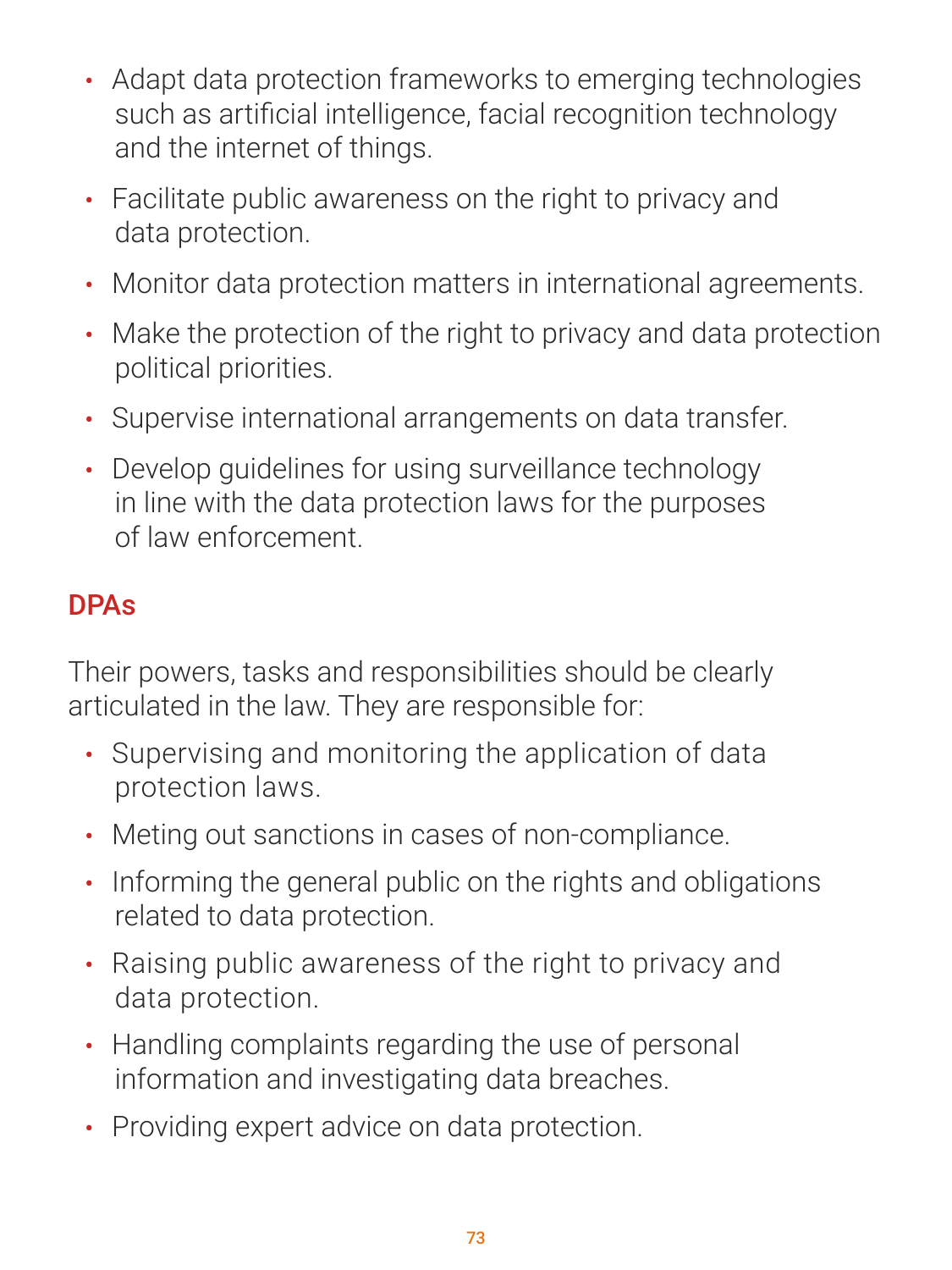- Developing sector-specific guidelines and other tools to for processing personal information and assisting various sectors in understanding their obligations under the data protection framework. For example, developing a framework for the use of personal data in political campaigning.
- Establishing and making public a list of processing operations that require a data protection impact assessment.
- Monitoring data protection impact assessment.
- Working with stakeholders in regulating the use of personal information in marketing.
- Facilitating training on privacy and data protection for

### National human rights institutions

National human rights institutions (NHRIs) are state institutions that are part of the state apparatus and conferred the mandate to protect and promote human rights.<sup>92</sup> They are established in terms of national laws, and ideally should be governed by the Paris Principles<sup>93</sup> and operate independently from the government. They monitor and investigate human rights violations. They vary in form and name depending on jurisdictions and on the region, legal tradition and common usage, for instance: civil rights protector, commissioner, human rights commission, human rights institute or centre, ombudsman, parliamentary ombudsman or commissioner for human rights and public defender/protector or

#### parliamentary advocate.<sup>94</sup>

92 United Nations. (2010). *National Human Rights Institutions: History, Principles, Roles and Responsibilities.* United Nations. [https://](https://www.ohchr.org/Documents/Publications/PTS-4Rev1-NHRI_en.pdf) [www.ohchr.org/Documents/Publications/PTS-4Rev1-NHRI\\_en.pdf](https://www.ohchr.org/Documents/Publications/PTS-4Rev1-NHRI_en.pdf)

93 The Paris Principles define minimum standards for NHRIs. See<https://www.un.org/ruleoflaw/files/PRINCI~5.PDF>

94 United Nations. (2010). Op.cit.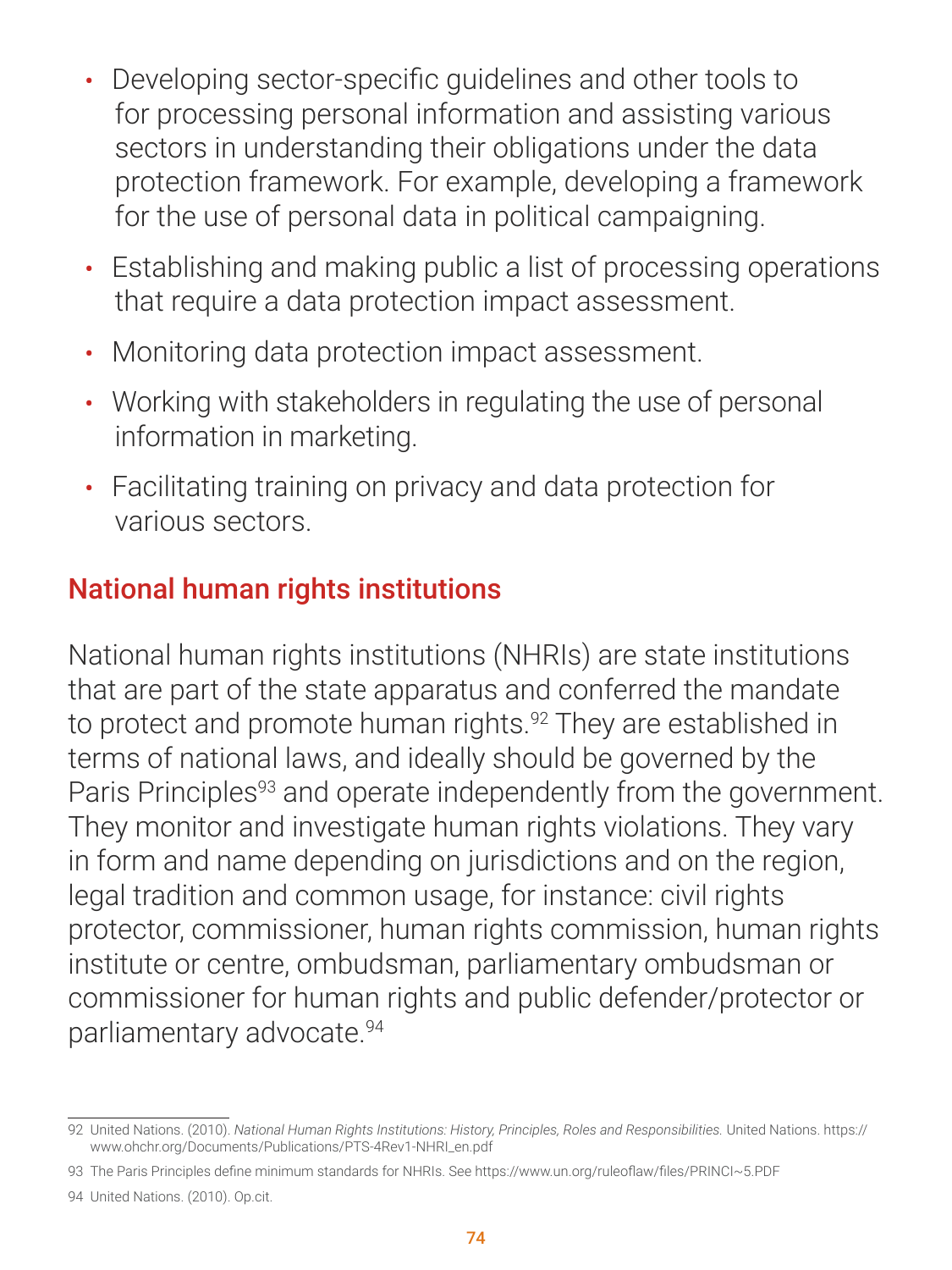75

Privacy and data protection are human rights issues, and as such

should be seen as human rights concerns which fall within the scope of the mandate of NHRIs. Although data protection is not stated, at least in explicit terms in most constitutions, it is linked to and a fundamental component of the right to privacy, which almost all African constitutions have in their constitutions.

In the context of privacy and data protection, a NHRI should:

• Work with the DPA in developing guidelines for the processing of personal information.

- Monitor and enforce government's compliance with the international and regional standards on privacy and data protection.
- Conduct civic education and raise awareness on the right to privacy and data protection.
- Include a section on the right to privacy and data protection in all human rights reports.
- Bridge the divide between privacy issues and other fundamental rights.
- Promote synergy between NHRIs and data protection authorities where these are separate entities.

#### Law and order

Law enforcement offices and the entire criminal justice system also have a role to play in the data protection regime. It is crucial to understand data processing for law enforcement.

The role of law enforcement officials is to:

• Process personal information in a lawful, fair and transparent manner.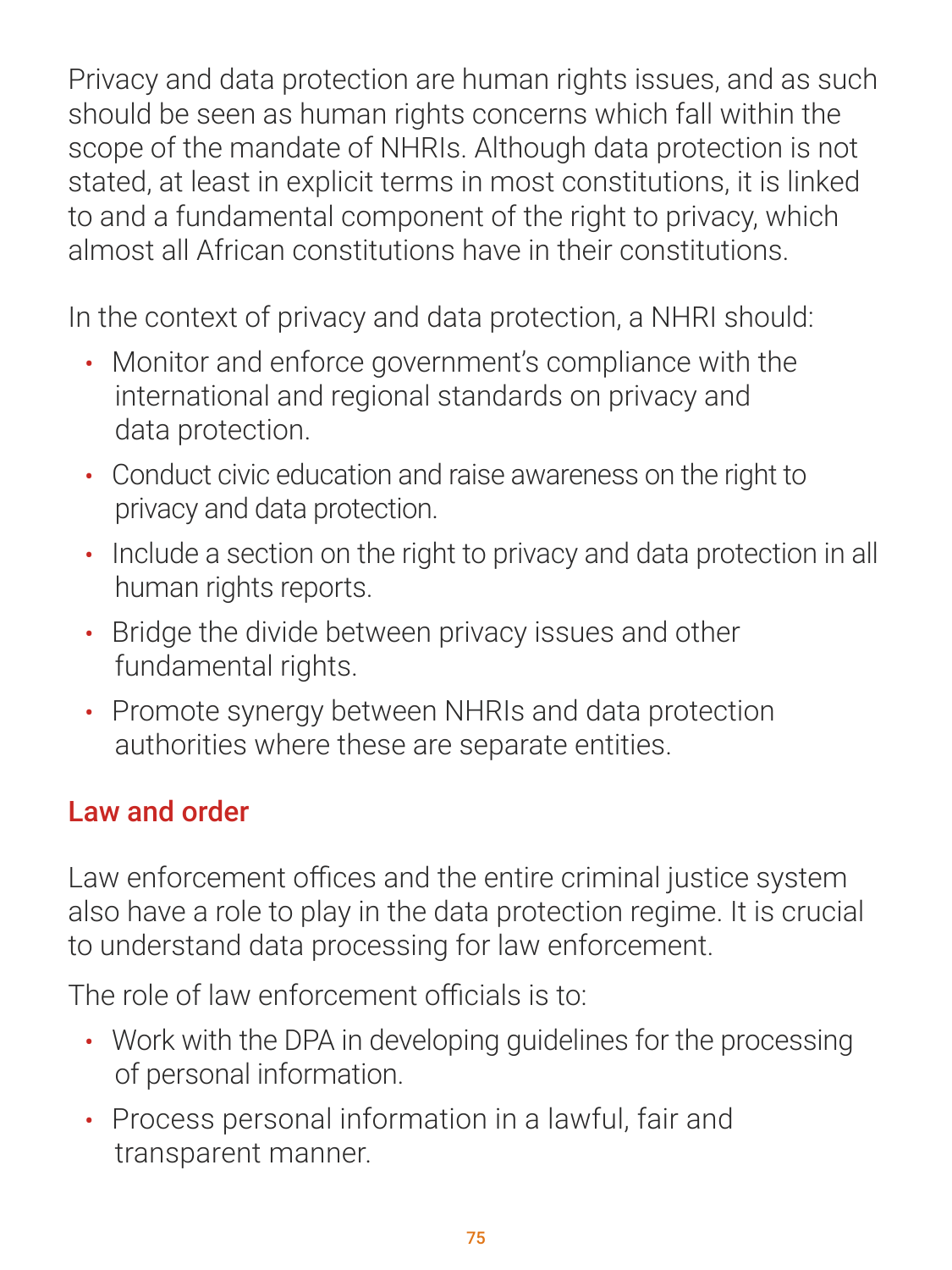- Train law enforcement officers on privacy and data protection.
- Adopt organisational and technical measures for processing personal information such as data protection policies, staff training, internal audits of personal information processing, and reviews of internal data protection policies.
- Cooperate with the DPA for guidance on data protection and privacy.

## **Judiciary**

Data protection is also crucial in the administration of justice by the judiciary. In this administration, personal information is exchanged, particularly with the adoption of e-justice initiatives. Data protection is also a tool that facilitates successful interaction and mutual trust between judiciary, law enforcement and other relevant actors in the justice system. The judiciary should:

- Ensure that the right to privacy is upheld.
- Adopt organisational and technical measures to reinforce the management of data within the judiciary.
- Facilitate training on the right to privacy and data protection within the judiciary.
- Establish activities for processing data.

## Electoral management bodies

The electoral environment is constantly changing because of technology developments and the entire democratic space is also being transformed by these developments. Political campaigns on social media platforms, biometric voter registration, e-voting, application of facial recognition by police in monitoring of political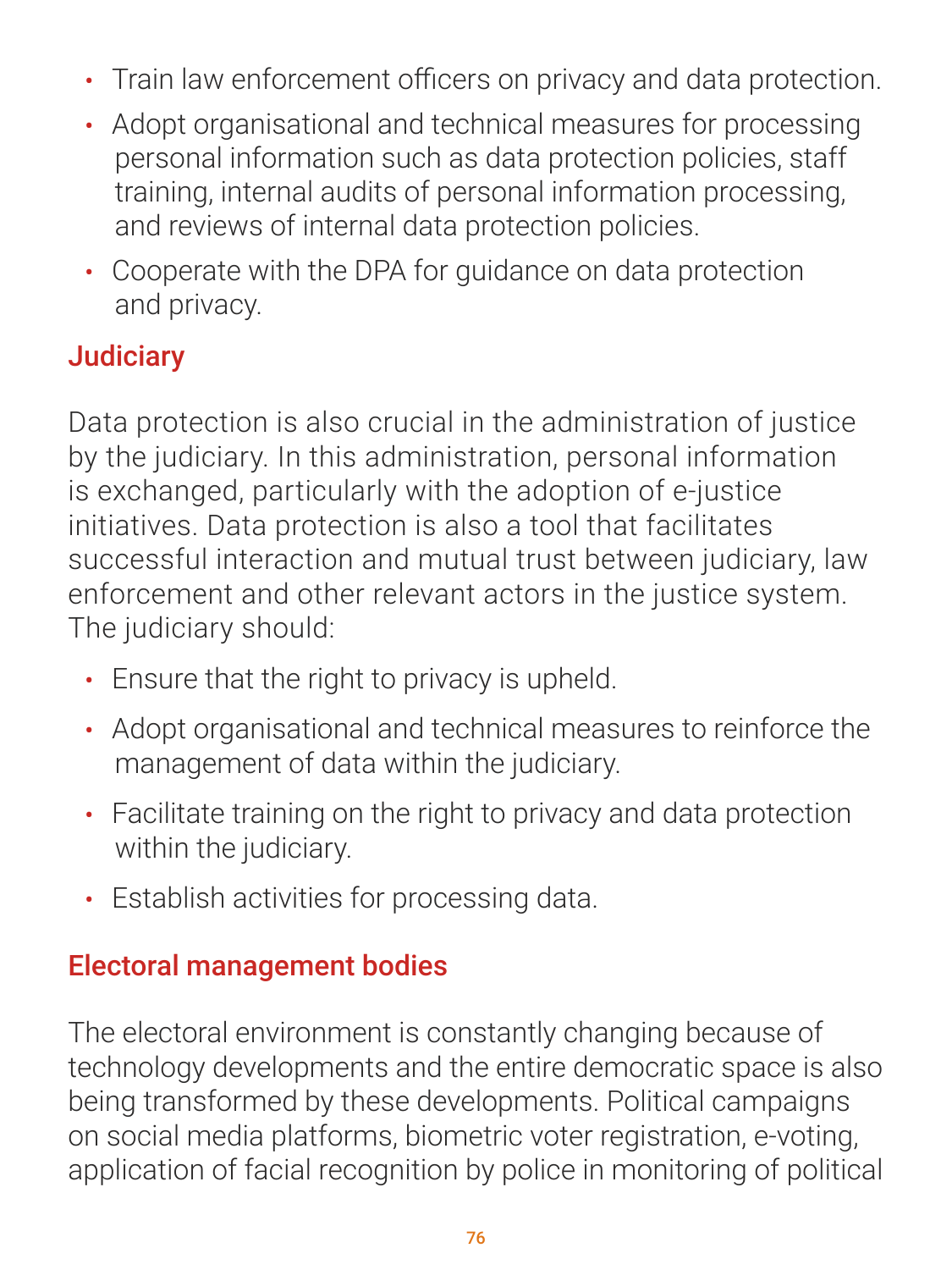activities such as rallies and demonstrations and the use of

surveillance for monitoring purposes are some of the ways in which technological transformations also contribute to collection and storage of personal information. ICTs are also expanding the many ways of sharing information in electoral processes. In this electoral information ecosystem, electoral management bodies process personal information and the manner in which this is handled affects the democratic process, particularly the electoral landscape. In the privacy and data protection landscape, the role of the electoral management bodies is to ensure that there is no exploitation of personal information and to:

- Ensure that the voters' register only contains information that is necessary for the electoral process.
- Define the conditions and limits of access to the voters' register.
- Regulate use and access to the voter's register. The law should be clear on access and purpose of processing information in the voter's register.
- Ensure that personal data that is shared in polling stations should be limited to identification of the voter and the voting process.
- Provide cybersecurity training for personnel.
- Put in place mechanisms for monitoring, detecting and responding to cybersecurity attacks.
- Put in place organisational and technical safeguards to curb unauthorised access to personal data.
- Dedicate resources for information security.

- Conduct risk assessments regarding information security.
- Ensure inclusion of cybersecurity of election data in the national cybersecurity strategy.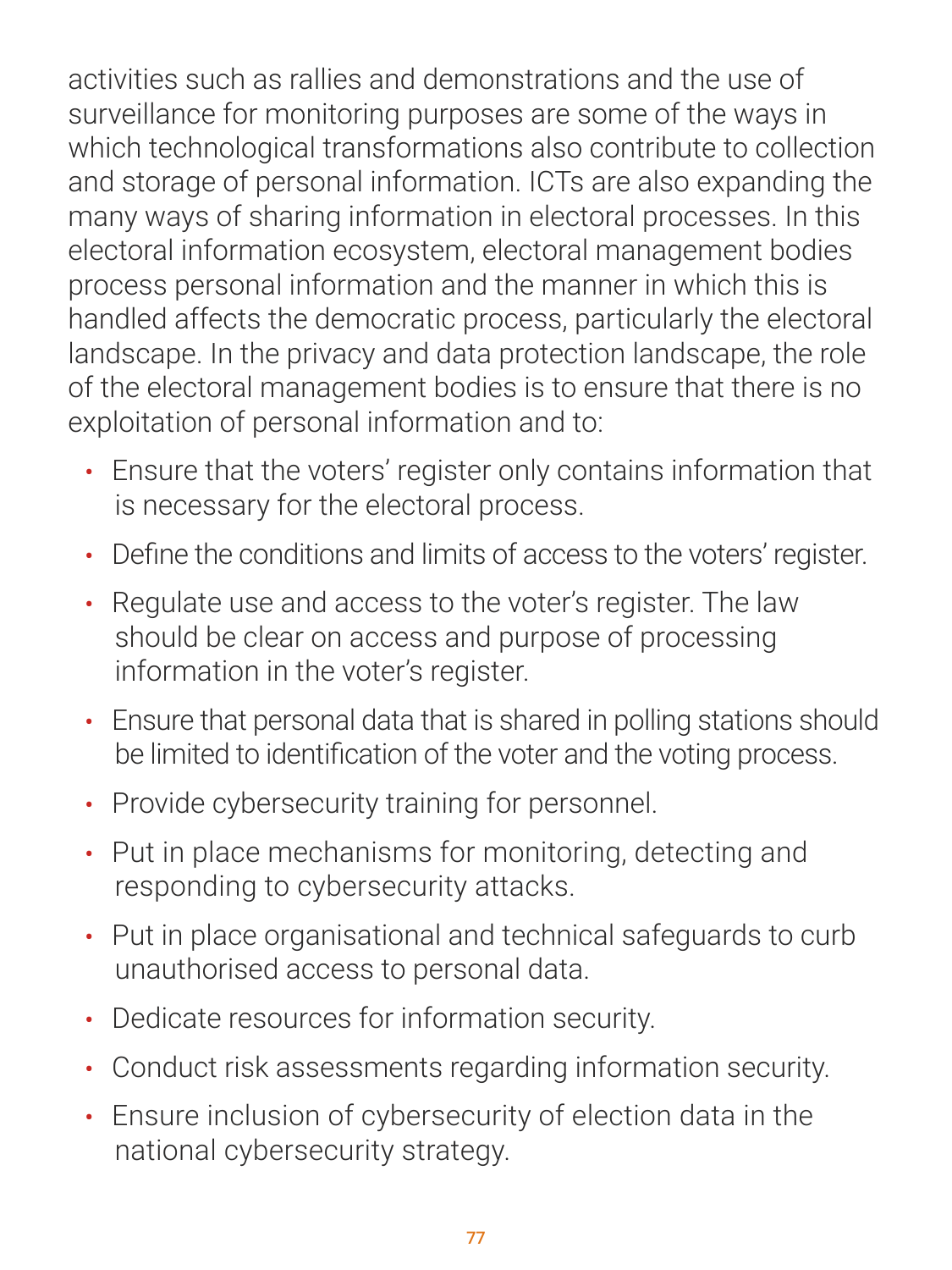- Enhance expertise on data protection and cybersecurity.
- Cooperate with authorities and actors such as DPAs, media regulators and cybersecurity authorities.
- Cooperate with the data protection authority in dealing with complaints related to data protection and the regulation of processing of personal information.
- Apply data protection laws to the processing of personal data by political parties and other political actors.

#### Political parties

Political parties collect personal data to create profiles on voters including sensitive information such as religion, political opinions and income for political profiling. Where a data protection law does not exist, political parties might exploit this grey area. Information is usually obtained from the electoral register and other sources. It is important for political parties to adhere to data protection principles in their processing of personal information during campaigns. In order to demonstrate a commitment to protecting personal information, political parties should:

- Be transparent about their data processing activities, including identifying the mechanisms they use to engage with voters (e.g. social media, websites, direct messaging through platforms like WhatsApp), how personal data is processed and providing access to data.
- Adopt and publish data protection policies.
- Carry out data protection audits and impact assessments.
- Establish a legal basis for each use of personal data (including any sensitive data).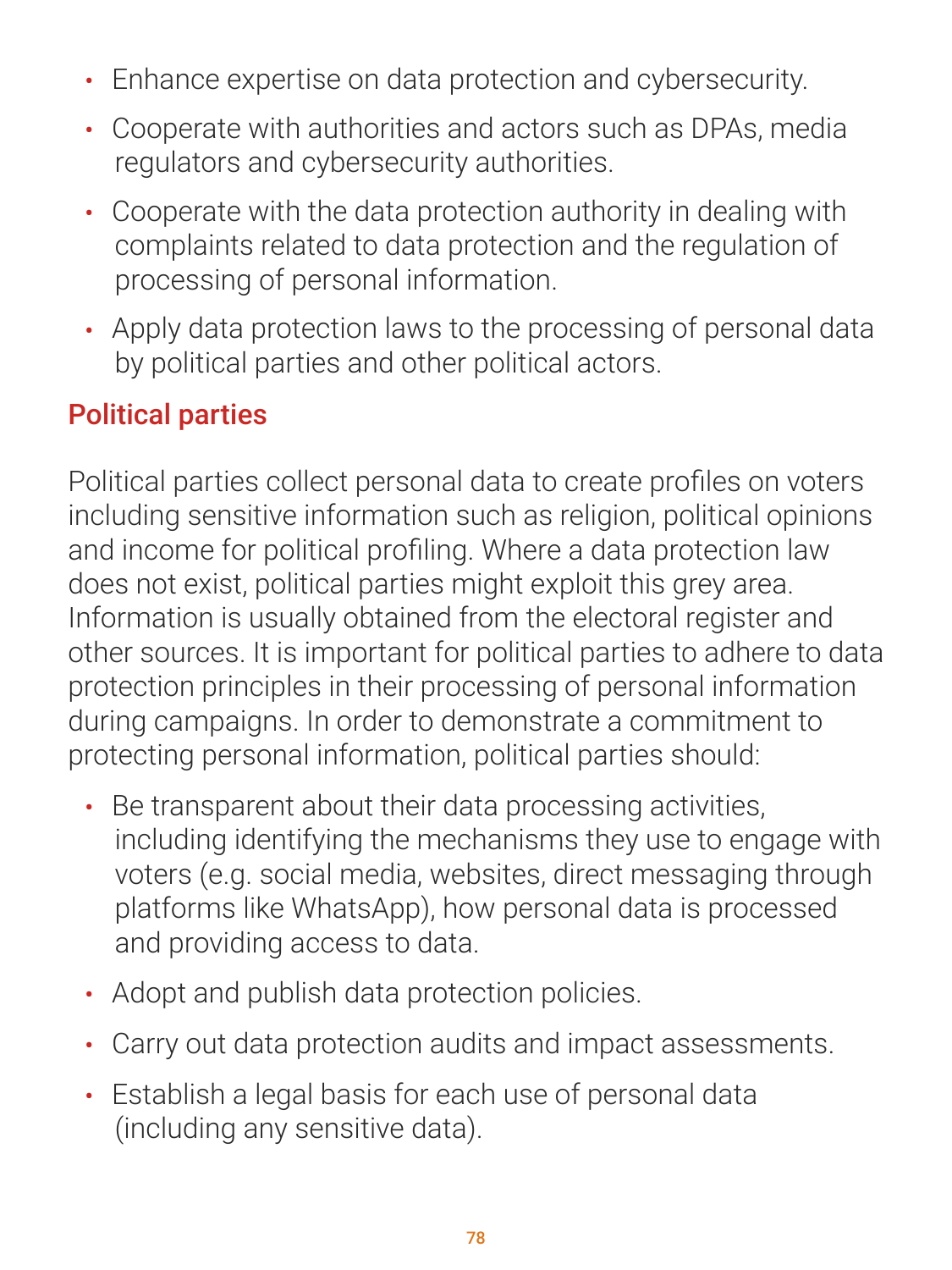- Ensure that use by third parties also complies with data protection laws.
- In cases of digital political marketing, information should be clear to voters on why they are receiving particular messages including explanations regarding the individual exercise of their rights.

#### Consumer protection organisations

These groups should:

- Integrate data protection into all activities and business practices, from the design stage right through the lifecycle.
- Adopt organisational and technical measures to safeguard
- Educate consumers on how best to familiarise themselves with and use privacy tools to improve the privacy of their data.
- Educate consumers on data protection to instil an understanding of data protection, particularly collection, sharing and storage of personal information, including sensitive data.
- Work with business entities and advocate for the adoption of measures to protect data (adoption and implementation of appropriate data protection frameworks).

#### Business sector

#### Businesses should work to:

# consumer data.

- Conduct regular training of employees on data protection.
- Regularly monitor and update data security systems to detect attacks.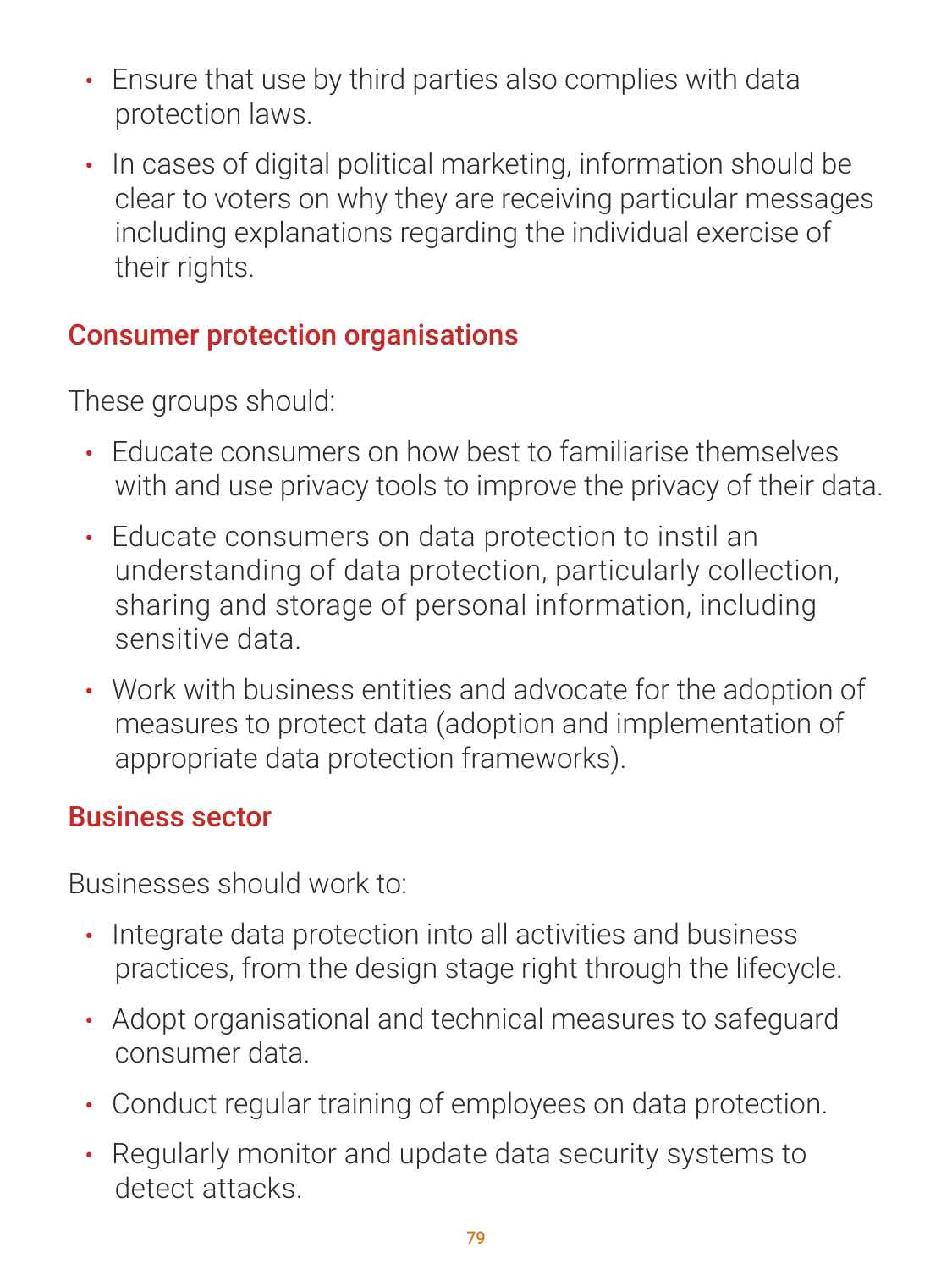- Adopt privacy-enhancing technologies to reduce vulnerability of data.
- Notify DPAs and data controllers of any data breaches within the time stipulated in the law.
- Cooperate with the DPA in the implementation of the data protection framework.

### Civil society organisations

These have an instrumental role in the development and advancement of the right to privacy and promotion of data protection.

Civil society can contribute to this advancement by continuing to:

- Raise awareness on the right to privacy and data protection, clearly highlighting its enabling capabilities in the realisation of other human rights.
- Continuously engage their governments in matters relating to the right to privacy and data protection.
- Monitor data processors and controllers and notify national DPAs of any violations of the data protection legislation.
- Where relevant, submit requests for advisory opinion on matters of privacy and data protection.
- Where violations have occurred, take legal action before the relevant domestic, regional or international forums.

• Incorporate privacy and data protection matters on the agenda of the sessions of bodies such as the African Commission, the Committee of Experts on the Rights of the Child and the Pan African Parliament, including by submitting shadow reports.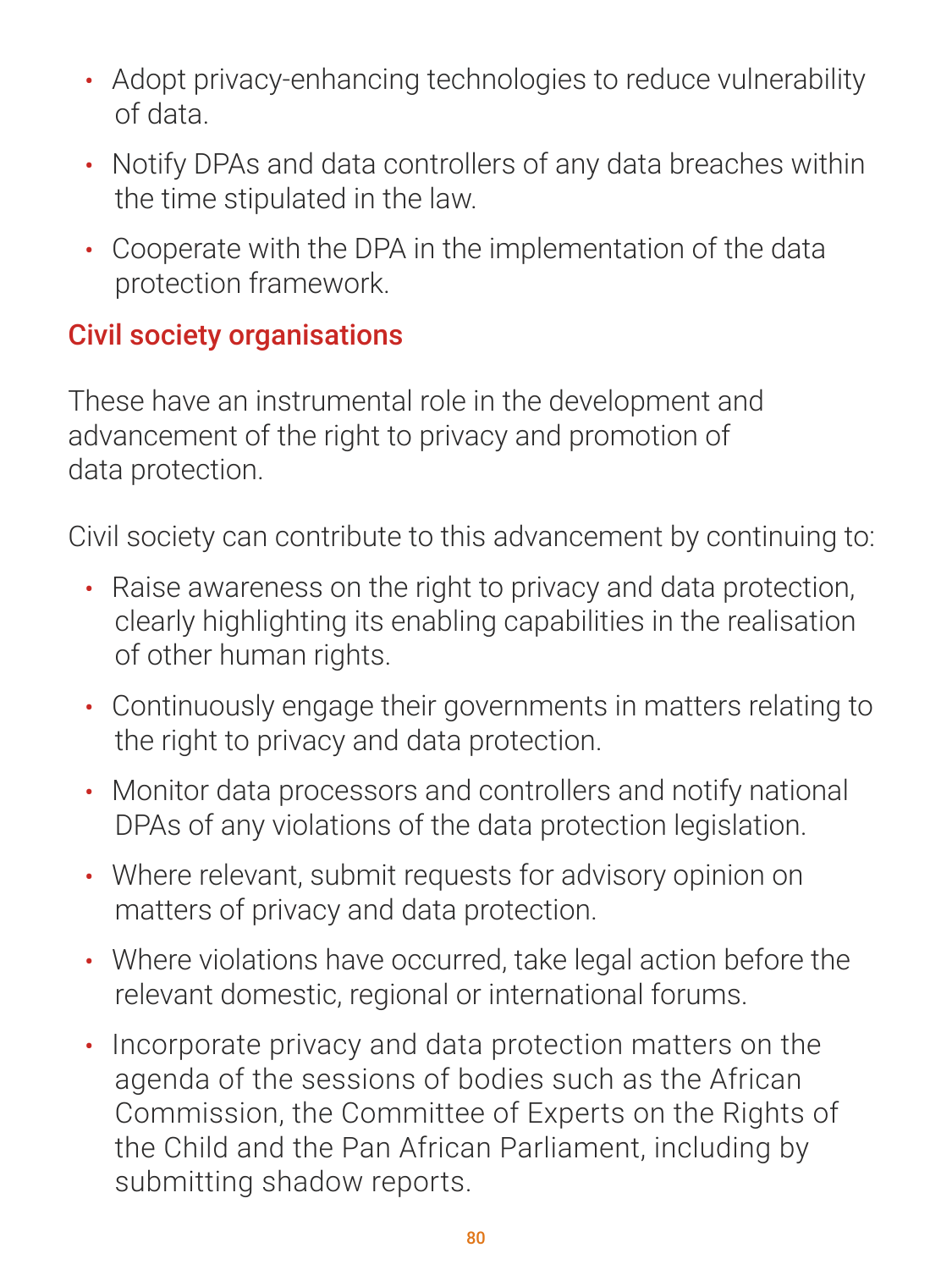- Actively participate in legal reforms that seek to amend or introduce comprehensive privacy and data protection legislation.
- Advocate for the enforcement of data protection legislation.
- Engage regional bodies like Pan African Parliament on the ratification of the African Convention on Cyber Security and Personal Data Protection.
- Collaborate with PAP on capacity building of parliamentarians on privacy and data protection to enhance their understanding of the matter so that that they contribute to the adoption of human-rights grounded laws on data protection and privacy.
	-
- Conduct parliamentary briefings on privacy, data protection, consumer protection, electronic commerce and cybercrime.
- In the shadow reports, consider bringing issues on privacy and data protection to the attention of the African human rights bodies.

## Internet service providers (ISPs)

The significance of ICTs and the use of the internet comes with unique challenges associated with increased frequency in processing of personal data for economic, social and other activities. These developments expedite the processing and exchange of personal data as well as increasing the risk and possibility of personal data being collected, processed and used without the data subject's consent or knowledge. 95

<sup>95</sup> <https://rm.coe.int/16805a39d5>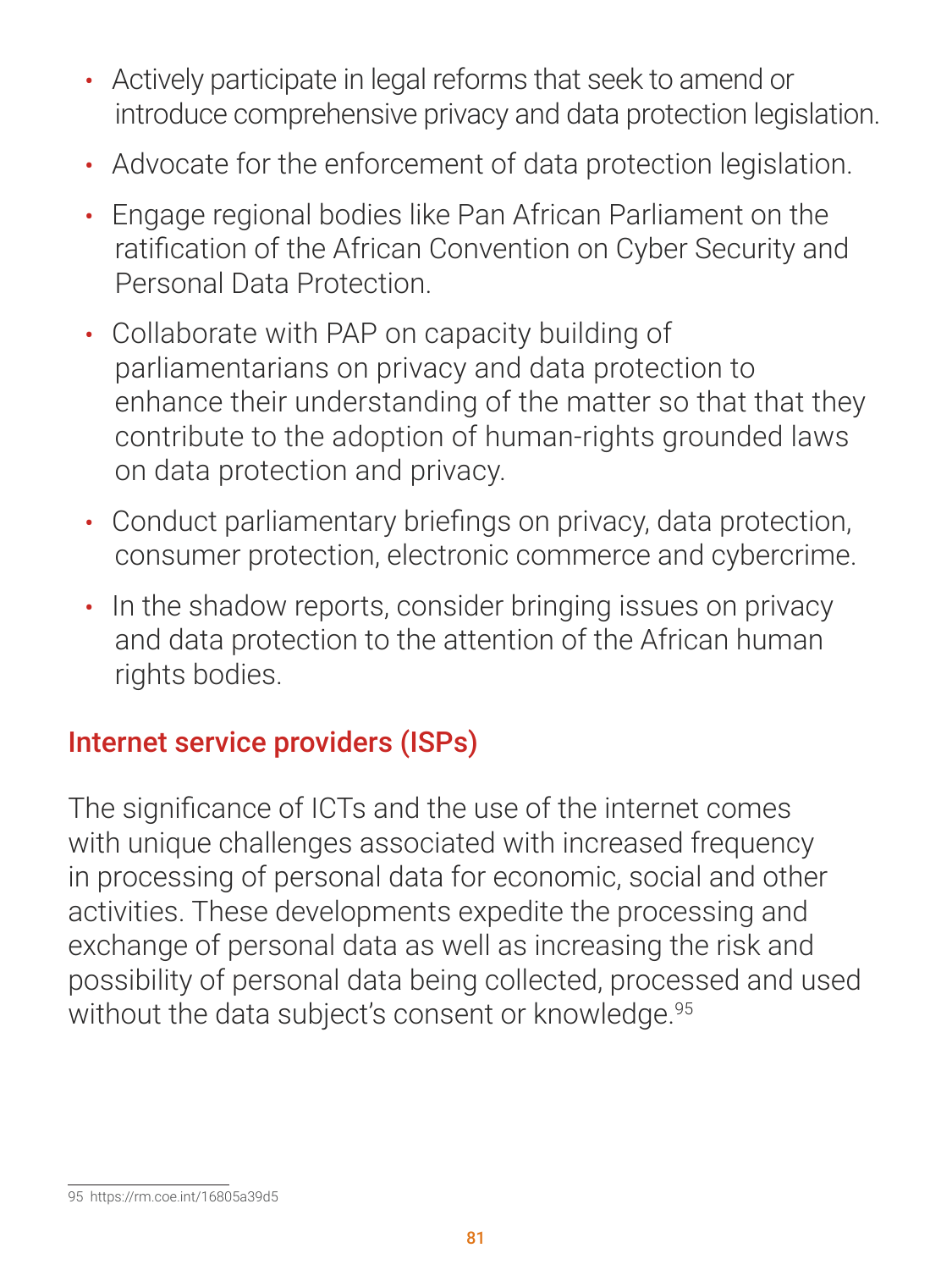ISPs, in the context of data protection, should do the following:

- Make privacy part of the business model.
- Produce periodic transparency reports.
- Provide guidance to customers about potential privacy risks.
- Inform users about security measures to enhance privacy.
- Ensure data integrity and confidentiality.
- Process personal data only when necessary and explicitly state the purpose.
- Transfer data only within the confines of the law.
- Ensure that publishing of data does not infringe on the right to privacy.
- Provide accurate and up to date information to users.
- Ensure security of data.
- Inform users about who they are, what data they collect, process and store, in what way, for what purpose and for how long. If necessary, ask for user's consent.
- Store data only for as long as is necessary to achieve the intended purpose.
- Only use data for promotional or marketing purposes after obtaining explicit consent.
- Address developments and expectations of corporations to

#### ensure that users are appropriately informed of how their data will be processed.

• Consider recent developments such as processing of personal information for AI purposes.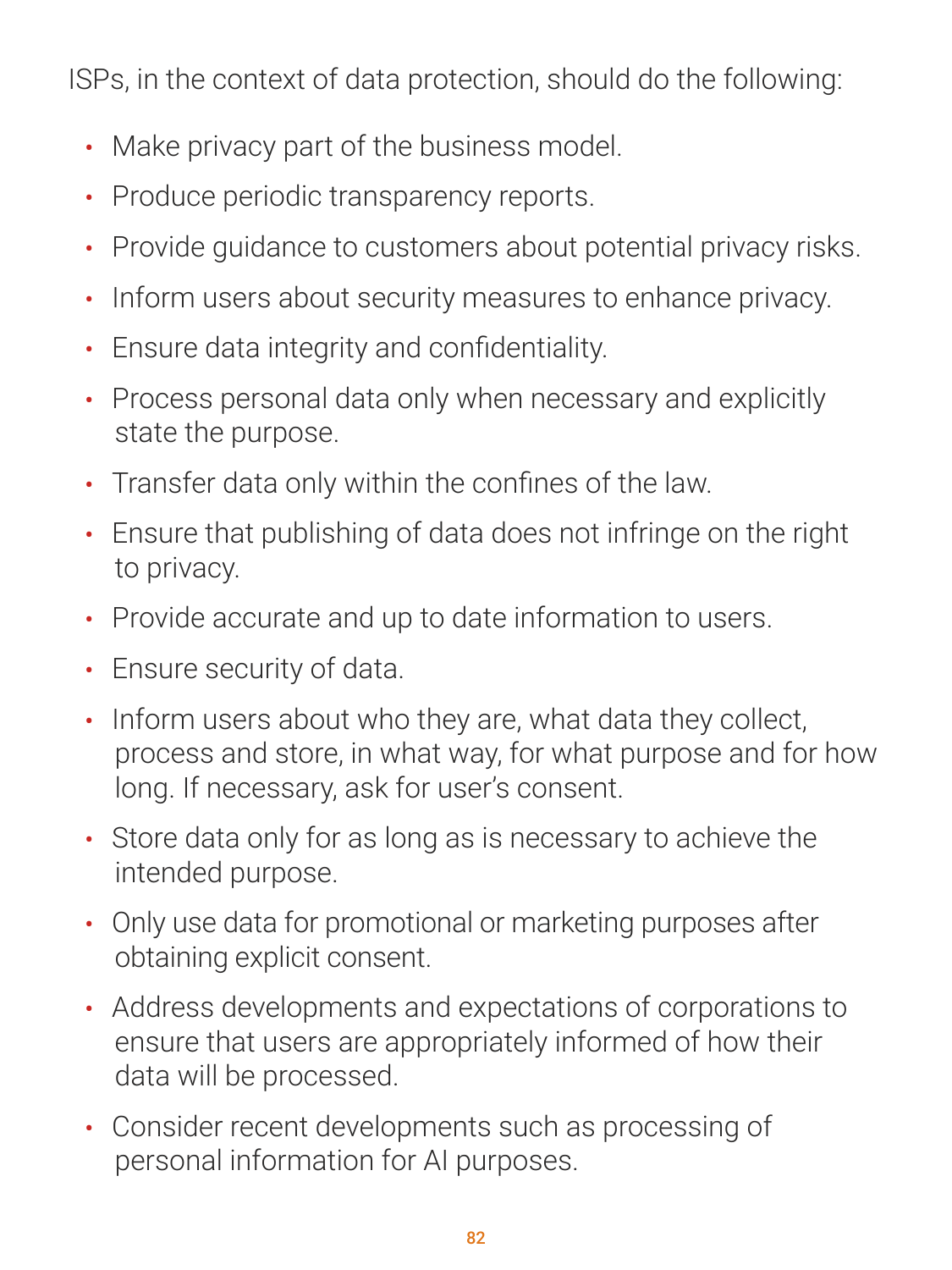- Publish transparency reports as a means of accountability and assessing the government's consumption of personal data possessed by private entities.
- Use access to information requests as a tool of seeking and obtaining this information.

#### Academia

Academic institutions play an important role in advancing the right to privacy and data protection in Africa. They provide a platform for undertaking research and debate on the subject. This role of academics helps in generating more knowledge and understanding about the right to privacy and data protection. In this regard, academia should:

- Incorporate studies on the right to privacy and data protection into the curriculum across various disciplines.
- Support the publication of literature that seeks to advance the right to privacy and data protection.
- Organise and create platforms for discussing and debating privacy and data protection.
- Conduct research on privacy and data protection in Africa.

#### Gender justice advocates

The link between data and gender is not always acknowledged. Gender issues are often sidelined in the discussion on data

### protection.96 Gendered dynamics should be taken into account and gender justice advocates should amplify gendered perspectives. Additionally, gender justice advocates should:

<sup>96</sup> Brandusescu, A. (2018 9 February). Gender must be central to the data protection conversation, not a side note. *World Wide Web Foundation.* <https://webfoundation.org/2018/02/gender-must-be-central-to-the-data-protection-conversation-not-a-side-note/>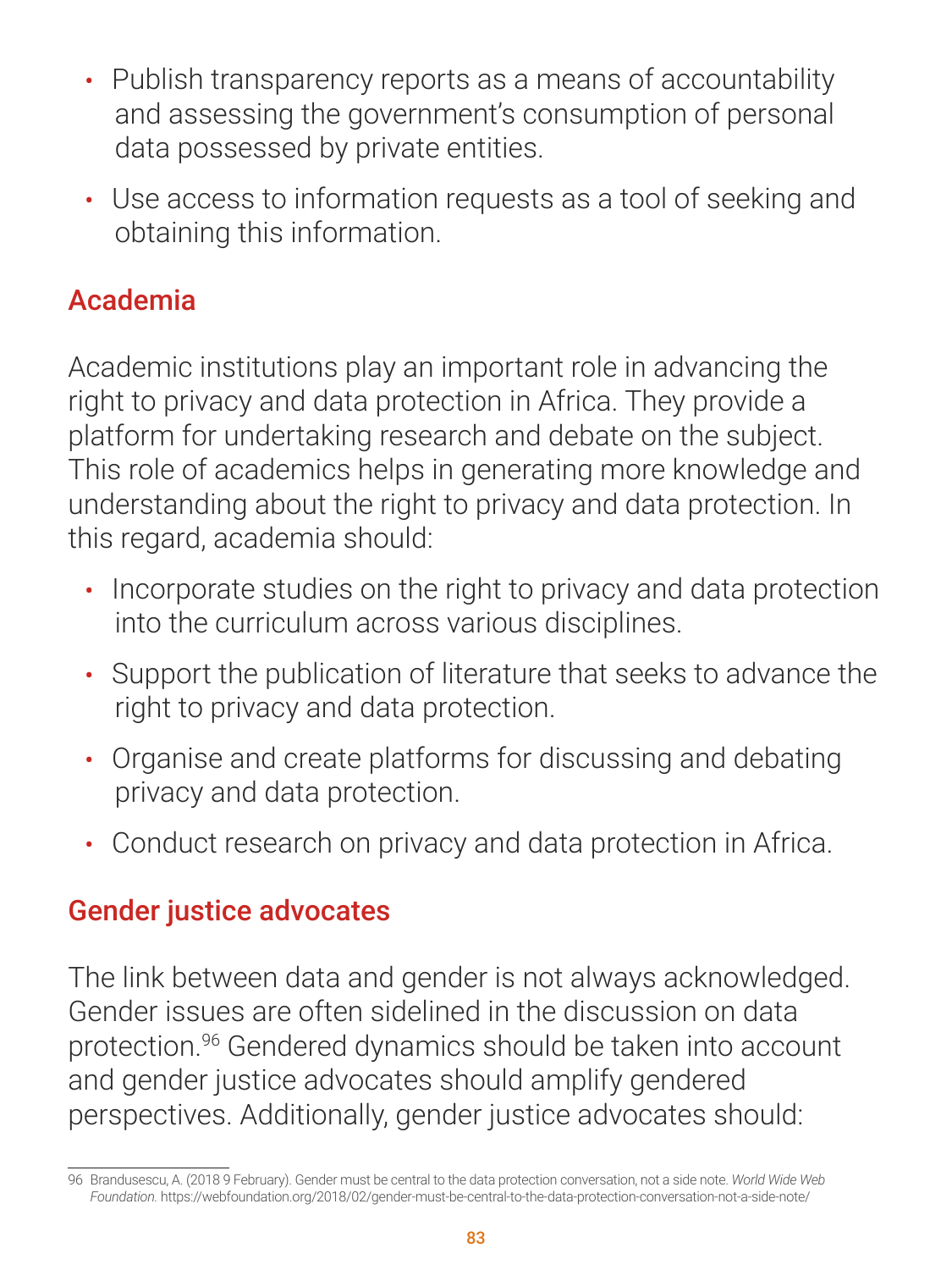- Contribute to gender responsive interventions in data protection.
- Contribute to more advocacy on the intersection of gender and data.
- Work with relevant bodies to develop or maintain preventive measures and remedies for violations and abuses regarding the right to privacy, where particular gendered effects are evident.
- Promote good practices in law and service delivery models that address gender-based differences in the enjoyment of the right to privacy.
- Monitor the gendered impacts of privacy invasions on women,

men and individuals of diverse sexual orientations, gender identities, gender expressions and sexual characteristics, arising from the loss of the right to privacy.

## Children's rights activists<sup>97</sup>

• Monitor compliance with the data protection legislation particularly the integration of the best interests of the child,

The processing of children's data requires particular protection and processing as they may be unaware or not fully knowledgeable of the risks associated with processing of their personal information. Any processing of children's personal information should be underpinned by the need to protect them. Protecting children should be the default position that everyone should adopt. In this regard, child rights activists should:

## as provided for by the United Nations Convention on the

97 According to Recital 38 of the GDPR, "Children require specific protection with regard to their personal data as they may be less aware of the risks, consequences and safeguards concerned and their rights in relation to the processing of personal data. Such specific protection should, in particular apply to the use of personal data of children for the purposes of marketing or creating personality or user profiles and the collection of personal data with regard to children when using services offered directly to a child. The consent of the holder of parental responsibility should not be necessary in the context of preventive or counselling services offered directly to a child."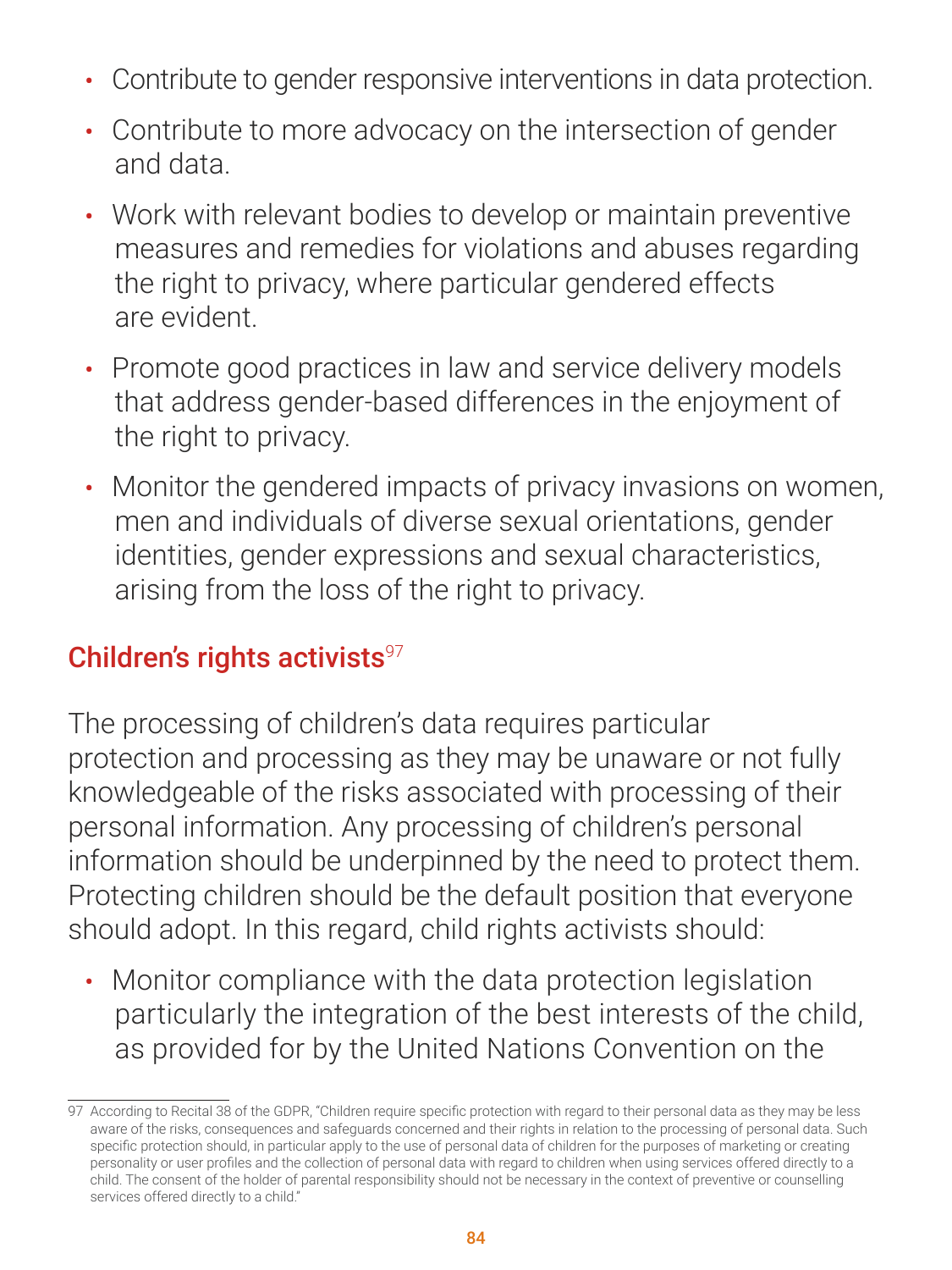Rights of the Child,<sup>98</sup> the African Charter on the Rights and Welfare of the Child and other frameworks that protect the rights of the child.

- Advocate for a lawful basis for processing a child's personal data in cases where there is none.
- Ensure that there is specific protection whenever children's personal data could be used for marketing purposes or creating personality or user profiles.
- Ensure that all frameworks on children's privacy are presented in a clear manner using plain, age-appropriate language. Formats should include diagrams, cartoons, graphics and videos, dashboards, layered and just-in-time notices, icons and symbols.
- Raise awareness on children's right to privacy.

98 See Article 3 of the United Nations Convention on the Rights of the Child, "In all actions concerning children, whether undertaken by public or private social welfare institutions, courts of law, administrative authorities or legislative bodies, the best interests of the child shall be a primary consideration."